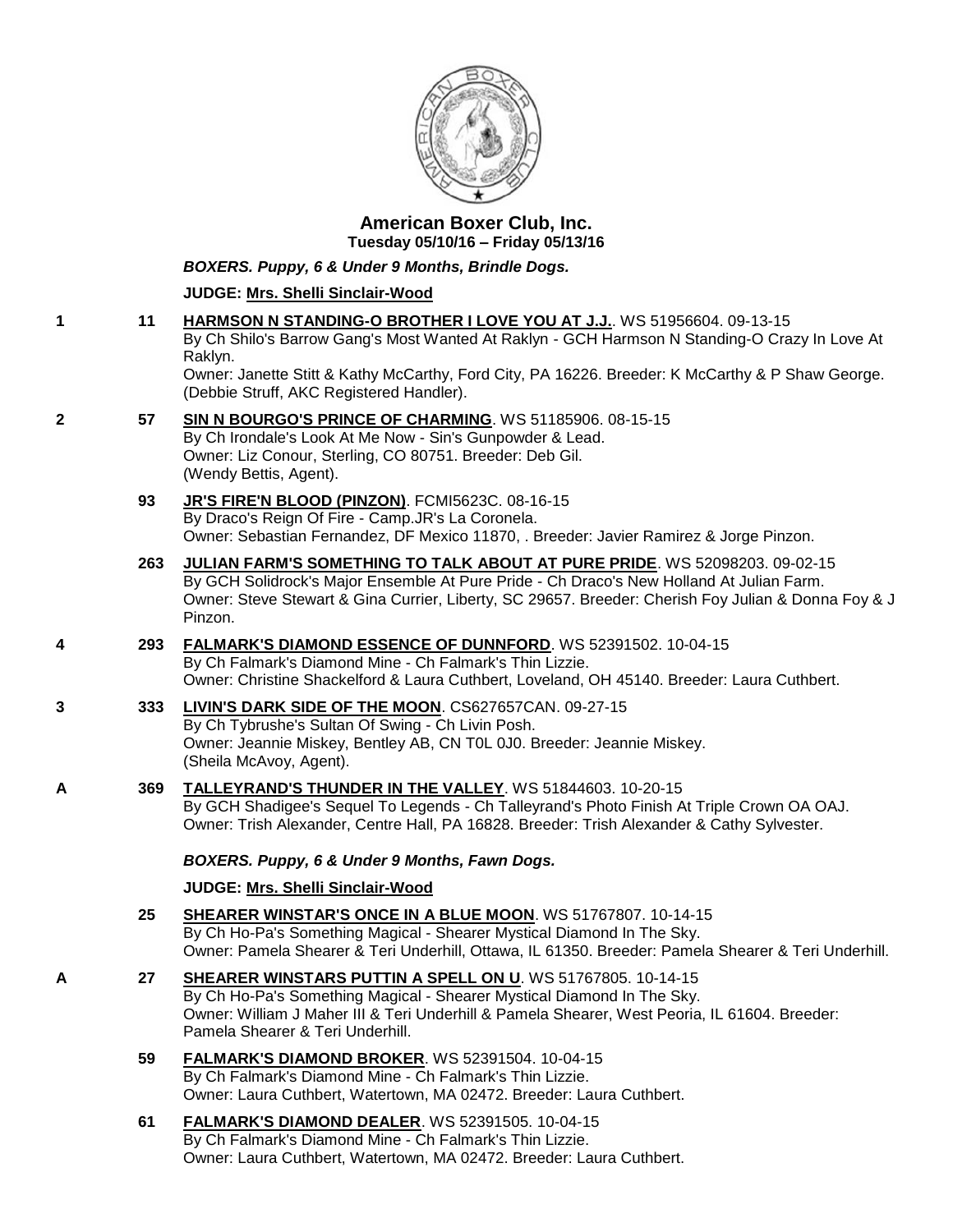- **63 [FALMARK'S DIAMONDS R FOREVER](http://infodog.com/my/drlookup2.htm?makc=WS%2052391501&mdog=Falmark%27s+Diamonds+R+Forever&wins=all)**. WS 52391501. 10-04-15 By Ch Falmark's Diamond Mine - Ch Falmark's Thin Lizzie. Owner: Laura Cuthbert & Stephen Wunder, Watertown, MA 02472. Breeder: Laura Cuthbert.
- **3 75 [SAYWIN'S SUMMER OF GOLDEN ENTERPRISE](http://infodog.com/my/drlookup2.htm?makc=WS%2052038101&mdog=Saywin%27s+Summer+Of+Golden+Enterprise&wins=all)**. WS 52038101. 09-07-15 By Ch Naja's Enterprise Of Summer - Saywin's Golden Cinderella. Owner: Cynthia Hearn, White Lake, MI 48383. Breeder: Cynthia Hearn. (Kimberly Pastella Calvacca, Agent).
- **A 105 [JAMIESON'S POLO](http://infodog.com/my/drlookup2.htm?makc=GB9233A&mdog=Jamieson%27s+Polo&wins=all)**. GB9233A. 09-25-15 By Jamieson's Bam Bam - Jamieson's Bruna. Owner: Arturo Jamieson, Mexico 44150, . Breeder: Arturo Jamieson.
	- **121 [CEDAR'S SHADOW IN THE NIGHT](http://infodog.com/my/drlookup2.htm?makc=WS%2051470602&mdog=Cedar%27s+Shadow+In+The+Night&wins=all)**. WS 51470602. 08-27-15 By Papageno's Arany Sarkany - Cedar's One Special Night. Owner: Theresa Mitchell & Crystal Stock, Akron, OH 44312. Breeder: Crystal Stock.
- **1 195 [IRISH WHISPERS OF MIDLETON](http://infodog.com/my/drlookup2.htm?makc=WS%2051777603&mdog=Irish+Whispers+Of+Midleton&wins=all)**. WS 51777603. 10-14-15 By Ch Pearlisle Standing-O For Bix-L - GCH Salgray's Celtic Caoimhe CA CGC. Owner: Petra Malone Fallon & Keara Malone Fallon & Bruce McIntosh & Maura McIntosh, Medway, MA 020531345. Breeder: Bruce & Maura McIntosh.
- **2 215 [CANDY KISSES 'N CINERGY'S STRIKE UP THE BAND](http://infodog.com/my/drlookup2.htm?makc=WS%2051488703&mdog=Candy+Kisses+%27N+Cinergy%27s+Strike+Up+The+Band&wins=all)**. WS 51488703. 08-27-15 By Ch Avalon's Code Red - Ch Candy Kisses 'N Cinergy's In The Limelight. Owner: Catherine Harber, Shelton, WA 98584. Breeder: Terri Houston & Cynthia Knox. (Dan Buchwald, Agent).
	- **243 [JULIAN FARM'S SWEET SOUTHERN COMFORT](http://infodog.com/my/drlookup2.htm?makc=WS%2052098205&mdog=Julian+Farm%27s+Sweet+Southern+Comfort&wins=all)**. WS 52098205. 09-02-15 By GCH Solidrock's Major Ensemble At Pure Pride - Ch Draco's New Holland At Julian Farm. Owner: Cherish Foy Julian, Suffolk, VA 23437. Breeder: Cherish Foy Julian & Donna Foy & Jorge Pinzon.

(Gina Currier, Agent).

Juli Scmidt.

- **A 251 [CANDY KISSES 'N CINERGY'S IF I HAD MYWAY](http://infodog.com/my/drlookup2.htm?makc=WS%2051488702&mdog=Candy+Kisses+%27N+Cinergy%27s+If+I+Had+MyWay&wins=all)**. WS 51488702. 08-27-15 By Ch Avalon's Code Red - Ch Candy Kisses 'N Cinergy's In The Limelight. Owner: Cindy Knox & Terri Houston, Aurora, CO 80013. Breeder: Terri Houston & Cindy Knox. (Michelle Yeadon, Agent).
	- **325 [SCHMIDT'S-GC WALKING IN MEMPHIS](http://infodog.com/my/drlookup2.htm?makc=WS%2051535601&mdog=Schmidt%27s-GC+Walking+In+Memphis&wins=all)**. WS 51535601. 09-01-15 By GCHS Schmidt's-GC Moose A. Moose OA OAJ OF NJP OAP CA - GC-Schmidt's Betcha By Golly Wow. Owner: Tammy Davison & Cindy Yaeger & Juli Scmidt, Freeland, MI 48623. Breeder: Cindy Yaeger &
	- **351 [NANTESS ULTIMATE SPLASH DOWN](http://infodog.com/my/drlookup2.htm?makc=WS%2051731701&mdog=Nantess+Ultimate+Splash+Down&wins=all)**. WS 51731701. 10-25-15 By Ch Nantess Just Try It - Ch Nantes Simply The Best. Owner: Nancy & Tessie Savage, Table Grove, IL 61482. Breeder: Nancy Savage & Tessie Savage.
	- **355 [NANTESS OLD MAN TUCKER](http://infodog.com/my/drlookup2.htm?makc=WS%2051320002&mdog=Nantess+Old+Man+Tucker&wins=all)**. WS 51320002. 08-21-15 By Ch Sapphire Vegas Voodoo - Ch Nantess Simply Fabulous. Owner: Chad Smith & Nancy & Tessie Savage, Sterling, IL 61081. Breeder: Nancy & Tessie Savage.
- **4 359 [CEDAR'S HARD DAY'S NIGHT](http://infodog.com/my/drlookup2.htm?makc=WS%2051470603&mdog=Cedar%27s+Hard+Day%27s+Night&wins=all)**. WS 51470603. 08-27-15 By Papageno's Arany Sarkany - Cedar's One Special Night. Owner: Kim Hall & Crystal Stock, Powell, TN 37849. Breeder: Crystal Stock. (Rick Justice, Agent).

## *BOXERS. Puppy, 9 & Under 12 Months, Brindle Dogs.*

## **JUDGE: [Mrs. Shelli Sinclair-Wood](http://infodog.com/show/judge/jdgprofile.htm?jn=24194)**

- **1 7 [AMITY HALL'S BEAUTIFUL, DIRTY, RICH](http://infodog.com/my/drlookup2.htm?makc=WS%2050465702&mdog=Amity+Hall%27s+Beautiful,+Dirty,+Rich&wins=all)**. WS 50465702. 05-15-15 By GCH Rikar's Crime Of The Century - Ch Amity Hall's Mariposa. Owner: Angie Pancoast & Deb Seeley, Beiseker AB, CN T0M 0G0. Breeder: Beth Downey.
	- **115 [INSPIRATION N STREAMLINE'S ADRENALINE RUSH](http://infodog.com/my/drlookup2.htm?makc=WS%2050321403&mdog=Inspiration+N+Streamline%27s+Adrenaline+Rush&wins=all)**. WS 50321403. 05-19-15 By GCH Ensign's Justified - GCH Sapphires Violet Sky In Vegas Of Streamline. Owner: Gina Freer, Auburn, IN 46706. Breeder: Donald Mack Young & Joleena Young & Gina &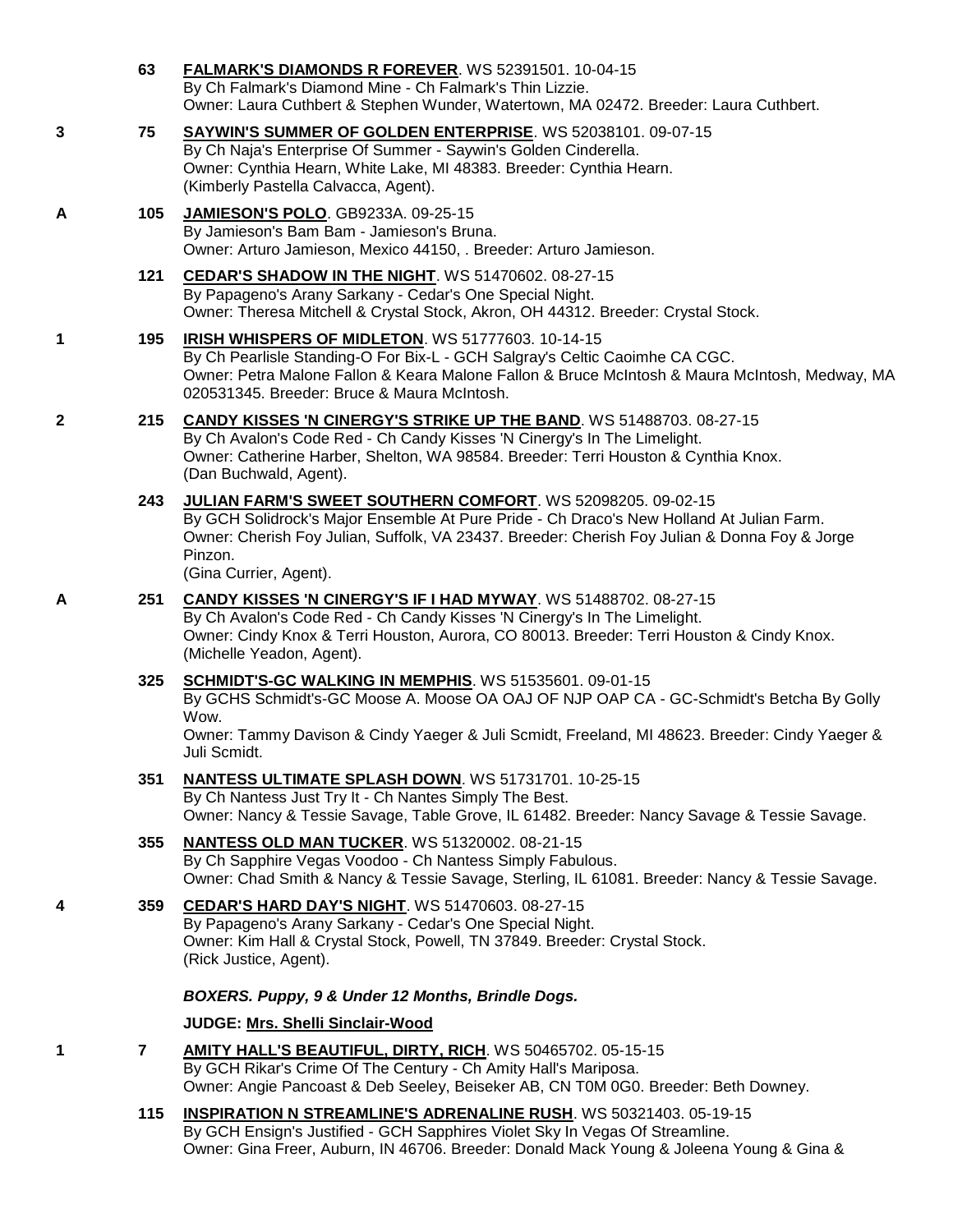Charles Freer. (Christa Cook, Agent).

### **2 129 [IRONDALE'S NOTHING PERSONAL](http://infodog.com/my/drlookup2.htm?makc=WS%2050746403&mdog=Irondale%27s+Nothing+Personal&wins=all)**. WS 50746403. 06-29-15

By GCH Irondale's Look At Me Now - GCH Lonetree's Phoenix Rising For Belmar N' R And G. Owner: Mario & Shawnna Ramirez, Acampo, CA 95220. Breeder: Robert & Cindy Patterson & Gayann Jones.

(James Bettis, Agent).

## **147 [STREAMLINE N INSPIRATION'S TALK THE TALK](http://infodog.com/my/drlookup2.htm?makc=WS%2050321401&mdog=Streamline+N+Inspiration%27s+Talk+The+Talk&wins=all)**. WS 50321401. 05-19-15

By GCH Ensign's Justified - GCH Sapphire's Violet Sky In Vegas Of Streamline. Owner: Joleena & Mack Young, Sullivan, IL 61951. Breeder: D Mack Young & Joleena Young & Gina Freer & Charles Freer.

(Christa Cook, Agent).

### **149 [STREAMLINE N' INSPIRATION'S WALK THE WALK](http://infodog.com/my/drlookup2.htm?makc=WS%2050321402&mdog=Streamline+N%27+Inspiration%27s+Walk+The+Walk&wins=all)**. WS 50321402. 05-19-15 By GCH Ensign's Justified - GCH Sapphire's Violet Sky In Vegas Of Streamline. Owner: Joleena Young & Mack Young, Sullivan, IL 61951. Breeder: Donald Mack Young & Joleena Young & Gina Freer & Charles Freer. (Christa Cook, Agent).

## **201 [HERCYNIA'S HAMMERIN 'HANK ARMSTRONGOFNOBLEPROMISE](http://infodog.com/my/drlookup2.htm?makc=WS%2051024406&mdog=Hercynia%27s+Hammerin+%27Hank+Armstrongofnoblepromise&wins=all)**. WS 51024406. 08-02-15

By Ch Standing-O Dallas At Harmson - Hercynia's Scarlet Night V Cachet. Owner: Bakari G Lee & Wilma J Lee, S Plainfield, NJ 07080. Breeder: Kathy McCarthy & Thomas Tomaszewski.

(Debbie Struff, AKC Registered Handler).

## **229 [CHARRON'S LUCKY NUMBER SEVEN](http://infodog.com/my/drlookup2.htm?makc=WS%2051005508&mdog=Charron%27s+Lucky+Number+Seven&wins=all)**. WS 51005508. 07-28-15

By Ch Blackstone's Rock N Round The Eclipse - GCH Shaddai's Rebekah Full Of Fire. Owner: Michelle Baker & John Bresman, Milan, IL 61264. Breeder: Michelle Baker & Micah Watkins.

## **257 [MAXIMUS IMPOSSIBLE IS NOTHING](http://infodog.com/my/drlookup2.htm?makc=WS%2052907403&mdog=Maximus+Impossible+Is+Nothing&wins=all)**. WS 52907403. 07-30-15

By GCH Irondales Look At Me Now - GCH Kajas Ruby Red Rascal At Maximus. Owner: Lloyd Dissinger & Dolores Dissinger, Cincinnati, OH 45248. Breeder: Lloyd Dissinger & Dolores Dissinger & Terry Smith. (Wendy Bettis, Agent).

# **3 267 [KT'S FRIENDLY PERSUASION](http://infodog.com/my/drlookup2.htm?makc=WS%2050920504&mdog=KT%27s+Friendly+Persuasion&wins=all)**. WS 50920504. 06-25-15

By Ch Encore's Judgment Day - Ch KT's Creme De Cacao. Owner: Lynn Schaefer & Sue Driscoll, Belvidere, IL 61008. Breeder: Sue Driscoll & Lynn Schaefer. (Tessie Savage, Agent).

## **271 [LISTON'S THANK GOD I'M A COUNTRY BOY](http://infodog.com/my/drlookup2.htm?makc=WS%2051331401&mdog=Liston%27s+Thank+God+I%27m+A+Country+Boy&wins=all)**. WS 51331401. 07-17-15

By Liston's Rocky Mountain High - Liston's Saavik Jumpin High Metzger. Owner: Tony & Lisa Spohn & San Bowman, Summerfield, FL 34491. Breeder: Lisa Spohn. (Kim Palvacca, Agent).

## **4 283 [CAN-CIA AND MCCOY'S MASK RIDER](http://infodog.com/my/drlookup2.htm?makc=WS%2051156602&mdog=Can-Cia+And+McCoy%27s+Mask+Rider&wins=all)**. WS 51156602. 07-10-15

By GCH Marburl And Illyrian's Lone Ranger - GCH McCoy & Can-Cia's Cross My Hart. Owner: Larry McCoy & Sherry Canciamille, Rockford, IL 61101. Breeder: Sherry Canciamille & Joanne Kaiser & Katharina Gatz & Larry McCoy.

#### **285 [VISTA RUN'S VALOR OF TURO](http://infodog.com/my/drlookup2.htm?makc=WS%2053111601&mdog=Vista+Run%27s+Valor+Of+TuRo&wins=all)**. WS 53111601. 05-29-15 By Turo's Magnum - Vista Run's Victory Of Turo.

Owner: Carsten Pedersen & Elizabeth Esacove, San Antonio, TX 78247. Breeder: Carsten Pedersen & Sandy Roberts & Elizabeth Esacove. (Terri Galle, Agent).

## **A 289 [STREAMLINES PURSUE THE ENEMY](http://infodog.com/my/drlookup2.htm?makc=WS%2050344901&mdog=Streamlines+Pursue+The+Enemy&wins=all)**. WS 50344901. 05-14-15

By Ch Encores Ferrari - Ch Streamlines Sweet Temptation. Owner: Christina Soria & Joleena Young, Lake Station, IN 46405. Breeder: Mack & Joleena Young. (Neal Wells, Agent).

## **A 317 [OLYMPIC'S AMERICAN SNIPER](http://infodog.com/my/drlookup2.htm?makc=WS%2050607903&mdog=Olympic%27s+American+Sniper&wins=all)**. WS 50607903. 05-14-15

By Ch Oak Knoll's Justice For All - Ch Olympics Slippery When Wet Into Harmony. Owner: Julie Wilmore, Toledo, OH 43615. Breeder: Julie Wilmore. (Rick Justice, Agent).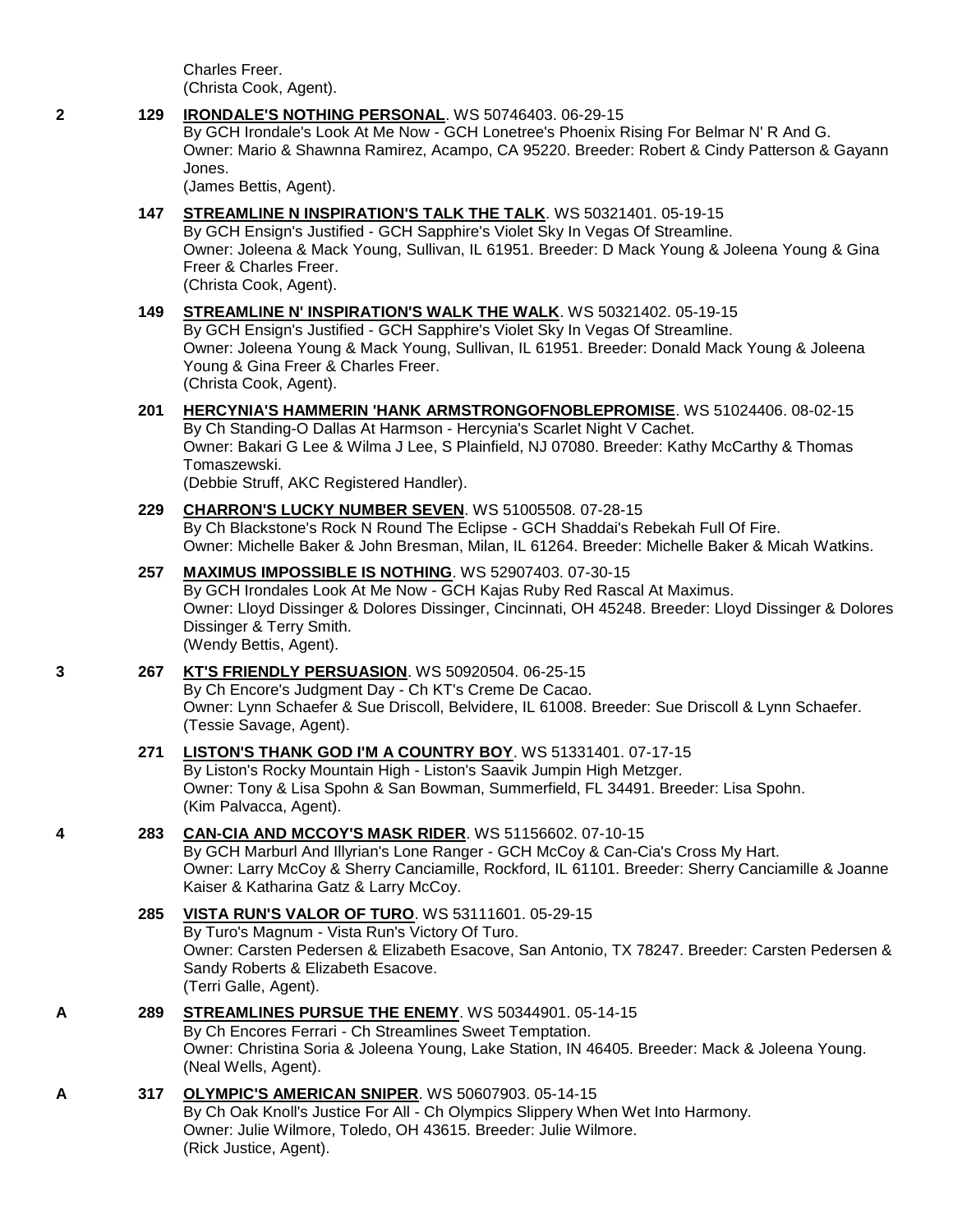## **363 [CHARRON N SHADDAI'S SUNSHINE N WHISKEY](http://infodog.com/my/drlookup2.htm?makc=WS%2051005502&mdog=Charron+N+Shaddai%27s+Sunshine+N+Whiskey&wins=all)**. WS 51005502. 07-28-15

By Ch Blackstone Rock'n Round The Eclipse - GCH Shaddai's Rebekah Full Of Fire. Owner: Katrina West & Michelle Baker, Rockford, IL 61102. Breeder: Michelle Cramblett & Micah Watkins.

## **381 [KT'S TRAILBLAZER](http://infodog.com/my/drlookup2.htm?makc=WS%2050920505&mdog=KT%27s+Trailblazer&wins=all)**. WS 50920505. 06-25-15

By Ch Encore's Judgment Day - Ch KT'S Creme De Cacao. Owner: Lynn Schaefer & Robert & Angela Kunze & Sue Driscoll, Belvidere, IL 61008. Breeder: Sue Driscoll & Lynn Schaefer.

### *BOXERS. Puppy, 9 & Under 12 Months, Fawn Dogs.*

### **JUDGE: [Mrs. Shelli Sinclair-Wood](http://infodog.com/show/judge/jdgprofile.htm?jn=24194)**

**65 [CABIN CREEK'S LETS GET READY TO RUMBLE](http://infodog.com/my/drlookup2.htm?makc=WS%2050549203&mdog=Cabin+Creek%27s+Lets+Get+Ready+To+Rumble&wins=all)**. WS 50549203. 06-22-15 By Ch Gentry's Set To Stun - White Pnes Keep Me In Mind. Owner: Michael Infantino, Honeoye Falls, NY 14472931. Breeder: Lyndsie Melnichenko.

#### **1/W 71 [HI DESERT N MEPHISTO'S GAME CHANGER](http://infodog.com/my/drlookup2.htm?makc=WS%2050959201&mdog=Hi+Desert+N+Mephisto%27s+Game+Changer&wins=all)**. WS 50959201. 08-02-15

**(5 Points)** By Ch Hi Desert Bend It Like Beckham - Ch Hi Desert N Mephisto's Lolapalooza. Owner: Lauri Travis & Michelle Yeadon, Burns, OR 97720. Breeder: Lauri Travis & Michelle Yeadon.

- **179 ESOTO AND MARBURL'S [RIO BRAVO AT LADI LUCK](http://infodog.com/my/drlookup2.htm?makc=WS%2051647801&mdog=Esoto+And+Marburl%27s+Rio+Bravo+At+Ladi+Luck&wins=all)**. WS 51647801. 06-13-15 By GCH Illyrian And Marburl's Hail To The Chief - Ch Run Run. Owner: Shelli McGregor & Mary Frances Burleson & Abner Mercado, Blair, NE 68008. Breeder: Abner Mercado & Mary Frances Burleson. (Lori McClain Ferguson, Agent).
- **185 [GALAROC 'N HIGH RIDGE'S GOLDEN VENDETTA](http://infodog.com/my/drlookup2.htm?makc=WS%2050570406&mdog=Galaroc+%27N+High+Ridge%27s+Golden+Vendetta&wins=all)**. WS 50570406. 06-23-15 By GCH Maxl's Stay Gold - Vendeta's Charmed I'm Sure. Owner: Dawn Mancine & Michelle Rocca & Donna Galante, Nolanville, TX 76559. Breeder: Debra Henkle.

(Lori McClain Ferguson, Agent).

### **3 213 [TENEBO'S BOOMTOWN BUCK](http://infodog.com/my/drlookup2.htm?makc=WS%2051011008&mdog=Tenebo%27s+Boomtown+Buck&wins=all)**. WS 51011008. 08-06-15 By Ch Avalon's Code Red - Tenebo's Sparkle Plenty At Pineridge. Owner: Janice Solas & Christopher Baldasaro, Las Vegas, NV 89139. Breeder: Christopher Baldasaro. (Dan Buchwald, Agent).

### **219 [4M'S BOYS ROUND HERE](http://infodog.com/my/drlookup2.htm?makc=WS%2051377708&mdog=4M%27s+Boys+Round+Here&wins=all)**. WS 51377708. 08-09-15 By GCH CherKei's Dick Tracey - GCH CinniBon N 4M's Shameless. Owner: Alfred Rodriguez, Richmond, TX 77469. Breeder: Alfred & Suzanne Rodriguez & Bonnie Wagaman. (Michael Shepherd, Agent).

## **245 [HI-TECH'S MILLENIUM FALCON](http://infodog.com/my/drlookup2.htm?makc=WS%2052172101&mdog=Hi-Tech%27s+Millenium+Falcon&wins=all)**. WS 52172101. 06-26-15

By Ch Hi-Tech's Freddie Mac - Mi-T's Mafia Princess. Owner: Dr & Mrs William Truesdale & Donna Lauricella, Seekonk, MA 02771. Breeder: Owners. (Kimberly Calvacca, AKC Registered Handler AKC).

## **255 [MAXIMUS JUST DO IT](http://infodog.com/my/drlookup2.htm?makc=WS%2052907401&mdog=Maximus+Just+Do+It&wins=all)**. WS 52907401. 07-30-15

By GCH Irondales Look At Me Now - GCH Kajas Ruby Red Rascal At Maximus. Owner: Lloyd Dissinger & Dolores Dissinger, Cincinnati, OH 45248. Breeder: Lloyd Dissinger & Dolores Dissinger & Terry Smith. (Wendy Bettis, Agent).

## **A 265 [CAN-CIA N MARBURL'S THE LAST OUTLAW](http://infodog.com/my/drlookup2.htm?makc=WS%2051156603&mdog=Can-Cia+N+Marburl%27s+The+Last+Outlaw&wins=all)**. WS 51156603. 07-10-15

By GCH Marburl And Illyrian's Lone Ranger - GCH McCoy's And Can-Cia's Cross My Hart. Owner: Mary Frances Burleson & Karen Mott & Sherry Canciamille, Rockford, IL 61101. Breeder: Sherry Canciamille & Joanne Kaiser & Katharina Gatz & Larry McCoy.

## **299 [JUST-A-WYN'S BURNIN' RUBBER](http://infodog.com/my/drlookup2.htm?makc=WS%2051137701&mdog=Just-A-Wyn%27s+Burnin%27+Rubber&wins=all)**. WS 51137701. 06-13-15

By GCH Just-A-Wyn's Ding Time At Heartacres - GCH Just-A-Wyn's Ferocious Ferrari. Owner: Mary Lynn & Ashley Wynieski & Tammy Zook, Elyria, OH 44035. Breeder: Mary Lynn & Ashley Wynieski & Tammy Zook & Matthew Dukles.

### **307 [COPPERMYST KISS OF MAGIC](http://infodog.com/my/drlookup2.htm?makc=WS%2050392109&mdog=CopperMyst+Kiss+Of+Magic&wins=all)**. WS 50392109. 06-06-15 By Ch Belco's Kiss My Grizz - CopperMyst Bring Back The Magic AX MXJ OF CAX CGC.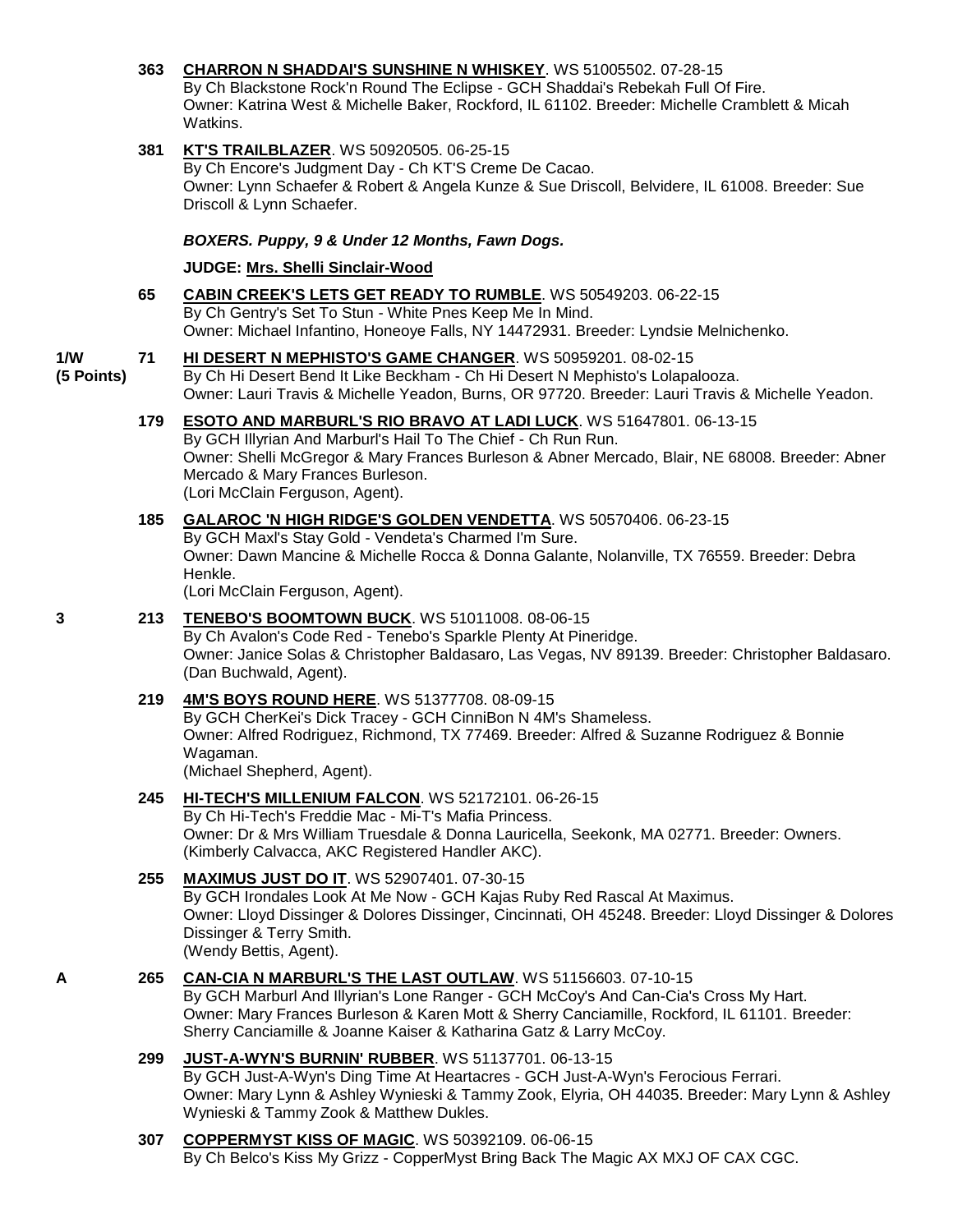Owner: Margaret Magoffin, Penfield, NY 14526. Breeder: Margaret Magoffin. (Beth Coviello-Davis, Agent).

**2 319 [OLYMPIC'S MUD ON THE TIRES](http://infodog.com/my/drlookup2.htm?makc=WS%2050607901&mdog=Olympic%27s+Mud+On+The+Tires&wins=all)**. WS 50607901. 05-14-15 By Ch Oak Knoll's Justice For All - Ch Olympics Slippery When Wet Into Harmony. Owner: Julie Wilmore, Toledo, OH 43615. Breeder: Julie Wilmore. (Rick Justice, Agent). **4 379 [VINCENZA N IVYLANE'S GO FOR THE BRASS RING](http://infodog.com/my/drlookup2.htm?makc=WS%2051908701&mdog=Vincenza+N+Ivylane%27s+Go+For+The+Brass+Ring&wins=all)**. WS 51908701. 07-15-15 By GCH Archangel's Ring Keeper Of Vincenza - Vincenza Remington Rite As Rain. Owner: Tina Starr & Mary Dooley Crider, Gonzales, LA 70737. Breeder: Mary Dooley Crider & Alan

#### *BOXERS. 12 & Under 15 Months, Brindle Dogs.*

#### **JUDGE: [Mrs. Shelli Sinclair-Wood](http://infodog.com/show/judge/jdgprofile.htm?jn=24194)**

Crider.

- **1 35 [BLUECOLLAR'S EAT MY DUST](http://infodog.com/my/drlookup2.htm?makc=WS%2050017701&mdog=Bluecollar%27s+Eat+My+Dust&wins=all)**. WS 50017701. 03-01-15 By GCH Faerdorn Dust Buster - GCH Bluecollar's Untamed Heart Of Texan. Owner: Daniel Still & Wendy Still, San Antonio, TX 78209. Breeder: Daniel & Wendy Still. (Michael Shepherd, Agent).
- **4 141 [PHEASANT HOLLOW'S ONE FOR THE MONEY WITH MASUE](http://infodog.com/my/drlookup2.htm?makc=WS%2050665001&mdog=Pheasant+Hollow%27s+One+For+The+Money+With+Masue&wins=all)**. WS 50665001. 03-29-15 By Ch Pheasant Hollow's "N" Masue's Man Of Steal - Ch Pheasant Hollow's Black Label With Masues. Owner: Cheryl & Tim Emerson & Kerry & Allison Jones, Salem, OR 97317. Breeder: Sue Tolbert & Doug A Tolbert & Kerry Jones & Allison Jones. (Handler: Michelle Yeadon).
- **3 155 [HILLYARD N ABLAZE SPELLBINDER](http://infodog.com/my/drlookup2.htm?makc=WS%2049482601&mdog=Hillyard+N+Ablaze+Spellbinder&wins=all)**. WS 49482601. 02-21-15 By GCH Berlane N JEMS Just One Look - Ch Hillyard N Ablaze Put A Spell On You. Owner: Carrie Raney & Chelsey Waldvogel & Sherri Lomas, Spokane, WA 99208. Breeder: Carrie Raney & Chelsey Waldvogel. (Cheryl Jennings, Agent).

### **371 [UPSTREAMS BACK IN BLACK](http://infodog.com/my/drlookup2.htm?makc=WS%2049819001&mdog=Upstreams+Back+In+Black&wins=all)**. WS 49819001. 03-01-15

By Bravo's Over An Over Again - Upstreams Buffy The Vampire Slayer. Owner: Suzie Campbell & Joyce Campbell & Jean Salmon, Oklahoma City, OK 73114. Breeder: Jean Salmon.

#### **2 399 [SUNCHASE'S TRADE SECRET BN CGCA](http://infodog.com/my/drlookup2.htm?makc=WS%2049906102&mdog=Sunchase%27s+Trade+Secret+BN+CGCA&wins=all)**. WS 49906102. 03-03-15

By Ch Happy Tail's Kit Kat Saves The Day And Steals A Heart - Sunchase's Smoke And Mirrors. Owner: Tracy Hendrickson & Rhoda Brouillette, Broken Arrow, OK 74012. Breeder: Owners. (Lori Ferguson, Agent).

#### *BOXERS. 12 & Under 15 Months, Fawn Dogs.*

#### **JUDGE: [Mrs. Shelli Sinclair-Wood](http://infodog.com/show/judge/jdgprofile.htm?jn=24194)**

- **1 55 [CINBAR'S JUST CALL ME HANDSOME](http://infodog.com/my/drlookup2.htm?makc=WS%2050220302&mdog=Cinbar%27s+Just+Call+Me+Handsome&wins=all)**. WS 50220302. 03-15-15 By Cinnrhee Hiriveroller Heartacre - Bar-K's Talk To Me. Owner: Phillip Koenig, Goshen, KY 40026. Breeder: Phillip K Koenig. (Jody Paquette-Garcini, Agent).
	- **83 [DRACO'S MARCO POLO'S TRAXX](http://infodog.com/my/drlookup2.htm?makc=WS%2051643601&mdog=Draco%27s+Marco+Polo%27s+TRAXX&wins=all)**. WS 51643601. 05-05-15 By GCH Draco's Grand Viveur - Draco Marrakesh. Owner: Richard & Anne Piotrowsky, Kings Plains NSW, AU 2799. Breeder: Michael V Todd.

### **97 [ENCORE'S GALACTICA](http://infodog.com/my/drlookup2.htm?makc=WS%2050710103&mdog=Encore%27s+Galactica&wins=all)**. WS 50710103. 05-04-15

By Avalon's Justice Of Windsong - GCH Encore's Over The Moon. Owner: Jenae La-Ree Sinclair & Cheryl A Cates, Sultan, WA 98294. Breeder: Jan Mumford & Cheryl A Cates.

(Michelle Yeadon, Agent).

### **2 193 [INDIGO'S BLUE ANGEL'S FLYING ACE](http://infodog.com/my/drlookup2.htm?makc=WS%2050034602&mdog=Indigo%27s+Blue+Angel%27s+Flying+Ace&wins=all)**. WS 50034602. 03-22-15

By GCH Illyrian And Marbuls Hail To The Chief - GCH Indigo's Wyning The Gold. Owner: Lynn Cooch & Diane Monson, Anoka, MN 55303. Breeder: Lynn Cooch & Diane Monson. (Lori McClain Ferguson, Agent).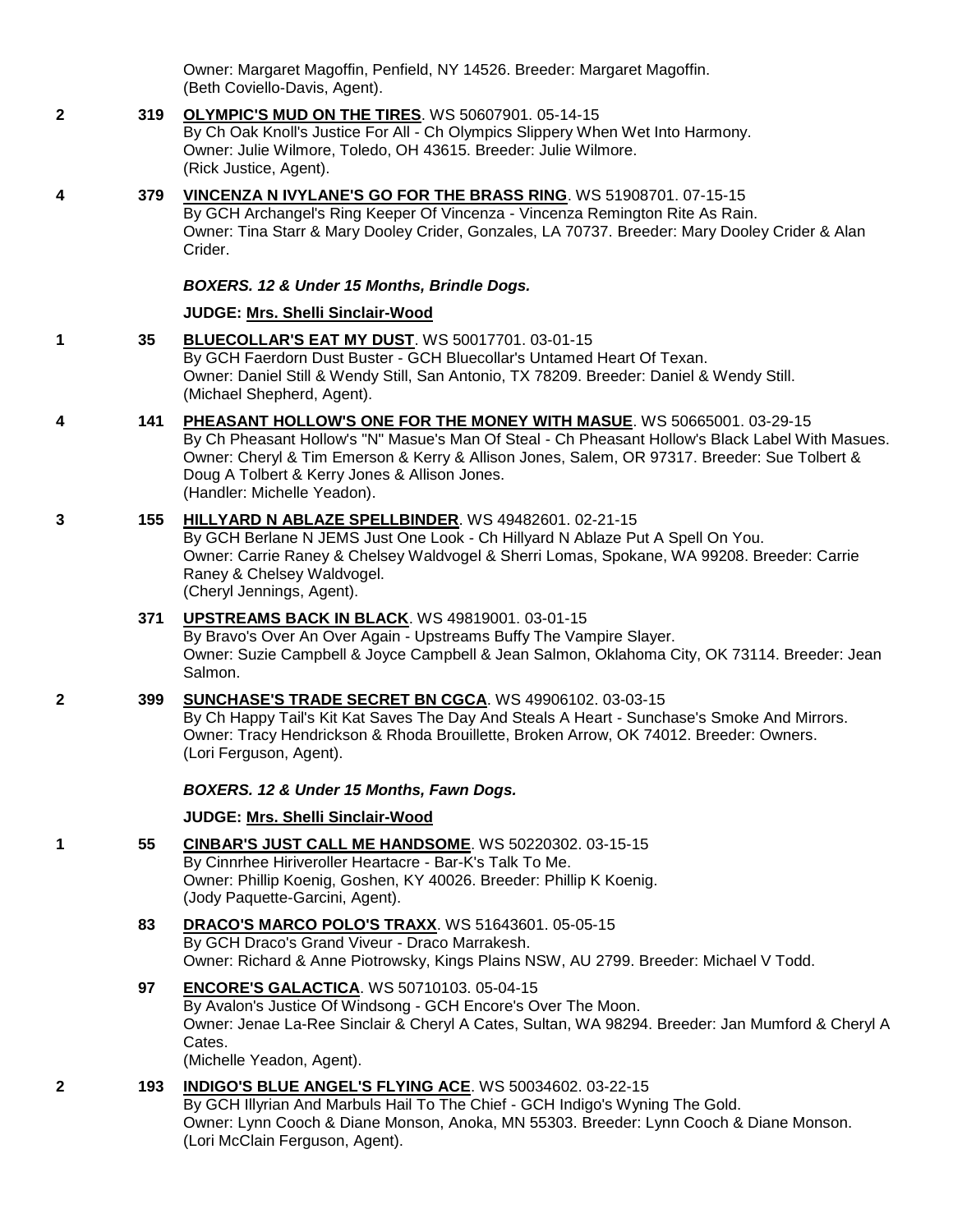## **305 [EREBOR'S EVOLVING JOURNEY V DAVIDSON](http://infodog.com/my/drlookup2.htm?makc=WS%2049972803&mdog=Erebor%27s+Evolving+Journey+V+Davidson&wins=all)**. WS 49972803. 02-26-15

By GCH Raklyns Elytes Alex In Pinstripes V Shilo - Shadow's Empress Of China. Owner: LaRelle Clark & Debbie Struff & Karen Quagliana, Davidsonville, MD 21035. Breeder: Elizabeth Reynolds Lupo & Colin Hand & Liz Sullivan. (Debbie Struff, AKC Registered Handler).

## **331 [JCNOMA'S B PROJECT](http://infodog.com/my/drlookup2.htm?makc=WS%2050787902&mdog=JCNOMA%27s+B+Project&wins=all)**. WS 50787902. 04-26-15

By Ch Brookwood's Dream Dancer - Ch Bangkok's Main Character. Owner: Chueng Yue Man Jacky, Edwardsville, IL 62025. Breeder: Chueng Yue Man Jacky & Apichai Anatrechai.

(Christa Cook, Agent).

## **345 [EREBOR'S AN UNEXPECTED JOURNEY](http://infodog.com/my/drlookup2.htm?makc=WS%2049972802&mdog=Erebor%27s+An+Unexpected+Journey&wins=all)**. WS 49972802. 02-26-15

By GCH Raklyns Elytes Alex In Pinstripes V Shilo - Shadow's Empress Of China. Owner: Elizabeth Reynolds Lupo & Colin Hand, Lincoln, MA 01773. Breeder: Elizabeth Reynolds Lupo & Colin Hand & Liz Sullivan. (Debbie Struff, AKC Registered Handler).

## **3 347 [HI-TECH DASSIN FUTURISTIC AT DRACO](http://infodog.com/my/drlookup2.htm?makc=WS%2053049402&mdog=Hi-Tech+Dassin+Futuristic+At+Draco&wins=all)**. WS 53049402. 04-27-15

By Ch Hi-Tech's Back To The Future - GCH Draco Greets Dassin W Fourbears. Owner: Dr & Mrs William C Truesdale & J Vergnetti & W Sammett & J Pinzon, Seekonk, MA 02771. Breeder: Owners.

(Kimberly Calvacca, AKC Registered Handler AKC).

#### **4 353 [ANGEL STANDS WITH NANTESS AS MIGHTY AS GABRIEL](http://infodog.com/my/drlookup2.htm?makc=WS%2050244704&mdog=Angel+Stands+With+Nantess+As+Mighty+As+Gabriel&wins=all)**. WS 50244704. 04-20-15 By Ch Nantess Just Try It - Angel Stands In His Grace. Owner: Jodi Miller & Nancy & Tessie Savage, Bartonville, IL 61607. Breeder: Jodi Miller.

### **387 [BOXWOOD'S TOP GUN BY PEJA](http://infodog.com/my/drlookup2.htm?makc=WS%2051292402&mdog=Boxwood%27s+Top+Gun+By+Peja&wins=all)**. WS 51292402. 04-15-15 By Ch Rummer Run Box'n Blitz At Peja - Peja N Rummer Run A Promise To Maggee. Owner: Susan C Peters & Sallie L Peters, Warrior, AL 35180. Breeder: Peggy Jackson. (Rick Justice, Agent).

## *BOXERS. 15 & Under 18 Months, Brindle Dogs.*

## **JUDGE: [Mrs. Shelli Sinclair-Wood](http://infodog.com/show/judge/jdgprofile.htm?jn=24194)**

| 107 | CASPER(RAMOS). WS52042801. 12-11-14                               |
|-----|-------------------------------------------------------------------|
|     | By Ch Winuwuk The Outlaw - Ch Carolina Herrera.                   |
|     | Owner: Francisco Ramos, Mexico 09820, . Breeder: Francisco Ramos. |
|     | (Martin Egozcue, Agent).                                          |

#### **3 173 [REGAL X 5 ALARM AT SKYVIEW](http://infodog.com/my/drlookup2.htm?makc=WS49424501&mdog=Regal+X+5+Alarm+At+Skyview&wins=all)**. WS49424501. 01-12-15 By Ch Encore's Ferrari - Ch Regal X Ethiopian Princess. Owner: Susan Moutta, Ellington, CT 06029. Breeder: Dawn R Droescher. (Beth Coviello-Davis, Agent).

**1 189 [JUST-A-WYN'S SHIFTIN' GEARS](http://infodog.com/my/drlookup2.htm?makc=WS%2049739605&mdog=Just-A-Wyn%27s+Shiftin%27+Gears&wins=all)**. WS 49739605. 01-30-15 By GCH Just-A Wyn's Ding Time At Heartacres - Ch Just-A-Wyn's Luv Bug II. Owner: P Bowser-Hutchins & D Hutchins & M L Wynieski & A Wynieski, Holly, MI 48442. Breeder: Mary Lynn Wynieski & Ashley Wynieski.

### **4 383 [ENCORE'S DARK HORSE @ GLENMERE](http://infodog.com/my/drlookup2.htm?makc=WS%2049975203&mdog=Encore%27s+Dark+Horse+@+Glenmere&wins=all)**. WS 49975203. 12-27-14 By Avalon's Justice Of Windsong - Ch Encore's Notoriety. Owner: Michael Graves & Justin Kirkman & Pamela Holzapfel, Ripley, MS 38663. Breeder: Pamela Holzapfel & Cheryl A Cates. (Rick Justice, Agent).

## *BOXERS. 15 & Under 18 Months, Fawn Dogs.*

## **JUDGE: [Mrs. Shelli Sinclair-Wood](http://infodog.com/show/judge/jdgprofile.htm?jn=24194)**

**3 177 [LAZY K N ENSIGN'S GREAT EXPECTATIONS](http://infodog.com/my/drlookup2.htm?makc=WS%2050334501&mdog=Lazy+K+N+Ensign%27s+Great+Expectations&wins=all)**. WS 50334501. 12-16-14 By Ch Capri's Woods End Spellcaster - Ch Lazy K's Dolci Baci. Owner: Sue Gubernatis & Annette Clark, Forest Hill, MD 21050. Breeder: Sue Gubernatis & Annette Clark. (Debbie Struff, AKC Registered Handler).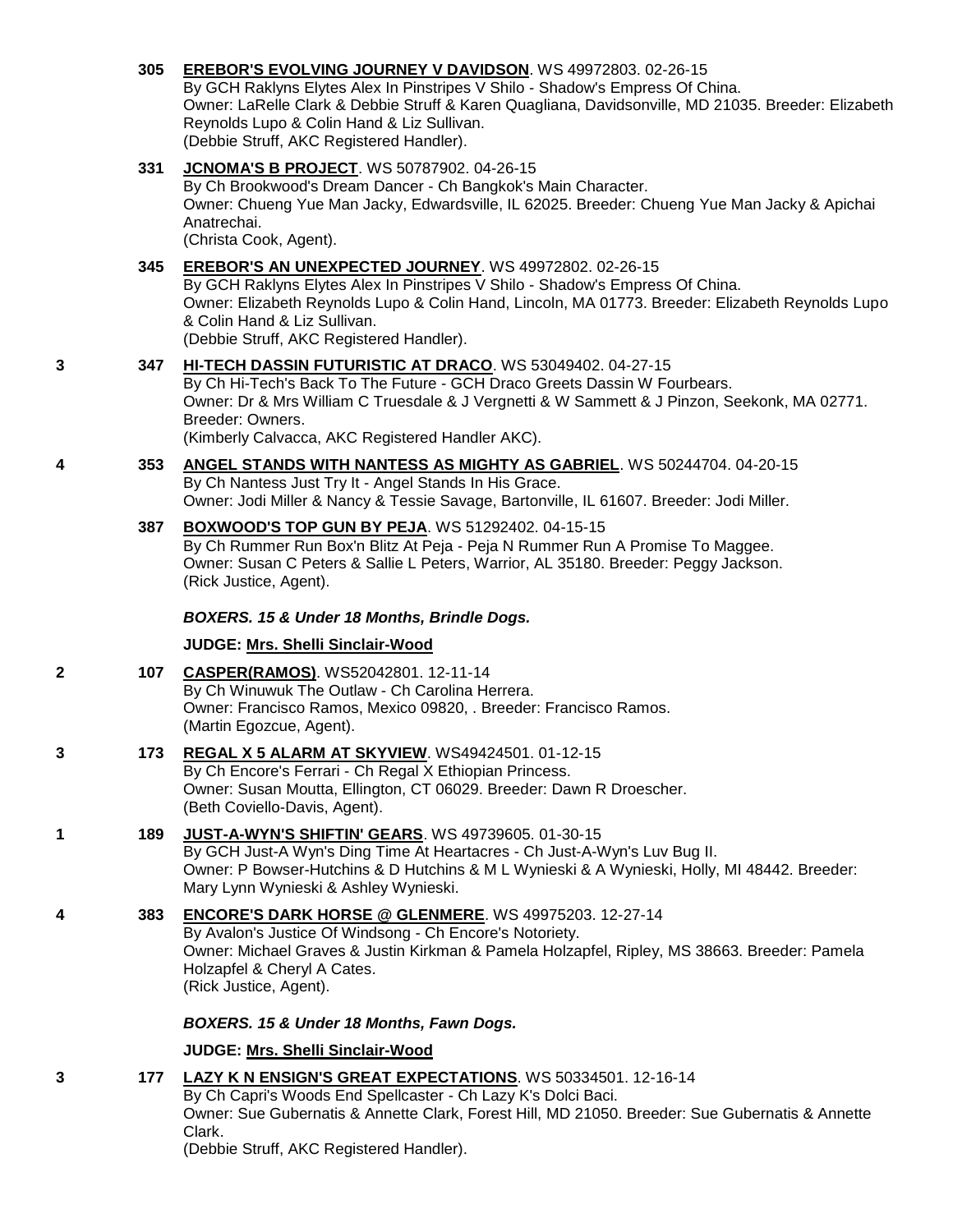**1 361 [RED FERN AIN'T NO OTHER MAN](http://infodog.com/my/drlookup2.htm?makc=WS%2049866203&mdog=Red+Fern+Ain%27t+No+Other+Man&wins=all)**. WS 49866203. 11-26-14 By GCH Tybrushe's Sultan Of Swing - GCH KrisMyth's Spirit At Red Fern. Owner: Rick Scherer, Tampa, FL 33611. Breeder: Rick Scherer. (Beth Coviello-Davis, Agent). **2 365 [TREASURES STILL THEY RYDE WITH BLUE MONDAY](http://infodog.com/my/drlookup2.htm?makc=WS%2049378005&mdog=Treasures+Still+They+Ryde+With+Blue+Monday&wins=all)**. WS 49378005. 01-01-15 By Ch Blue Monday's Bounty Hunter - Ch Treasures Journey From Crooked Creek. Owner: Timothy McCormack & Bryan McMillen & Kim Hall & Cliff Hall, Mount Juliet, TN 37122. Breeder: Timothy McCormack & Bryan McMillen & Kim Hall.

### *BOXERS. Amateur-Owner-Handler, Brindle Dogs.*

#### **JUDGE: [Mrs. Shelli Sinclair-Wood](http://infodog.com/show/judge/jdgprofile.htm?jn=24194)**

**1 89 [SANTORO'S RIVER OF DREAMS](http://infodog.com/my/drlookup2.htm?makc=WS%2045816505&mdog=Santoro%27s+River+Of+Dreams&wins=all)**. WS 45816505. 11-27-13 By Ch Doo Dah's Touch Of Burlwood - Terdan's Crawfish Etouffe. Owner: Susen Santoro & Anthony Santoro, Ben Wheeler, TX 75754. Breeder: Susen A Santoro.

### *BOXERS. Amateur-Owner-Handler, Fawn Dogs.*

#### **JUDGE: [Mrs. Shelli Sinclair-Wood](http://infodog.com/show/judge/jdgprofile.htm?jn=24194)**

**A 119 [ENCORE'S CREDENCE](http://infodog.com/my/drlookup2.htm?makc=WS%2043718203&mdog=Encore%27s+Credence&wins=all)**. WS 43718203. 11-18-12 By Ch Encore's Crimson Tide - Ch Encore's Heirloom. Owner: Jessica L Norman, Greenfield, MA 01301. Breeder: Cheryl A Cates.

### *BOXERS. Bred by Exhibitor, Brindle Dogs.*

### **JUDGE: [Mrs. Shelli Sinclair-Wood](http://infodog.com/show/judge/jdgprofile.htm?jn=24194)**

- **43 [FALMARK N' CHERKEI'S SHOW BOAT](http://infodog.com/my/drlookup2.htm?makc=WS%2051551901&mdog=Falmark+N%27+CherKei%27s+Show+Boat&wins=all)**. WS 51551901. 06-23-15 By GCH CherKei's Dick Tracey - Ch Falmark's Diamond Solitaire. Owner: Laura Cuthbert, Watertown, MA 02472. Breeder: Laura Cuthbert.
- **4 47 [VINTAGE'S TRIAL BY COMBAT](http://infodog.com/my/drlookup2.htm?makc=WS%2048442101&mdog=Vintage%27s+Trial+By+Combat&wins=all)**. WS 48442101. 10-10-14 By GCH Ho-Pa's Grand Slam - Vintage N Ablaze Stolen Fire. Owner: Sarah Moore & MacKenzie Moore, Ennis, MT 59729. Breeder: Sarah Moore & MacKenzie Moore & Katrina Sun.
- **3 51 [GREULICH'S MIDNIGHT RIDER](http://infodog.com/my/drlookup2.htm?makc=WS%2048008906&mdog=Greulich%27s+Midnight+Rider&wins=all)**. WS 48008906. 08-13-14 By GCH Avalon's Wild As The Wind - GCH Newcastle's Twitchy Witchy Woman. Owner: Kim Greulich, Greenville, OH 45331. Breeder: Kim Greulich.

## **169 SH [FOREST'S TSUNAMI](http://infodog.com/my/drlookup2.htm?makc=WS%2046357501&mdog=SH+Forest%27s+Tsunami&wins=all)**. WS 46357501. 12-02-13

By Ch Encore's Kalahari Of Heleva - TKO'S Hailey's Comet PT RN CGC. Owner: Tiffanie Parker & Sylvia Holman, Bountiful, UT 84010. Breeder: Sylvia Holman.

- **1 191 [ANSCHA-HAPPY TAIL'S YOU DON'T KNOW JACK](http://infodog.com/my/drlookup2.htm?makc=WS%2049874001&mdog=Anscha-Happy+Tail%27s+You+Don%27t+Know+Jack&wins=all)**. WS 49874001. 04-04-15 By GCH Shadigee's Calculated Risk - GCH Cimarron's Do You Know The Muffin Man. Owner: Ann Schach & Kim Schach & Amy C Bieri, West Burlington, IA 52655. Breeder: Ann Schach & Kim Schach & Amy C Bieri.
- **2 223 [BLACKHAWK'S BLUELINE BOMBER](http://infodog.com/my/drlookup2.htm?makc=WS%2040418202&mdog=Blackhawk%27s+Blueline+Bomber&wins=all)**. WS 40418202. 01-24-12 By Ch Illyrian's Trilogy - Ch Merical's Lightning Strike. Owner: Cecily Joque, Tacoma, WA 98405. Breeder: Cecily Joque.

### *BOXERS. Bred by Exhibitor, Fawn Dogs.*

### **JUDGE: [Mrs. Shelli Sinclair-Wood](http://infodog.com/show/judge/jdgprofile.htm?jn=24194)**

- **23 [SHEARER WINSTAR'S HOCUS POCUS](http://infodog.com/my/drlookup2.htm?makc=WS%2051767809&mdog=Shearer+Winstar%27s+Hocus+Pocus&wins=all)**. WS 51767809. 10-14-15 By Ch Ho-Pa's Something Magical - Shearer Mystical Diamond In The Sky. Owner: Pamela Shearer & Teri Underhill, Ottawa, IL 61350. Breeder: Pamela Shearer & Teri Underhill.
- **2 95 [BRIANTE'S SIMPLY OUTRAGEOUS](http://infodog.com/my/drlookup2.htm?makc=WS%2051364402&mdog=Briante%27s+Simply+Outrageous&wins=all)**. WS 51364402. 03-07-15 By Ch Rockett's Red Glare - GCH Indigo's Dolce & Gabbana On Madison Ave RN. Owner: Tammy Ranta, Gibbons AB, CN T0A 1N0. Breeder: Tammy Ranta.
- **1 133 [IRONDALE'S NEVER SAY NEVER](http://infodog.com/my/drlookup2.htm?makc=WS%2050386005&mdog=Irondale%27s+Never+Say+Never&wins=all)**. WS 50386005. 05-06-15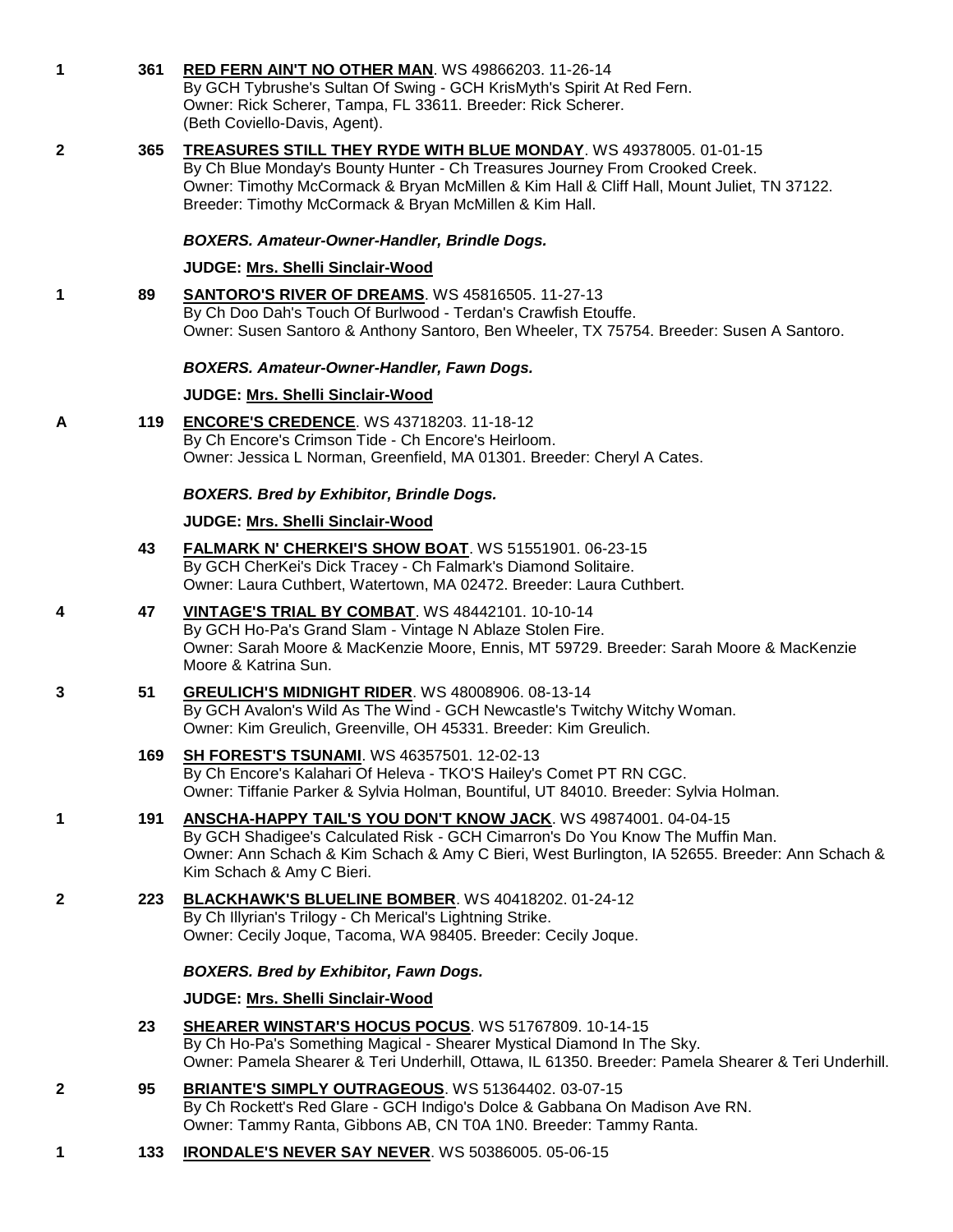By Ch Irondale N Miroca's Chiseled In Stone - Ch Irondale's Set Fire To The Rain. Owner: James & Wendy Bettis, Riverside, CA 92508. Breeder: Linda Smith & Wendy Bettis.

### **3 159 [BREHO YOU WILL REMEMBER ME @ MARBURL](http://infodog.com/my/drlookup2.htm?makc=WS%2048953302&mdog=Breho+You+Will+Remember+Me+@+Marburl&wins=all)**. WS 48953302. 12-14-14 By Ch Marburl's Hidalgo - GCH Breho Fortuity Shared Treasure RN CGC RATO.

Owner: Theresa Galle & Robert Chaffin & Taylor Chaffin & Brenda Stuckey, Jonesboro, LA 71251. Breeder: Brenda Stuckey & Theresa Galle & June Sutherlin DVM.

## **225 ['HI-TECH DUFFY'S SEMPER FI AT MARBURL](http://infodog.com/my/drlookup2.htm?makc=WS%2051297001&mdog=%27Hi-Tech+Duffy%27S+Semper+Fi+At+MarBurl&wins=all)**. WS 51297001. 05-22-15

By Ch Marburl's Hidalgo - Ramasun's Francesca. Owner: Mary Lou Duffy & Mary Frances Burleson & Gail Alix & Kimberly Calvacca, Pleasant Valley, NY 12569. Breeder: Gail Alix & Tim Alix & Kim Pastella Calvacca & Zoila Truesdale.

## **227 [CHARRON'S RUMOR HAS IT STARTED AT DARB](http://infodog.com/my/drlookup2.htm?makc=WS%2046642812&mdog=Charron%27s+Rumor+Has+It+Started+At+Darb&wins=all)**. WS 46642812. 03-08-14 By Ch Panyack's Just Jacob RN - GCH Shaddai N Charron's Double Edged Sword. Owner: Michelle Baker, Milan, IL 61264. Breeder: Michelle Baker & Darlene Strohbehn.

### **239 [CINNRHEE N PANTHEONS MOHAVI](http://infodog.com/my/drlookup2.htm?makc=BY%20597014CAN&mdog=Cinnrhee+N+Pantheons+Mohavi&wins=all)**. BY 597014CAN. 12-22-14 By K Park's Summit Bound Cinnrhee - Pantheon's Mystique. Owner: Jerry & Nicole Nead, Chatham ON, CN N7M 5J5. Breeder: Jerry & Nicole Nead & Medley Small.

## **4 301 [DESTINY'S CENTURIAN](http://infodog.com/my/drlookup2.htm?makc=WS%2038510603&mdog=Destiny%27s+Centurian&wins=all)**. WS 38510603. 09-07-11

By Ch Capri's Woods End Spellcaster - Crysto's Enchantress Of Destiny. Owner: Monica Lynch & Barbara B Barnes, Hendersonville, TN 370754202. Breeder: Monica Lynch.

#### **A 395 [DENEVI'S CIROC 'N ROLL OF ESSENCE](http://infodog.com/my/drlookup2.htm?makc=WS%2043198807&mdog=DeNevi%27s+Ciroc+%27N+Roll+Of+Essence&wins=all)**. WS 43198807. 08-10-12 By Tirna Nog's High Desire - DeNevi's Boru Yahoo!. Owner: Michelle McKinny & Catherine Denevi, Vista, CA 92084. Breeder: Michelle McKinny & Catherine Denevi.

## *BOXERS. American-Bred, Brindle Dogs.*

### **JUDGE: [Mrs. Shelli Sinclair-Wood](http://infodog.com/show/judge/jdgprofile.htm?jn=24194)**

## **3 53 [PHEASANT HOLLOW'S POWER TRIPP](http://infodog.com/my/drlookup2.htm?makc=WS%2049239801&mdog=Pheasant+Hollow%27s+Power+Tripp&wins=all)**. WS 49239801. 08-29-14

By Ch Pearlisle N Standing O Risk Factor - Ch Pheasant Hollow's Playmate Of The Year. Owner: Holly Sauer, Caledonia, MN 55921. Breeder: K Jhone & A Jones & M Hilderbrand & B Grizlo. (Alison Pacheco, Agent).

## **1 261 [4M N CHERKEI'S DREAM ON](http://infodog.com/my/drlookup2.htm?makc=WS%2049861405&mdog=4M+N+CherKei%27s+Dream+On&wins=all)**. WS 49861405. 02-20-15

By GCH CherKei's Dick Tracey - Besten's Cinch & Cinderella's Dreams CA. Owner: Alfred Rodriguez, Richmond, TX 77469. Breeder: Suzanne Rodriguez. (Michael Shepherd, Agent).

## **2 367 [TREASURES STONED N LUV WITH BLUE MONDAY](http://infodog.com/my/drlookup2.htm?makc=WS%2049378002&mdog=Treasures+Stoned+N+Luv+With+Blue+Monday&wins=all)**. WS 49378002. 01-01-15

By Ch Blue Monday's Bounty Hunter - Ch Treasures Journey From Crooked Creek. Owner: Timothy McCormack & Bryan McMillen & Kim Hall & Thomas Colucci, Mount Juliet, TN 37122. Breeder: Tim McCormack & Bryan McMillen & Kim Hall.

### *BOXERS. American-Bred, Fawn Dogs.*

## **JUDGE: [Mrs. Shelli Sinclair-Wood](http://infodog.com/show/judge/jdgprofile.htm?jn=24194)**

## **3 19 [PLAZA'S ALL THAT JAZZ](http://infodog.com/my/drlookup2.htm?makc=WS%2049445101&mdog=Plaza%27s+All+That+Jazz&wins=all)**. WS 49445101. 10-29-14

By Ch Strawberry N Reo's Gold Country - Ch Hi-Tech's Southern D'Lite. Owner: Jeri Poller & Gail Alix & Kim Calvacca & Zoila Truesdale, Boca Raton, FL 33496350. Breeder: Jeri Poller & Gail Alix & Kim Pastella Calvacca. (Kimberly Calvacca, AKC Registered Handler AKC).

## **33 [MCCOY'S LIONHEART](http://infodog.com/my/drlookup2.htm?makc=WS%2048087704&mdog=McCoy%27s+Lionheart&wins=all)**. WS 48087704. 08-28-14

By Ch Silverlane's Excalibur - Ch McCoy's Melt Your Heart. Owner: Larry McCoy, Robinson, IL 62454. Breeder: Larry McCoy. (Karen Speck, Agent).

## **111 [LYNDELLS LUCID DREAMER@AISLING](http://infodog.com/my/drlookup2.htm?makc=WS%2047495002&mdog=Lyndells+Lucid+Dreamer@Aisling&wins=all)**. WS 47495002. 06-25-14 By Howdi Partners Teddybear - Espirit Many Happy Returns To Lyndell. Owner: Beverly Wilson & Doreen O'Connor, Saylorsburg, PA 18353. Breeder: Susan Hoover.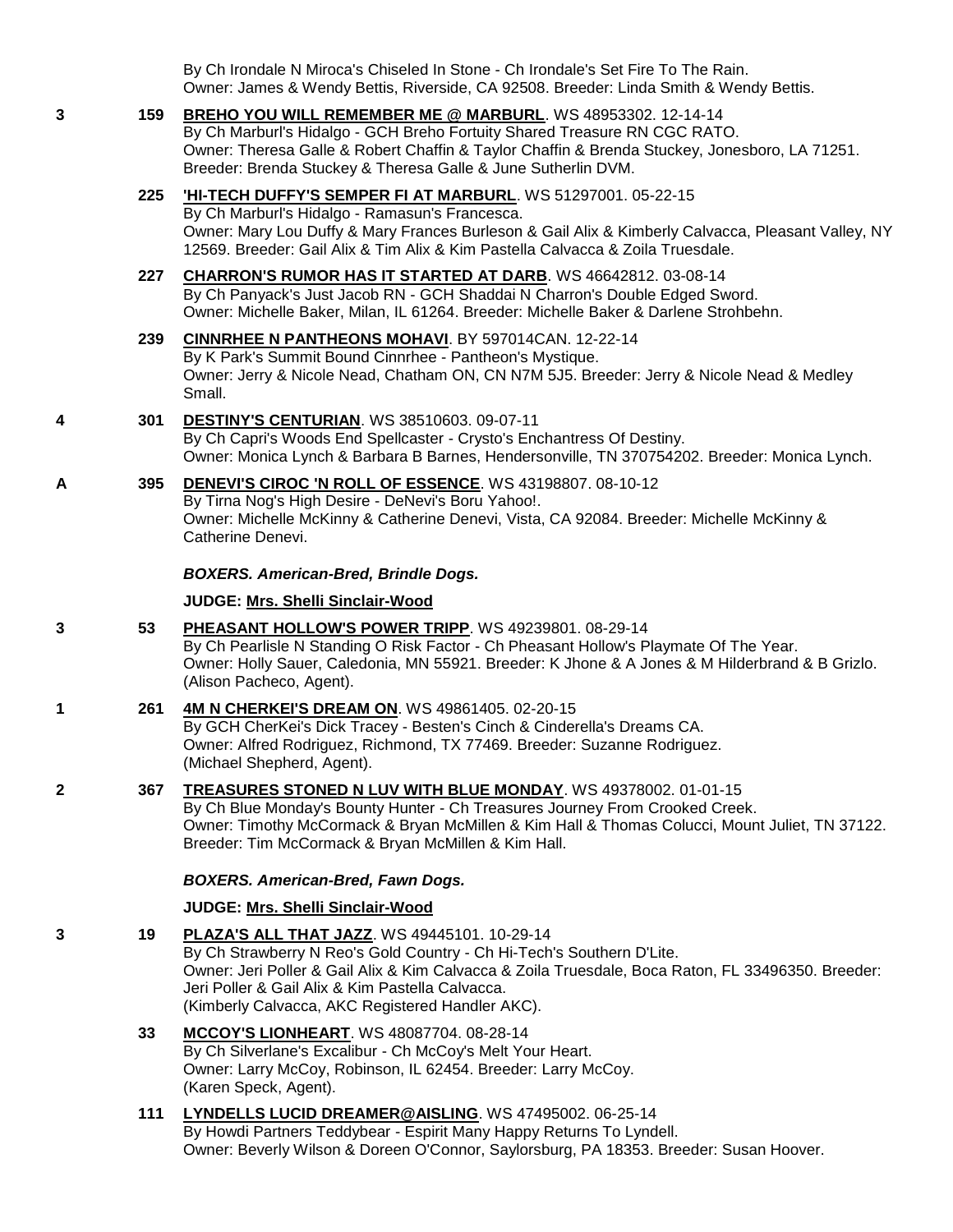(Kimberly Calvacca, AKC Registered Handler AKC).

- **4 117 [CACHET'S TRADEMARK AT TUSCANY](http://infodog.com/my/drlookup2.htm?makc=WS%2046715402&mdog=Cachet%27s+Trademark+At+Tuscany&wins=all)**. WS 46715402. 03-02-14 By Ch Bradiwine's If By Chance At Minstrel - Ch Cachet'N Justa's Unforgettable. Owner: Caryn Orlando & Allie Orlando, Meridian, ID 83642. Breeder: Leonard Magowitz & Lou Ann Tibbitts Ridings.
- **1 157 [STREAMLINE N SAPPHIRE'S SONIC BOOM](http://infodog.com/my/drlookup2.htm?makc=WS%2048581702&mdog=Streamline+N+Sapphire%27s+Sonic+Boom&wins=all)**. WS 48581702. 09-14-14 By Ch Yankee's Patriot At Hi-Tech - Ch Sapphire's Workin' The Strip Of Streamline. Owner: Shelly Williams & Laura Handy, DeSoto, MO 63020. Breeder: D Mack Young & Joleena Young. (Christa Cook, Agent).
	- **235 [KATANDY'S LATE NIGHT LOVER](http://infodog.com/my/drlookup2.htm?makc=WS%2047298201&mdog=Katandy%27s+Late+Night+Lover&wins=all)**. WS 47298201. 04-19-14 By Ch Brandiwine's If By Chance At Minstrel - Ch Katandy's Kiss In The Moonlight. Owner: Lee Morris, Davidsonville, MD 21035. Breeder: Lee Morris.
- **2 309 [TEALCREST'S CIRCLE OF LIFE RN](http://infodog.com/my/drlookup2.htm?makc=WS%2045945501&mdog=TealCrest%27s+Circle+Of+Life+RN&wins=all)**. WS 45945501. 12-17-13 By Ch Storybook's Page After Page - GCH TealCrest's Spitfire CAA BN RN RATO. Owner: Jill Hootman, Clarksville, TN 37040. Breeder: Jill Hootman. (Rick Justice, Agent).
	- **329 [BRISTOL'S A MAN WALKS INTO A BAR...](http://infodog.com/my/drlookup2.htm?makc=WS%2047234202&mdog=Bristol%27s+A+Man+Walks+Into+A+Bar...&wins=all)**. WS 47234202. 04-28-14 By Ch Silverlane's Excalibur - Ensign Logan Elm's Strike A Pose. Owner: Kim Woods, Hunter, OH 45005944. Breeder: Kim Woods & Kari Hammer-Phillips & Annette Clark.
	- **377 [CHARRON'S TALKING DIRTY TO OAKVIEW](http://infodog.com/my/drlookup2.htm?makc=WS%2048213601&mdog=Charron%27s+Talking+Dirty+To+Oakview&wins=all)**. WS 48213601. 09-17-14 By Ch Panyacks Just Jacob - GCH Shaddai's Rebekah Full Of Fire. Owner: Michelle Baker, Milan, IL 61264. Breeder: Ichelle Cramblett & Micah Watkins.

### *BOXERS. Open, Brindle Dogs.*

### **JUDGE: [Mrs. Shelli Sinclair-Wood](http://infodog.com/show/judge/jdgprofile.htm?jn=24194)**

- **29 [ENCORE'S RENEGADE](http://infodog.com/my/drlookup2.htm?makc=WS%2047820904&mdog=Encore%27s+Renegade&wins=all)**. WS 47820904. 06-26-14 By Ch Encore's Ferrari - Encore's Undeniable. Owner: Vickie Brannon & Cheryl Cates, Whitewright, TX 75491. Breeder: Cheryl Cates. (Tina Starr, Agent).
- **73 [VANQUISH CINNRHEE SUIT N TIE](http://infodog.com/my/drlookup2.htm?makc=WS%2046731401&mdog=Vanquish+Cinnrhee+Suit+N+Tie&wins=all)**. WS 46731401. 01-01-14 By Ch Lyndell's General Manager - Cinnrhee Heartacre Raisin Kane. Owner: Melissa Mathers & Mark Mathers, Goderich ON, CN N7A 3X8. Breeder: Melissa Mathers & Mark Mathers & Medley Small.
- **2 81 [DRACO'S I'M EVERYBODY'S TYPE](http://infodog.com/my/drlookup2.htm?makc=WS%2047077601&mdog=Draco%27s+I%27m+Everybody%27s+Type&wins=all)**. WS 47077601. 02-15-14 By Draco's SIKANDER - Draco's Golden Marguerita At Haberls. Owner: Ivan Ibarguen, North Augusta, SC 29860. Breeder: Ivan Ibarguen.
	- **109 [KINGSMAN THE GENTLEMAN\(RAMOS\)](http://infodog.com/my/drlookup2.htm?makc=FCMI1466A&mdog=Kingsman+The+Gentleman%28ramos%29&wins=all)**. FCMI1466A. 12-11-14 By Ch Winuwuk The Outlaw - Ch Carolina Herrera(ramos). Owner: Francisco Ramos, Mexico 09820, . Breeder: Francisco Ramos. (Martin Egozcue, Agent).
- **1 207 [VANDYK \(AGUILAR\)](http://infodog.com/my/drlookup2.htm?makc=GB5614MEX&mdog=Vandyk+%28Aguilar%29&wins=all)**. GB5614MEX. 05-04-13 By Agni Kai - Maya. Owner: Javier Aguilar, San Antonio, TX 78244. Breeder: Javier Aguilar. (Alejandro Hernandez, Agent).
- **4 253 [DRACO N KG DANCING IN THE SKY](http://infodog.com/my/drlookup2.htm?makc=WS%2047653101&mdog=Draco+N+KG+Dancing+In+The+Sky&wins=all)**. WS 47653101. 10-06-13 By GCH KG Halycon Fire King - Draco's DKNY. Owner: Kristi Wagg, Oakwood ON, CN K0M 2M0. Breeder: Lee Stanton. (Debbie Struff, Agent).
	- **279 [HABERL'S LOVE OVER GOLD CDX BN GN RE CA](http://infodog.com/my/drlookup2.htm?makc=WS%2031868202&mdog=Haberl%27s+Love+Over+Gold+CDX+BN+GN+RE+CA&wins=all)**. WS 31868202. 09-19-09 By Ch Guapo Soto - Ch Haberl's Forever Young CD RE. Owner: Maryjane Alencewicz & BJ Barnhart, Montverde, FL 34756. Breeder: Maryjane Alencewicz & BJ Barnhart & Don Garrett & J Haberl.
- **3 391 [EXCALIBUR N RUMMER RUN'S LAST CALL](http://infodog.com/my/drlookup2.htm?makc=WS%2048366905&mdog=Excalibur+N+Rummer+Run%27s+Last+Call&wins=all)**. WS 48366905. 10-01-14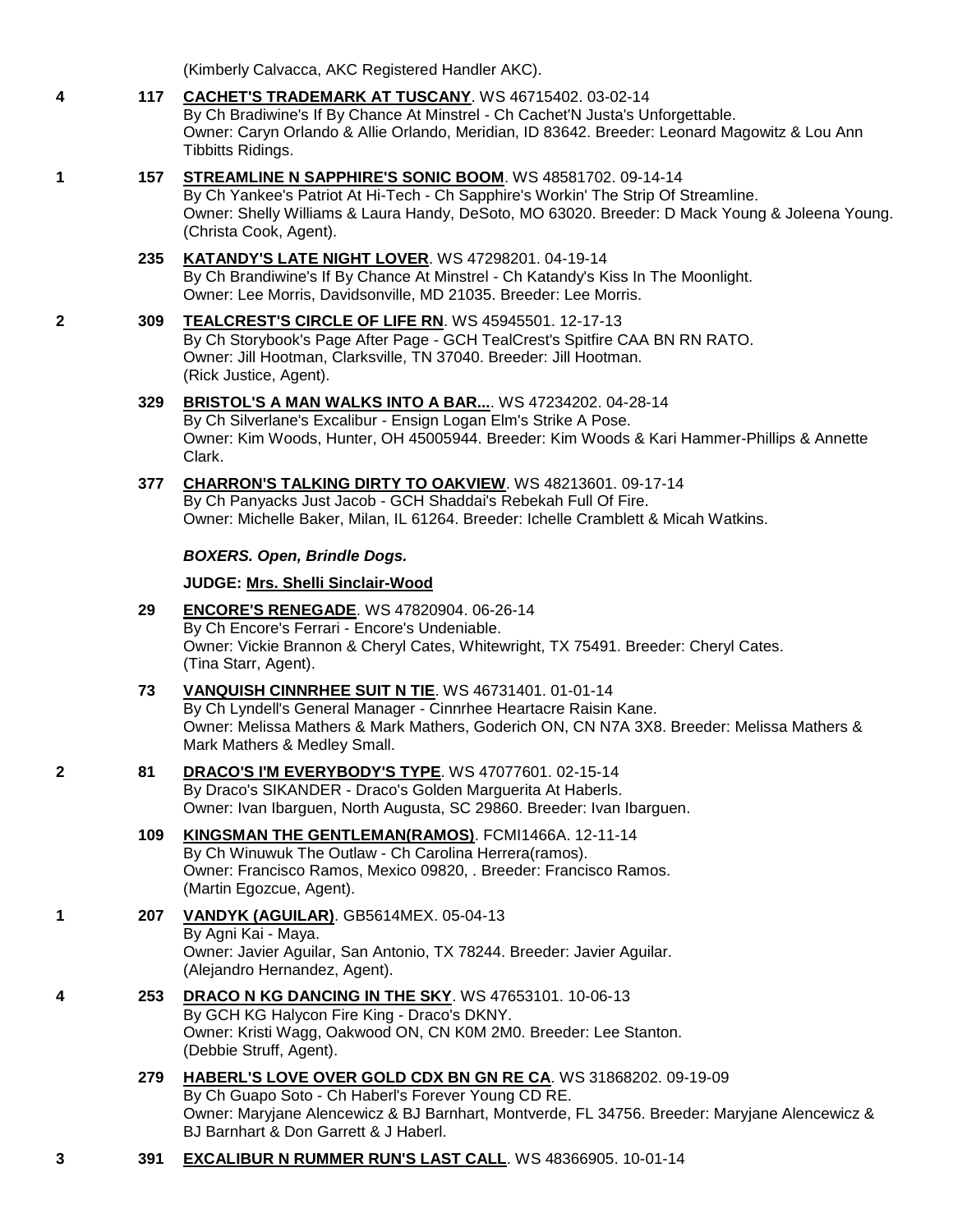By Ch Rummer Run's Brigadier - Ch Excalibur Rummer Run Lexi. Owner: Phillip & Cindy Moon, Pelham, AL 35124. Breeder: Polly Whitney & Brenda T Rogers. (Rick Justice, Agent).

### *BOXERS. Open, Fawn Dogs.*

**JUDGE: [Mrs. Shelli Sinclair-Wood](http://infodog.com/show/judge/jdgprofile.htm?jn=24194)**

- **31 [MCCOY'S LEGEND OF THE HEART AT STONY CREST](http://infodog.com/my/drlookup2.htm?makc=WS%2045457904&mdog=McCoy%27s+Legend+Of+The+Heart+At+Stony+Crest&wins=all)**. WS 45457904. 08-01-13 By Ch Silverlane's Excalibur - Ch McCoy's Melt Your Heart. Owner: Karen Speck & Larry McCoy, Glen Gardner, NJ 08826. Breeder: Larry McCoy.
- **3 39 [NASTINAN'S WISHING FOR IT ALL](http://infodog.com/my/drlookup2.htm?makc=WS%2048360901&mdog=Nastinan%27s+Wishing+For+It+All&wins=all)**. WS 48360901. 09-28-14 By Ch Bar-K Solaris At Bellcrest - Kenbru Flaming Star. Owner: Shirley Bell & Deborah Marshall, Corbeil ON, CN P0H 1K0. Breeder: Deborah Marshall & Melodee Lasky.
- **A 41 [RT'S CASTOR](http://infodog.com/my/drlookup2.htm?makc=FCMGB6322A&mdog=Rt%27s+Castor&wins=all)**. FCMGB6322A. 11-05-13 By Jr's Maximiliano - Rt's Rioja Estrella. Owner: Criadero Rt's Boxers, Mexico 45177, . Breeder: Criadero Rt's Boxers. (Aaron Rosas, Agent).
- **2 69 [JAMIESON'S DON QUIJOTE](http://infodog.com/my/drlookup2.htm?makc=FCMGB6587A&mdog=Jamieson%27s+Don+Quijote&wins=all)**. FCMGB6587A. 01-17-14 By Darvick Hitech Regal Tribute - Jamieson's Bruna. Owner: Arturo Jamieson, Mexico 44150, . Breeder: Arturo Jamieson.
	- **103 [DRACO'S EL TORERO](http://infodog.com/my/drlookup2.htm?makc=WS%2050077301&mdog=Draco%27s+El+Torero&wins=all)**. WS 50077301. 11-24-12 By Draco's Reign Of Fire - Draco's Vivienne. Owner: Allan Hendrickson, San Antonio, TX 78251. Breeder: Ivan Ibarguen. (Jorge Pinzon, Agent).
	- **123 [FLORENTINE'S A SPECIAL AGENT OF RUMMER RUN](http://infodog.com/my/drlookup2.htm?makc=WS%2036660702&mdog=Florentine%27s+A+Special+Agent+Of+Rummer+Run&wins=all)**. WS 36660702. 11-13-10 By Ch Rummer Run's Box'n Blitz At Pejas - Ch Country Time's Fancy That. Owner: Amy Basso & Susan Moutta, Wolcott, CT 06716. Breeder: Salley Palles.
- **4 247 [LISTON'S HI-TECH GOLDEN ICON](http://infodog.com/my/drlookup2.htm?makc=WS%2047922206&mdog=Liston%27s+Hi-Tech+Golden+Icon&wins=all)**. WS 47922206. 04-11-14 By Ch Hi-Tech's Johnny J Of Boxerton - Ch Liston's Lucky Charm. Owner: Dr & Mrs William Truesdale & Lisa & Anthony Spohn, Seekonk, MA 02331. Breeder: Lisa Spohn.

(Kimberly Calvacca, AKC Registered Handler AKC).

- **291 [DUSTY ROAD'S THRILL RIDE](http://infodog.com/my/drlookup2.htm?makc=WS%2048192403&mdog=Dusty+Road%27s+Thrill+Ride&wins=all)**. WS 48192403. 08-20-14 By Ch Ho-Pa's Amunra - Dusty Road's Billie Jean OA OAJ. Owner: Rachel Jackson & Judith M Pasbrig, Kansas City, MO 64151. Breeder: Judith M Pasbrig & Randall S Pasbrig.
- **1/R 343 [OSCAR WORLD OF CHIBA DAITOKU](http://infodog.com/my/drlookup2.htm?makc=WS%2052861601&mdog=Oscar+World+Of+Chiba+Daitoku&wins=all)**. WS 52861601. 01-25-11

By GCH Hitech The King Of Sherry Shoot - Lady Madonna Of Chiba Daitoku. Owner: Cheryl & Keith Robbins & A Intarateth & U Lillichaikun, Newnan, GA 30263. Breeder: Masao Daitoku Chibashi. (Michael Shepherd, Agent).

**385 [RUMMER RUN'S ALONG CAME JONES](http://infodog.com/my/drlookup2.htm?makc=WS%2041468802&mdog=Rummer+Run%27s+Along+Came+Jones&wins=all)**. WS 41468802. 06-21-12 By Rummer Run Tug-O-War - Jovileas Could It Be Magic. Owner: Rick & Mandy Justice, Pinson, AL 35126. Breeder: Claudine A Raymo.

### *BOXERS. Puppy, 6 & Under 9 Months, Brindle Bitches.*

### **JUDGE: [Mr. Thomas J. Latta](http://infodog.com/show/judge/jdgprofile.htm?jn=91010)**

- **14 [SUMMIT ASH NOTELL MOTEL](http://infodog.com/my/drlookup2.htm?makc=WS%2051290301&mdog=Summit+Ash+Notell+Motel&wins=all)**. WS 51290301. 08-28-15 By GCH Shadigee's Sequel To Legends - Ch Summit Ash By Design. Owner: Patricia Boyd, Palm Beach Gardens, FL 33418. Breeder: Patricia B Boyd. (Deb Struff, Agent).
- **A 30 [DORADO DIRTY BLONDE IN SUMMER](http://infodog.com/my/drlookup2.htm?makc=CU%20633432&mdog=Dorado+Dirty+Blonde+In+Summer&wins=all)**. CU 633432. 10-21-15 By Ch Shadigee's Protege - Ch Dorado's Said In Silver. Owner: Josie O'Reilly, Edmonton AB, CN T6G 0B8. Breeder: Karen Knox.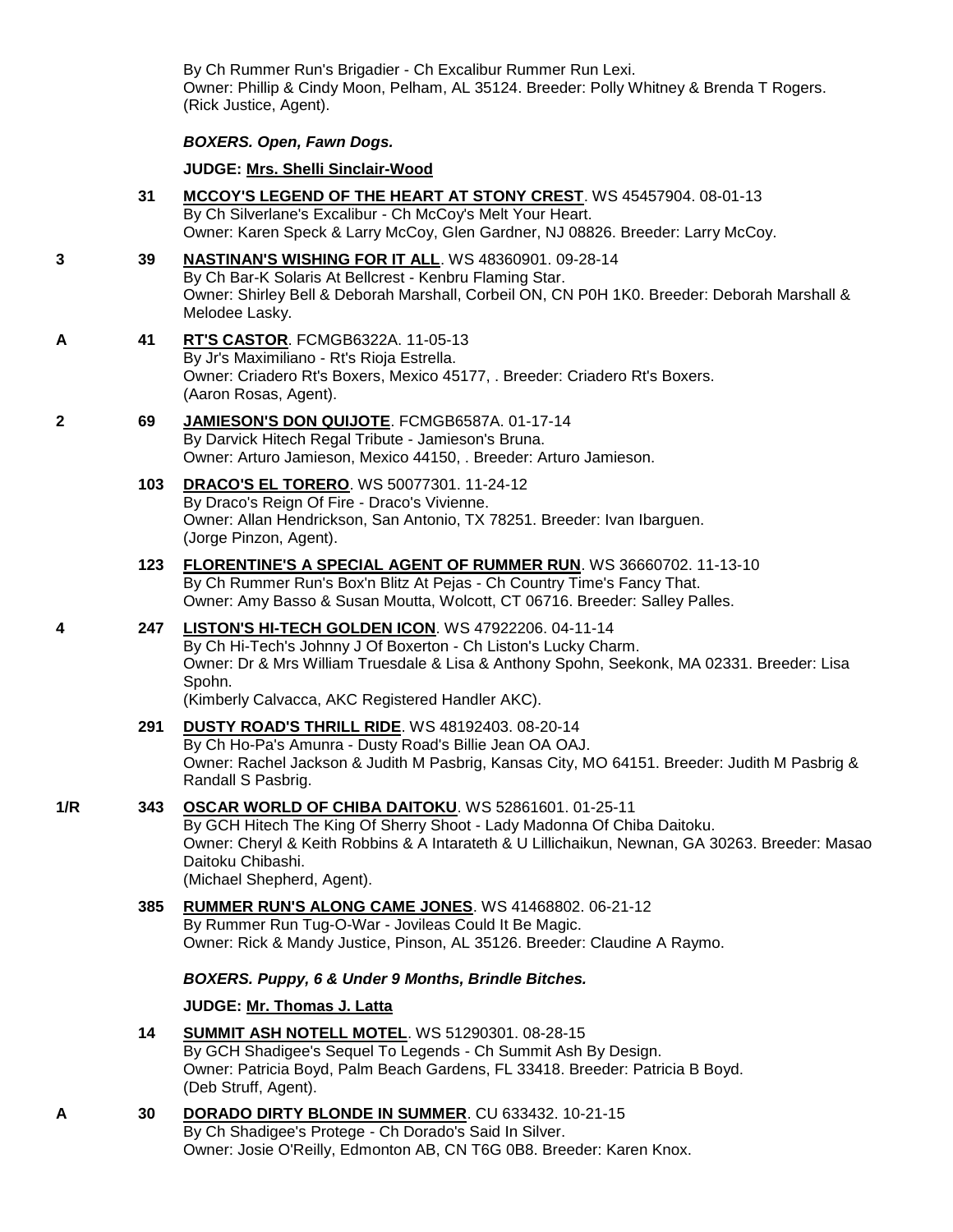(Lori Ferguson, Agent).

## **A 114 [RYZINGSTAR'S MILLION DOLLAR BABY](http://infodog.com/my/drlookup2.htm?makc=WS%2052205201&mdog=Ryzingstar%27s+Million+Dollar+Baby&wins=all)**. WS 52205201. 11-08-15 By GCH Shadigee's Swquel To Legends - Ch Ryzingstar-Tesoro Que Viva. Owner: Patricia Healy & Howard Engel, Brighton, CO 80603. Breeder: Howard Engel & Patricia Healy.

**238 [HARMSON N STANDING-O A BROTHERS LOVE AT REDZONE](http://infodog.com/my/drlookup2.htm?makc=WS--5195603&mdog=Harmson+N+Standing-O+A+Brothers+Love+At+Redzone&wins=all)**. WS--5195603. 09-13-15 By Ch Shilo's Barrow Gang's Most Wanted At Raklyn - GCH Hamrnosn N'Standing-O Crazy In Love. Owner: Joseph Eppolito & Kathy McCarthy, Bridgewater, NH 03222. Breeder: Kathy McCarthy & Pamela Shaw George. (Debbie Struff, AKC Registered Handler).

### **4 276 [SUMMIT ASH BARRISTER'S KNIGHT OUT](http://infodog.com/my/drlookup2.htm?makc=WS%2051290303&mdog=Summit+Ash+Barrister%27s+Knight+Out&wins=all)**. WS 51290303. 08-28-15 By GCH Shadigee's Sequel To Legends - Ch Summit Ash By Design. Owner: Michael & Michele Fasano, Woodbury, CT 06798. Breeder: Patricia A Boyd. (Marianne Conti, AKC Registered Handler).

## **3 278 [HARMSON N STANDING-O THE LOVE OF A BROTHER](http://infodog.com/my/drlookup2.htm?makc=WS%2051956602&mdog=Harmson+N+Standing-O+The+Love+Of+A+Brother&wins=all)**. WS 51956602. 09-13-15 By Ch Shilo's Barrow Gang's Most Wanted At Raklyn - GCH Harmson N Standing-O Crazy Love. Owner: Karen Klutz & Kathy McCarthy, Wilmington, MA 01887. Breeder: Kathy McCarthy & Pamela Shaw-George.

(Debbie Struff, AKC Registered Handler).

**282 [HARMSON N STANDING-O P.S. BROTHER I LOVE YOU](http://infodog.com/my/drlookup2.htm?makc=WS%2051957601&mdog=Harmson+N+Standing-O+P.S.+Brother+I+Love+You&wins=all)**. WS 51957601. 09-13-15 By Ch Shilo's Barrow Gang's Standing-O Crazy Love - GCH Harmson N Standing-O Crazy Love. Owner: Kathy McCarthy & Pamela Shaw-George, Wilmington, MA 01887. Breeder: Kathy McCarthy & Pamela Shaw-George. (Debbie Struff, AKC Registered Handler).

#### **2 318 [HAPPY TAIL'S PRAIRIE HILLS PISTOLS AND ROSES](http://infodog.com/my/drlookup2.htm?makc=WS%2051347408&mdog=Happy+Tail%27s+Prairie+Hills+Pistols+And+Roses&wins=all)**. WS 51347408. 09-21-15 By GCH Happy Tail's Kit Kat Saves The Day & Steals A Heart - Ch Happy Tail's Faith, Trust & Pixie Dust.

Owner: Alyson Essington & Amy Bieri, Port Barrington, IL 60010. Breeder: Eugenia Koshiol & Lori McClain Amy Bieri.

- **1/R 368 [TRIPLE CROWN'S OFF AND RUNNING](http://infodog.com/my/drlookup2.htm?makc=WS%2051844605&mdog=Triple+Crown%27s+Off+And+Running&wins=all)**. WS 51844605. 10-20-15 By GCH Shadigee's Sequel To Legends - Ch Talleyrand's Photo Finish At Triple Crown OA OAJ. Owner: Ann Campbell, Knoxville, TN 37914. Breeder: Trish Alexander & Cathy Sylvester. (Michael Shepherd, Agent).
	- **438 [FALMARK'S DIAMOND DIVA AT DUNNFORD](http://infodog.com/my/drlookup2.htm?makc=WS%2052391503&mdog=Falmark%27s+Diamond+Diva+At+Dunnford&wins=all)**. WS 52391503. 10-04-15 By Falmark's Diamond Mine - Falmark's Thin Lizzie. Owner: Sandi Dunn & Laura Cuthbert, Loveland, OH 45140. Breeder: Laura Cuthbert.

## *BOXERS. Puppy, 6 & Under 9 Months, Fawn Bitches.*

**JUDGE: [Mr. Thomas J. Latta](http://infodog.com/show/judge/jdgprofile.htm?jn=91010)**

- **62 [SHEARER WINSTAR'S WHAT DREAMS ARE](http://infodog.com/my/drlookup2.htm?makc=WS%2051767806&mdog=Shearer+Winstar%27s+What+Dreams+Are+Made+Of&wins=all) MADE OF**. WS 51767806. 10-14-15 By Ch Ho-Pa's Something Magical - Shearer Mystical Diamond In The Sky. Owner: Christine Moffat & Teri Underhill & Pamela Shearer, Lions Head ON, CN N0H 1W0. Breeder: Pamela Shearer & Teri Underhill.
- **64 [SHEARER WINSTAR'S ABRACADABRA AT CALYPSO](http://infodog.com/my/drlookup2.htm?makc=WS%2051767802&mdog=Shearer+Winstar%27s+Abracadabra+At+Calypso&wins=all)**. WS 51767802. 10-14-15 By Ch Ho-Pa's Something Magical - Shearer Mystical Diamond In The Sky. Owner: Nancy Baeten & Barb Barbara Lankford & Teri Underhill & Pamela Shearer, Green Bay, WI 543134533. Breeder: Pamela Shearer & Teri Underhill.
- **122 [RICON'S SWEET DREAMS R MADE OF THIS](http://infodog.com/my/drlookup2.htm?makc=WS%2051628602&mdog=Ricon%27s+Sweet+Dreams+R+Made+Of+This&wins=all)**. WS 51628602. 10-12-15 By Ch Envision Who's Cheap Talkin' Now - Ch Ivylane RuffianL Black Moon Rising. Owner: Connie McGill Richardson, Gilmer, TX 75645. Breeder: Connie McGill Richardson. (Tina Starr, Agent).
- **152 [IRONDALE'S WALKING ON SUNSHINE](http://infodog.com/my/drlookup2.htm?makc=WS%2051441702&mdog=Irondale%27s+Walking+On+Sunshine&wins=all)**. WS 51441702. 08-31-15 By Ch Irondale N Mircoa's Chiseled In Stone - Ch Symphony's Brand New Day. Owner: Floyd Peterson, Riverside, CA 92507. Breeder: W Bettis & M Smith & R Smith. (James Bettis, Agent).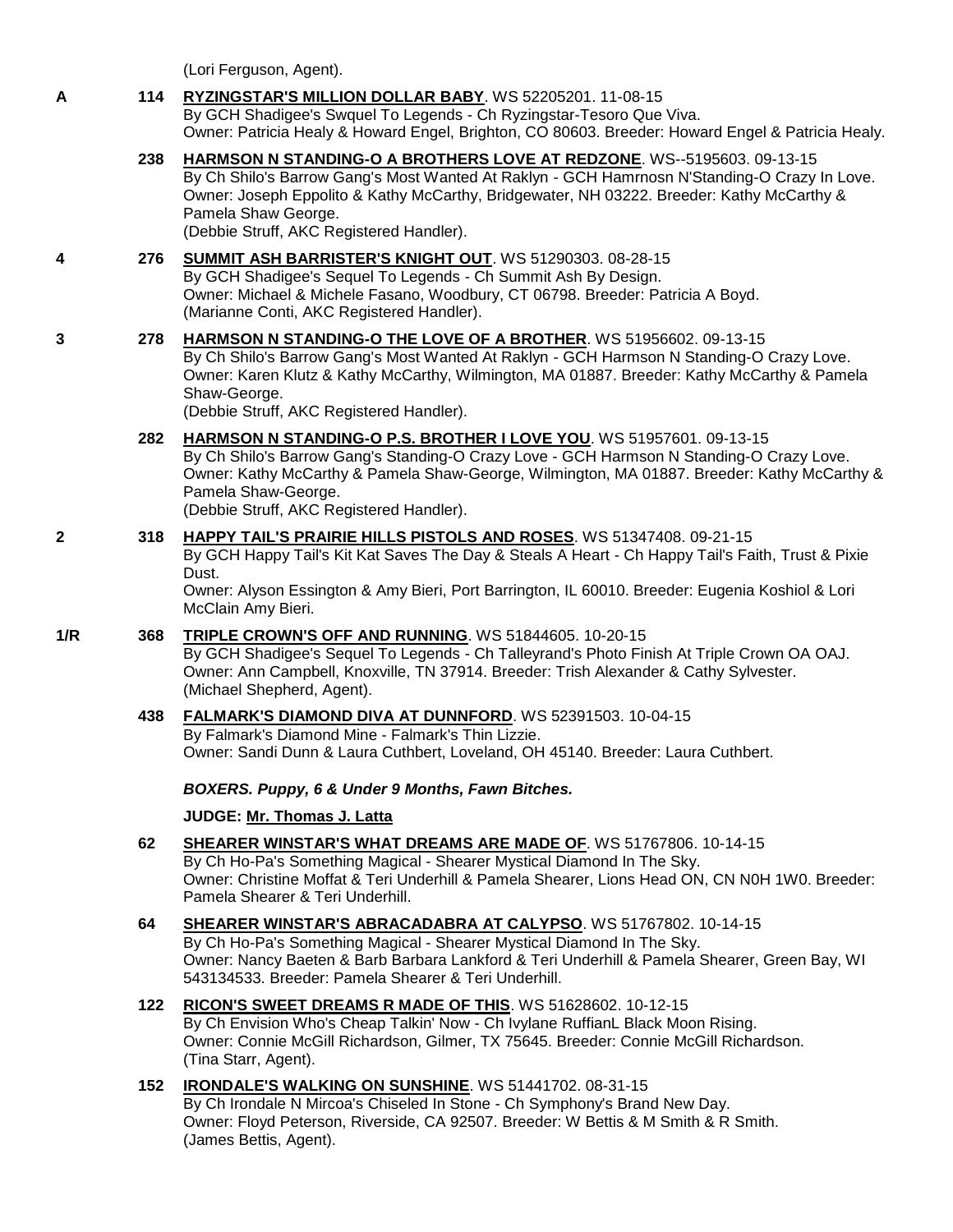### **188 [SKYVIEW AND LL'S ENA GLITTERING STAR](http://infodog.com/my/drlookup2.htm?makc=WS%2051708501&mdog=Skyview+And+LL%27S+Ena+Glittering+Star&wins=all)**. WS 51708501. 10-17-15

By GCH LL And Brus Hill's Louis Vuitton - Ch Skyview's Glitter In The Air. Owner: Susan Mouttas & Alexa Mouttas, Ellington, CT 06029. Breeder: Susan Moutta & Ariana Mouttas.

(Beth Coviello-Davis, Agent).

**234 [RAKLYNS SHILO DOG AND BUTTERFLY](http://infodog.com/my/drlookup2.htm?makc=WS%2052128302&mdog=Raklyns+Shilo+Dog+And+Butterfly&wins=all)**. WS 52128302. 11-01-15

By GCH Standing-o"N" Harmson You Made Me Love You - Ch Shilo's Dreamboat Annie At Raklyn. Owner: Debbie Struff & Erin Sposito & Cynthia Deamcis, Bolton, CT 06043. Breeder: Cynthia Deamcis & Debbie Struf & Erin Struff.

(Debbie Struff, AKC Registered Handler).

## **2 246 [CINNIBON'S BEDROCK BOMBSHELL](http://infodog.com/my/drlookup2.htm?makc=WS%2051709601&mdog=Cinnibon%27s+Bedrock+Bombshell&wins=all)**. WS 51709601. 10-08-15

By Ch Cinnibon's Know When To Hold'Um - Cinnibon's Sweet Sensation. Owner: Bonnie Wagaman, Fallbrook, CA 92028. Breeder: Bonnie Wagaman & Nicole Manna.

### **300 [JULIAN FARM'S I'M A BAD BAD GIRL](http://infodog.com/my/drlookup2.htm?makc=WS%2052098202&mdog=Julian+Farm%27s+I%27m+A+Bad+Bad+Girl&wins=all)**. WS 52098202. 09-02-15

By GCH Solidrock's Major Ensemble At Pure Pride - Ch Draco's New Holland At Julian Farm. Owner: Michael Schilling & Tonya Schilling & Cherish Julian, Lexington Park, MD 20653. Breeder: Cherish Foy Julian & Donna Foy & Jorge Pinzon. (Gina Currier, Agent).

**308 [IRISH WHISPERS OF MAGNER SHE'S A DOODLE 4 TRIPLE B](http://infodog.com/my/drlookup2.htm?makc=WS%2051777601&mdog=Irish+Whispers+Of+Magner+She%27s+A+Doodle+4+Triple+B&wins=all)**. WS 51777601. 10-14-15 By Ch Pearlisle Standing-O For Bix-L - GCH Salgray's Celtic Caoimhe CA CGC. Owner: Susan Burnett & Rachel Burnett & Marianna Burnett DVM, Ontario, CA 91762. Breeder: Bruce McIntosh & Maura McIntosh.

### **4 310 [HAPPY TAILS BLONDE NUGGET](http://infodog.com/my/drlookup2.htm?makc=WS%2051338901&mdog=Happy+Tails+Blonde+Nugget&wins=all)**. WS 51338901. 09-14-15

By GCH Cherkei's Dick Tracey - GCH Jokar's N Happy Tails Blonde Moments. Owner: Connie Hillquist & Eugenia Koshiol & Amy Bieri, Sycamore, IL 60178. Breeder: Eugenia Koshiol & Amy Bieri.

**322 [RAKLYNS SHILO N' JOCAR'S CRAZY ON YOU](http://infodog.com/my/drlookup2.htm?makc=WS%2052128301&mdog=Raklyns+Shilo+N%27+JoCar%27s+Crazy+On+You&wins=all)**. WS 52128301. 11-01-15 By GCH Standing-O N' Harmson You Made Me Love You - Ch Shilos Dreamboat Annie At Raklyn. Owner: Carol J Novak, Dunbar, PA 15431. Breeder: Cynthia Deamicis & Debbie Struff & Erin Struff. (Debbie Struff, Agent).

## **330 [BARGARY'S CAN I HAVE THIS DANCE](http://infodog.com/my/drlookup2.htm?makc=WS%2052370004&mdog=Bargary%27s+Can+I+Have+This+Dance&wins=all)**. WS 52370004. 11-03-15 By Ch Bargary's Buried Treasure - Bargary's Ya Gotta Keep Movin' On. Owner: Barbara & Gary Wadge, Lacombe, LA 70445. Breeder: Barbara & Gary Wadge.

- **332 [BARGARY'S WHY DON'T WE JUST DANCE](http://infodog.com/my/drlookup2.htm?makc=WS%2052370003&mdog=Bargary%27s+Why+Don%27t+We+Just+Dance&wins=all)**. WS 52370003. 11-03-15 By Ch Bargary's Buried Treasure - Bargary's Ya Gotta Keep Movin' On. Owner: Barbara & Gary Wadge, Lacombe, LA 70445. Breeder: Barbara & Gary Wadge. (Terri Galle, Agent).
- **334 [BARGARY'S DANCE THE NIGHT AWAY](http://infodog.com/my/drlookup2.htm?makc=WS%2052370002&mdog=Bargary%27s+Dance+The+Night+Away&wins=all)**. WS 52370002. 11-03-15 By Ch Bargary's Buried Treasure - Bargary's Ya Gotta Keep Movin' On. Owner: Dawn & Dan LeBlanc, Mandeville, LA 70448. Breeder: Barbara & Gary Wadge.
- **336 [BARGARY'S DANCING AWAY WITH MY HEART](http://infodog.com/my/drlookup2.htm?makc=WS%2052370001&mdog=Bargary%27s+Dancing+Away+With+My+Heart&wins=all)**. WS 52370001. 11-03-15 By Ch Bargary's Buried Treasure - Bargary's Ya Gotta Keep Movin' On. Owner: Barbara & Gary Wadge, Lacombe, LA 70445. Breeder: Barbara & Gary Wadge.
- **1 408 [LIVIN'S DIAMOND IN THE SKY](http://infodog.com/my/drlookup2.htm?makc=CS627658CAN&mdog=Livin%27s+Diamond+In+The+Sky&wins=all)**. CS627658CAN. 09-27-15 By Ch Tybrushe's Sultan Of Swing - Ch Livin Posh. Owner: Jeannie Miskey, Bentley AB, CN T0L 0J0. Breeder: Jeannie Miskey. (Sheila McAvoy, Agent).
	- **446 [NANTESS PANDORA'S ONE OF A KIND](http://infodog.com/my/drlookup2.htm?makc=WS%2051320001&mdog=Nantess+Pandora%27s+One+Of+A+Kind&wins=all)**. WS 51320001. 08-21-15 By Ch Sapphires' Vegas Voodoo - Ch Nantess Simpley Fabolous. Owner: Nancy & Tessie Savage, Table Grove, IL 61482. Breeder: Nancy & Tessie Savage.
	- **448 [NANTESS SHAKE DOWN](http://infodog.com/my/drlookup2.htm?makc=WS%2051731703&mdog=Nantess+Shake+Down&wins=all)**. WS 51731703. 10-25-15 By Ch Nantess Just Try It - Ch Nantess Simply The Best. Owner: Vivian Palmer & Nancy & Tessie Savage, Table Grove, IL 61482. Breeder: Nancy & Tessie Savage.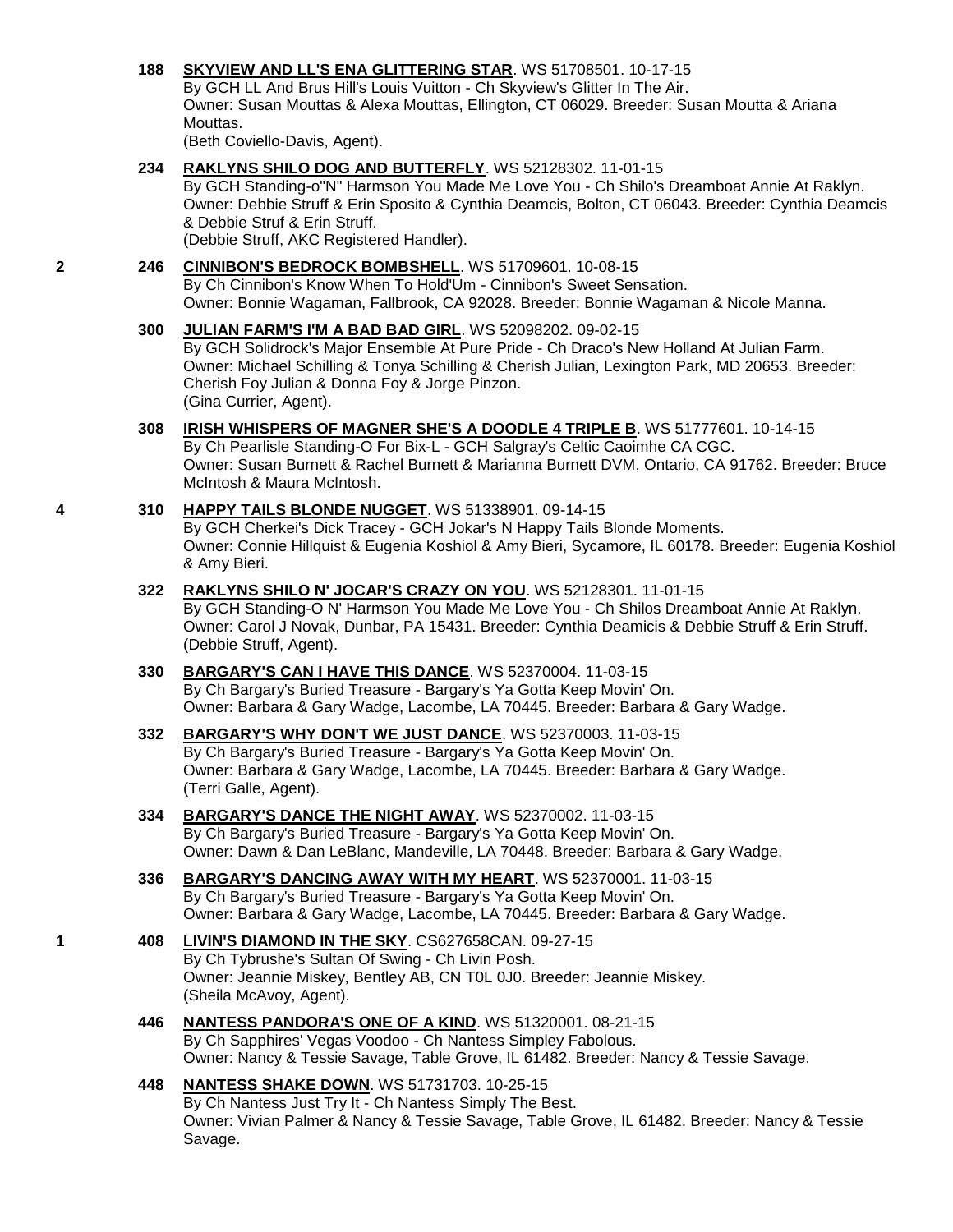### **3 458 [NANTESS LOOK WHAT'S GOING DOWN](http://infodog.com/my/drlookup2.htm?makc=WS%2051731702&mdog=Nantess+Look+What%27s+Going+Down&wins=all)**. WS 51731702. 10-26-15

By Ch Nantess Just Try It - Ch Nantess Simply The Best. Owner: Richard Griffin & Melissa Morgan & Nancy Savage, Peoria, IL 61615. Breeder: Nancy & Tessie Savage.

(Tessie Savage, Agent).

## *BOXERS. Puppy, 9 & Under 12 Months, Brindle Bitches.*

### **JUDGE: [Mr. Thomas J. Latta](http://infodog.com/show/judge/jdgprofile.htm?jn=91010)**

#### **78 JTM SWEET [LITTLE SOMETHING OF SAPPHIRE](http://infodog.com/my/drlookup2.htm?makc=WS%2051679303&mdog=JTM+Sweet+Little+Something+Of+Sapphire&wins=all)**. WS 51679303. 07-29-15 By Ch Sapphires Vegas Voodoo - Sapphires Beggin For Mercy NA.

Owner: Tara & John Maggle & Shelly Williams, Sturgeon Bay, WI 54235. Breeder: Kim Williams & Shelly Williams. (Christa Cook, Agent).

### **96 [DRACO'S A GLAMOROUS PRESENCE](http://infodog.com/my/drlookup2.htm?makc=WS%2051721002&mdog=Draco%27s+A+Glamorous+Presence&wins=all)**. WS 51721002. 05-25-15 By Draco's I'm Everybody's Type - Draco's Tunisia. Owner: Alvin Fernandez, Mexico 11870, . Breeder: Jorge Pinzon & Harry Sanderford.

## **4 108 [HI-TECH & HOWLIN'S CHARCOAL PRINT](http://infodog.com/my/drlookup2.htm?makc=WS%2051297002&mdog=Hi-Tech+&+Howlin%27s+Charcoal+Print&wins=all)**. WS 51297002. 05-22-15

By Ch Marburl's Hidalgo - Ramasun's Francesca. Owner: Linda Howell & Zoila A Truesdale & Gail Alix, Mastic, NY 11950. Breeder: Gail Alix & Tim Alix & Kimberly Pastella Calvacca & Zoila A Truesdale. (Kim Pastella-Calvacca, Agent).

### **132 [LA PAWZ OMG LOOK AT ME](http://infodog.com/my/drlookup2.htm?makc=WS%2050378406&mdog=La+Pawz+OMG+Look+At+Me&wins=all)**. WS 50378406. 05-12-15 By GCH Irondale's Look At Me Now - GCH La Pawz Good Luck Charlee. Owner: Michelle Allen & Stephane Adams, Quartzsite, AZ 85346. Breeder: Michelle Allen & Stephane Adams.

#### **172 [LOLYS PRINCESA CHOCOLATE DE MERIDA](http://infodog.com/my/drlookup2.htm?makc=WS%2050844201&mdog=Lolys+Princesa+Chocolate+De+Merida&wins=all)**. WS 50844201. 05-22-15 By Irondale's Look At Me Now - Big Rock's Lolys De Merida. Owner: Eudaldo Medina, Yucatan Mexico 97050, . Breeder: Eudaldo Medina.

## **3 174 [ALPHABET \(MARTINEZ\)](http://infodog.com/my/drlookup2.htm?makc=FCMI6280AMEX&mdog=Alphabet+%28Martinez%29&wins=all)**. FCMI6280AMEX. 07-05-15 By Ch Mad Max The March Hare - Fear Of The Dark. Owner: Sergio Martinez Diaz, Ciudad Mexico 06920, . Breeder: Sergio Martinez Diaz.

## **176 [4M N CINNIBON'S SOUTHERN STYLE](http://infodog.com/my/drlookup2.htm?makc=WS%2051377707&mdog=4M+N+CinniBon%27s+Southern+Style&wins=all)**. WS 51377707. 08-09-15 By GCH CherKei's Dick Tracey - GCH CinniBon N 4M's Shameless. Owner: Suzanne Rodriguez & Bonnie Wagaman, Richmond, TX 77469. Breeder: Suzanne Rodriguez & Alfred Rodriguez & Bonnie Wagaman. (Michael Shepherd, Agent).

**1 202 [PHEASANT HOLLOW'S N MEPHISTO'S DON'T MESS WITH THE DRESS](http://infodog.com/my/drlookup2.htm?makc=WS%2053029901&mdog=Pheasant+Hollow%27s+N+Mephisto%27s+Don%27t+Mess+With+The+Dress&wins=all)**. WS 53029901. 07-01-15 By GCH Pheasant Hollow's Kryptonite - Ch Pheasant Hollow's Damsel In A Dress. Owner: Michelle Yeadon & Kerry Jones, Langley BC, CN V2Z 2J6. Breeder: Kerry & Allison Jones & Mike Hilderbrand & Barbara Grizlo.

### **2 204 [CASTLE AND MARBURL'S TULAROSA AT GLO-STAR](http://infodog.com/my/drlookup2.htm?makc=WS%2052715301&mdog=Castle+And+Marburl%27s+Tularosa+At+Glo-Star&wins=all)**. WS 52715301. 06-13-15 By Ch Marburl's Hidalgo - GCH Castle's Miracle Story. Owner: Mary Frances Burleson & A Intarateth & K Rittichaikul, Sachse, TX 75048. Breeder: A Intarateth & K Rittichaikul & Mary Frances Burleson. (Lori McClain Ferguson, Agent).

## **256 [APLAWS DREAMS OF STARDOM](http://infodog.com/my/drlookup2.htm?makc=WS%2050364702&mdog=Aplaws+Dreams+Of+Stardom&wins=all)**. WS 50364702. 05-12-15 By GCH Shadigee's Sequel To Legends - Ch Aplaws Designed To Shine. Owner: Ken & Bonnie Keel, Flagstaff, AZ 86004. Breeder: Ken & Bonnie Keel. (Aaron Rosas-Lemus, Agent).

### **258 [APLAWS STANDING OVATION](http://infodog.com/my/drlookup2.htm?makc=WS%2050364701&mdog=Aplaws+Standing+Ovation&wins=all)**. WS 50364701. 05-12-15 By GCH Shadigee's Sequel To Legends - Ch Aplaws Designed To Shine. Owner: Ken & Bonnie Keel, Flagstaff, AZ 86004. Breeder: Ken & Bonnie Keel. (Aaron Rosas-Lemus, Agent).

**272 [CHARRON'S A LITTLE ON THE SWEET SIDE](http://infodog.com/my/drlookup2.htm?makc=WS%2051005506&mdog=Charron%27s+A+Little+On+The+Sweet+Side&wins=all)**. WS 51005506. 07-28-15 By Ch Blackstone's Rock N Round The Eclipse - GCH Shaddai's Rebekah Full Of Fire.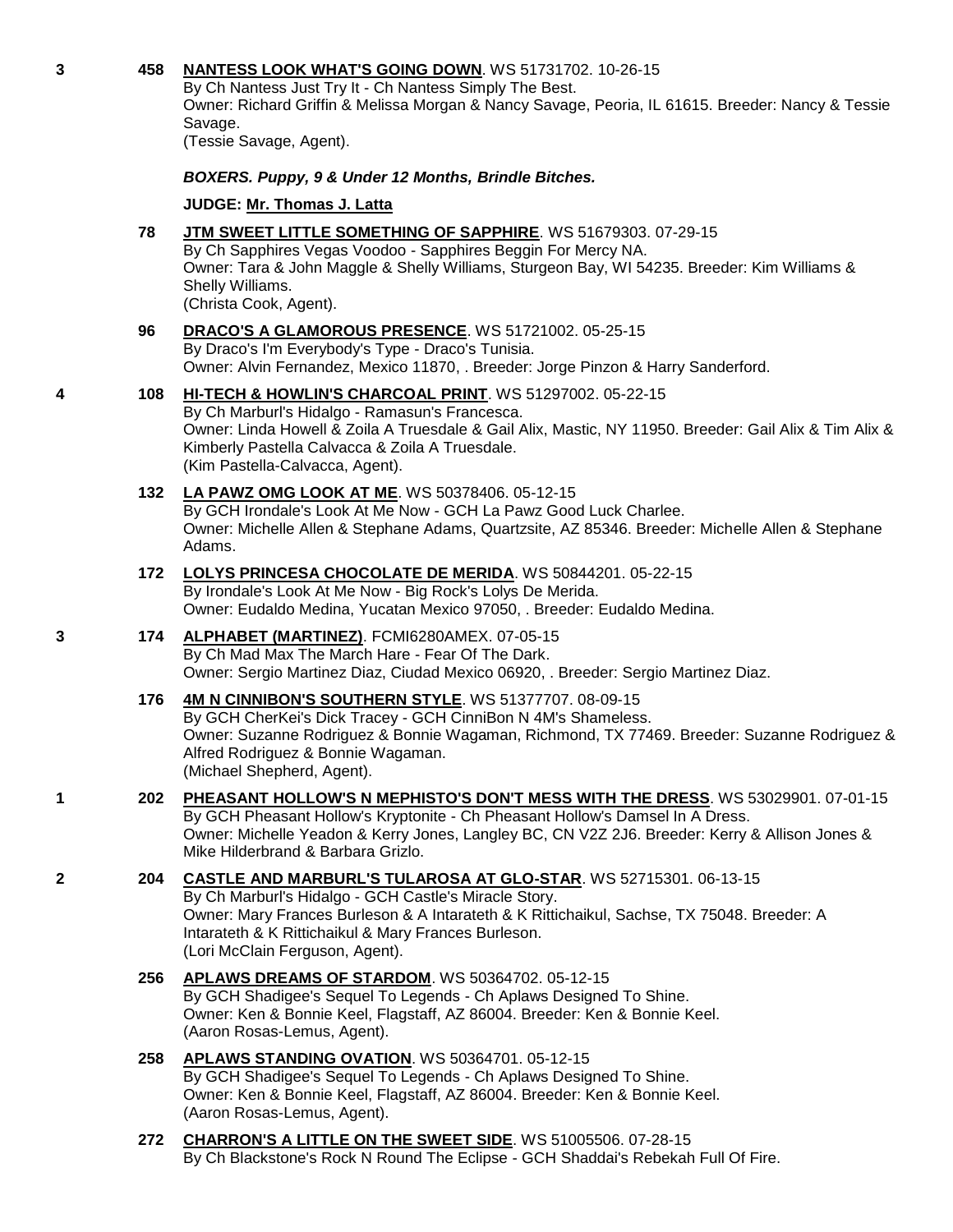Owner: Michelle Baker & Shannell Peters, Milan, IL 61264. Breeder: Michelle Baker & Micah Watkins.

- **294 [MAXIMUS I AM WHAT I AM](http://infodog.com/my/drlookup2.htm?makc=WS%2052907402&mdog=Maximus+I+Am+What+I+Am&wins=all)**. WS 52907402. 07-30-15 By GCH Irondales Look At Me Now - GCH Kajas Ruby Red Rascal At Maximus. Owner: Lloyd Dissinger & Dolores Dissinger, Cincinnati, OH 45248. Breeder: Lloyd Dissigner & Dolores Dissinger & Terry Smith. (Wendy Bettis, Agent).
- **306 [KT'S SWEET LITTLE LOVEBUG](http://infodog.com/my/drlookup2.htm?makc=WS%2050920502&mdog=KT%27s+Sweet+Little+Lovebug&wins=all)**. WS 50920502. 06-25-15 By Ch Encore's Judgment Day - Ch KT's Creme De Cacao. Owner: Lynn Schaefer & Sue Driscoll, Belvidere, IL 61008. Breeder: Sue Driscoll & Lynn Schaefer. (Tessie Savage, Agent).

### **A 312 [LISTON'S MOON STRUCK](http://infodog.com/my/drlookup2.htm?makc=WS%2051120701&mdog=Liston%27s+Moon+Struck&wins=all)**. WS 51120701. 05-28-15 By Liston's Rocky Mountain High - Liston's Hi-Maintenance. Owner: Tony & Lisa Spohn, Summerfield, FL 34491. Breeder: Lisa Spohn.

(Kim Palvacca, Agent).

### **354 [CAN-CIA AND MARBURL'S PISTOLS N PETTICOATS](http://infodog.com/my/drlookup2.htm?makc=WS%2051156601&mdog=Can-Cia+And+Marburl%27s+Pistols+N+Petticoats&wins=all)**. WS 51156601. 07-10-15

By GCH Marburls And Illyrian's Lone Ranger - GCH McCoy's & Can-Cia's Cross My Hart. Owner: Sherry Canciamille & Mary Frances Burleson, Rockford, IL 61101. Breeder: Sherry Canciamille & Joanne Kaiser & Katharina Gatz & Larry McCoy.

## **386 [FULLCIRCLE'S ROSE IS THE NEW BLACK](http://infodog.com/my/drlookup2.htm?makc=WS%2050809001&mdog=Fullcircle%27s+Rose+Is+The+New+Black&wins=all)**. WS 50809001. 06-11-15

By Mic Flys Thru The Cosmos - Cameliard's Black Magic Woman. Owner: Rick Luckenbacher & Connie Thompson & James Thompson, Roseville, MI 48066. Breeder: Rick Luckenbacher & Virginia Johnson & Marylou Bumpus. (Jerry Ledford, Agent).

### *BOXERS. Puppy, 9 & Under 12 Months, Fawn Bitches.*

### **JUDGE: [Mr. Thomas J. Latta](http://infodog.com/show/judge/jdgprofile.htm?jn=91010)**

- **8 [AMITY HALL'S FAME N FASHION](http://infodog.com/my/drlookup2.htm?makc=WS%2050465701&mdog=Amity+Hall%27s+Fame+N+Fashion&wins=all)**. WS 50465701. 05-15-15 By GCH Rikar's Crime Of The Century - Ch Amity Hall's Mariposa. Owner: Beth Downey, Gautier, MS 39553. Breeder: Beth Downey.
- **28 [TYBRUSHE'S LOVE POTION](http://infodog.com/my/drlookup2.htm?makc=WS%2051449002&mdog=Tybrushe%27s+Love+Potion&wins=all)**. WS 51449002. 07-24-15 By Ch Capri's Woods End Spellcaster - Ch Tybrushe's PS I Love You. Owner: Sheila McAvoy & Darren Lovely, DeWinton AB, CN T0L 0X0. Breeder: Sheila McAvoy & Darren Lovely & Tom Davis & Cherron Davis.
- **56 [FALMARK N' CHERKEI'S BABY DOLL](http://infodog.com/my/drlookup2.htm?makc=WS%2051551902&mdog=Falmark+N%27+CherKei%27s+Baby+Doll&wins=all)**. WS 51551902. 06-23-15 By GCH CherKei's Dick Tracey - Ch Falmark's Diamond Solitaire. Owner: Laura Cuthbert & Stephen Wunder, Watertown, MA 02472. Breeder: Laura Cuthbert.
- **2 60 [EPITOME'S SHUT UP AND KISS ME](http://infodog.com/my/drlookup2.htm?makc=WS%2051592901&mdog=Epitome%27s+Shut+Up+And+Kiss+Me&wins=all)**. WS 51592901. 08-09-15 By GCH Duba-Dae's Who's Your Daddy - Epitome's Chance Of A Lifetime. Owner: Susan Standley, Murfreesboro, TN 37128. Breeder: Susan Standley. (Jimmy Bettis, Agent).

### **A 100 [EPITOME N BRAEMAR'S SUCK IT UP BUTTERCUP](http://infodog.com/my/drlookup2.htm?makc=WS%2051592902&mdog=Epitome+N+Braemar%27s+Suck+It+Up+Buttercup&wins=all)**. WS 51592902. 08-09-15 By Duba Dae's Whose Your Daddy - Epitome's Chance Of A Lifetime. Owner: Herbert Sharyne & Susan Standley, North Vancouver BC, CN V7K 3C8. Breeder: Susan Standley.

- **4 116 [BENCHMARK'S FANCY THIS](http://infodog.com/my/drlookup2.htm?makc=WS%2051066502&mdog=Benchmark%27s+Fancy+This&wins=all)**. WS 51066502. 05-24-15 By GCH McCoy's Commander Of The Heart CA - Ch Benchmark's Born To Boogie. Owner: Ellen Ellerman, Greencastle, IN 46135. Breeder: Ellen Ellerman. (Tess Savage, Agent).
	- **156 [ROSEHILL'S SANTA BABY](http://infodog.com/my/drlookup2.htm?makc=WS%2051138501&mdog=Rosehill%27s+Santa+Baby&wins=all)**. WS 51138501. 07-13-15 By GCH Rosehill's Prime Time Crusader - Ch Telstar's And The Emmy Goes To... Rosehill. Owner: Lori & David & Madison Rose, Temecula, CA 92592. Breeder: Lori & David Rose & Gene & Jennifer Tellier.
	- **240 [MATHILDA \(ESTRADA\)](http://infodog.com/my/drlookup2.htm?makc=FCM14924CMEX&mdog=Mathilda+%28Estrada%29&wins=all)**. FCM14924CMEX. 07-24-15 By Vandyk (Aguilar) - Bobay (Martinez/Foster).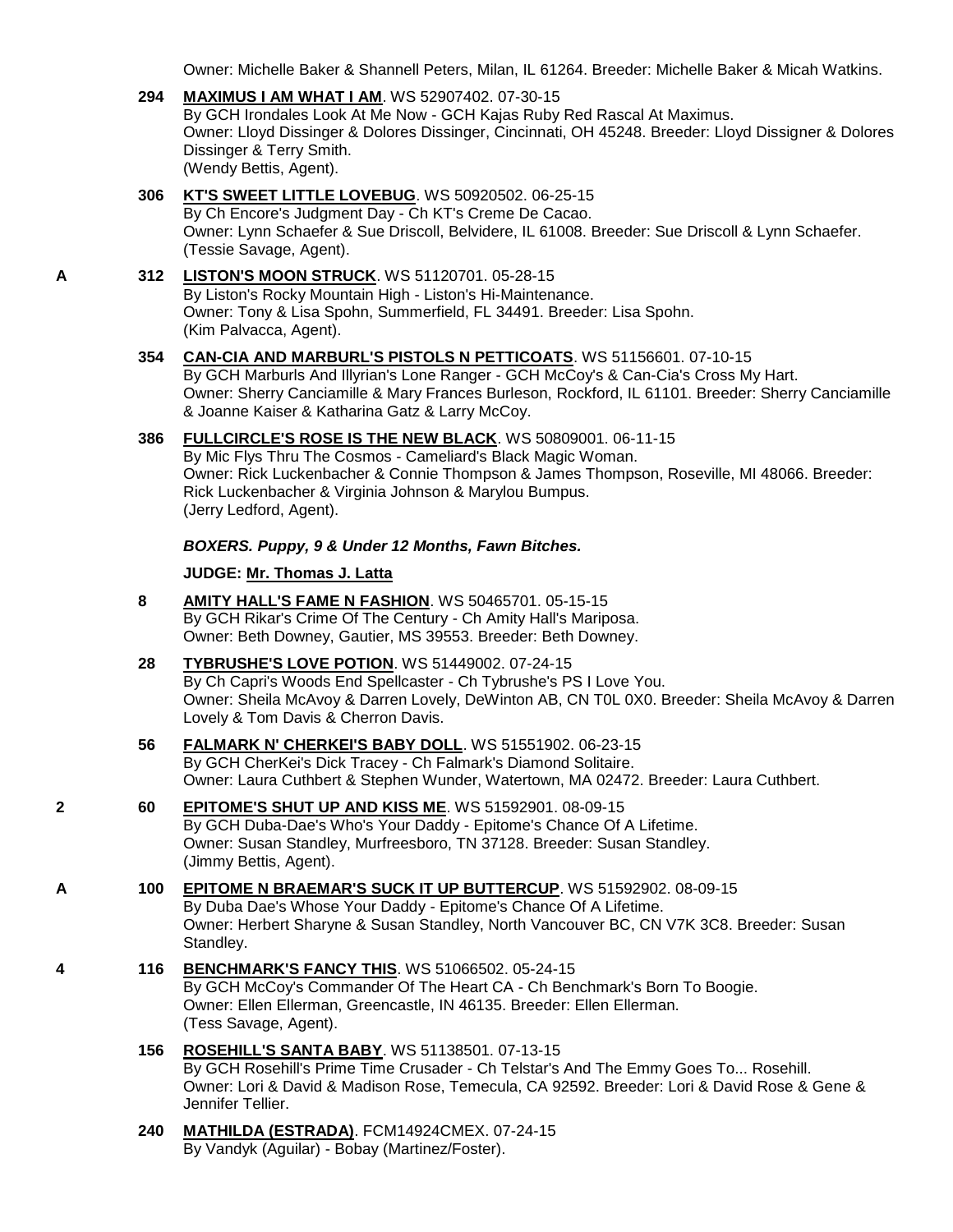Owner: Javier Aguilar, San Antonio, TX 78244. Breeder: Javier Aguilar. (Alejandro Hernandez, Agent).

#### **270 [DORNLEA & BLACKHAWK'S BACK TALK AT ADVENTURA](http://infodog.com/my/drlookup2.htm?makc=WS%2050872403&mdog=Dornlea+&+Blackhawk%27s+Back+Talk+At+Adventura&wins=all)**. WS 50872403. 06-16-15 By GCH Blackhawk's Rebound Shot - Ch Dornlea's Here For The Party CGC. Owner: Priscilla Martinez & Cecily Joque, Tacoma, WA 98405. Breeder: Jaquelyn Bennett.

### **3 274 [DAPPER'S SCARBOROUGH FANCY](http://infodog.com/my/drlookup2.htm?makc=WS%2051055201&mdog=Dapper%27s+Scarborough+Fancy&wins=all)**. WS 51055201. 07-29-15 By Ch Scarborough One For The Road - Ch Dapper's Jazmine Starr. Owner: Patti McMullen & Tricia Carter, Hampstead, NH 03841. Breeder: Patti McMullen. (Beth Davis, Agent).

## **284 [ALERISSA'S PLAY THE GAME](http://infodog.com/my/drlookup2.htm?makc=WS%2051138208&mdog=Alerissa%27s+Play+The+Game&wins=all)**. WS 51138208. 07-16-15

By GCH Windward & Happy Tail's Game Changer - Alerissa's More Than A Feeling. Owner: Charles Kunz & Rebecca Kunz, Davenport, IA 52804. Breeder: Rebecca Kunz & Charles Kunz. (Michelle Cramblett Baker, Agent).

#### **A 286 [HI-TECH'S PRINCESS LEIA](http://infodog.com/my/drlookup2.htm?makc=WS%2052172102&mdog=Hi-Tech%27s+Princess+Leia&wins=all)**. WS 52172102. 06-23-15 By Ch Hi-Tech's Freddie Mac - Mi-t's Mafia Princess. Owner: Dr & Mrs William Truesdale & Donna Lauricella, Seekonk, MA 02771. Breeder: Owners. (Kimberly Calvacca, AKC Registered Handler AKC).

## **328 [BARGARY'S YA GOTTA LOTTA ATTITUDE](http://infodog.com/my/drlookup2.htm?makc=WS%2051162501&mdog=Bargary%27s+Ya+Gotta+Lotta+Attitude&wins=all)**. WS 51162501. 05-22-15 By Ch Bargary's Buried Treasure - Ch Bargary's Ya Gotta Keep On Movin'. Owner: Barbara & Gary Wadge, Lacombe, LA 70445. Breeder: Barbara & Gary Wadge.

### **352 [CAN-CIA AND MARBURL'S APACHE GOLD](http://infodog.com/my/drlookup2.htm?makc=WS%2051156604&mdog=Can-Cia+And+Marburl%27s+Apache+Gold&wins=all)**. WS 51156604. 07-10-15 By GCH Marburl And Illyrian's Lone Ranger - GCH McCoy's & Can-cia's Cross My Hart. Owner: Mary Frances Burleson & Sherry Canciamille, Rockford, IL 61101. Breeder: Sherry Canciamille & Joanne Kaiser & Kathrina Gatz & Larry McCoy.

## **1 366 [EPITOME N SHARLEDAR'S GIRL CRUSH](http://infodog.com/my/drlookup2.htm?makc=WS%2050716101&mdog=Epitome+N+Sharledar%27s+Girl+Crush&wins=all)**. WS 50716101. 07-01-15

By GCH Rano G N' Belmar Simply Majestic - GCH Epitome's Designer Label For Belmar N R And G. Owner: Sharon Darby & Susan Stanley & Tami Mishler, Dillsboro, IN 47018. Breeder: R Patterson & C Patterson & G Jones & S Stanley.

## **370 [4M'S SHAME ON ME](http://infodog.com/my/drlookup2.htm?makc=WS%2051377704&mdog=4M%27s+Shame+On+Me&wins=all)**. WS 51377704. 08-09-15

By GCH CherKei's Dick Tracey - GCH Cinnibon N 4M's Shameless. Owner: Todd & Sherry Buchla, Marietta, GA 30064. Breeder: Suzanne & Alfred Rodriguez & Bonnie Wagaman.

(Michael Shepherd, Agent).

## **390 [BENCHMARK'S QUINTESSENTIAL QUINTESSA](http://infodog.com/my/drlookup2.htm?makc=WS%2051066503&mdog=Benchmark%27s+Quintessential+Quintessa&wins=all)**. WS 51066503. 05-24-15

By GCH McCoy's Commanderof The Heart - Ch Benchmark's Born To Boogie. Owner: Heather Bauer, Indianapolis, IN 46256. Breeder: Ellen Ellerman.

## *BOXERS. 12 & Under 15 Months, Brindle Bitches.*

## **JUDGE: [Mr. Thomas J. Latta](http://infodog.com/show/judge/jdgprofile.htm?jn=91010)**

**102 [ENCORE'S XTRAVAGANCE](http://infodog.com/my/drlookup2.htm?makc=WS%2050141501&mdog=Encore%27s+Xtravagance&wins=all)**. WS 50141501. 03-17-15 By Encore's Matrix - Encore's Undeniable. Owner: Jenae La-Ree Sinclair & Cheryl A Cates, Sultan, WA 98294. Breeder: Cheryl A Cates. (Michelle Yeadon, Agent).

## **148 [CACHET'N BEEVEE'S SHAKEN NOT STIRRED](http://infodog.com/my/drlookup2.htm?makc=WS%2050438605&mdog=Cachet%27N+Beevee%27s+Shaken+Not+Stirred&wins=all)**. WS 50438605. 05-06-15

By BeeVee's Big Bang Britlyn - Cachet's Nightcap At BeeVee. Owner: Laurie Bender & Len Magowitz & Lou-Ann Tibbitts-Ridings, Troy, NY 12180. Breeder: William A East & Vicki C East.

### **2 200 [SUNCHASE'S IT'S ALL ABOUT THE DRESS](http://infodog.com/my/drlookup2.htm?makc=WS%204996105&mdog=Sunchase%27s+It%27s+All+About+The+Dress&wins=all)**. WS 4996105. 03-03-15

By GCH Happy Tail's Kit Kat Saves The Day And Stealsaheart - Sunchase's Smoke And Mirrors. Owner: Rhoda Goselin-Brouillette & Tracy Hendrickson, Bourbonnais, IL 60914. Breeder: Rhoda Goselin-Brouillette & Tracy Hendrickson. (Lori McClain Ferguson, Agent).

## **A 236 [RAKLYNS 'N' SHIRALDA'S STYLLISH LADY](http://infodog.com/my/drlookup2.htm?makc=WS%2050380402&mdog=Raklyns+%27N%27+Shiralda%27s+Styllish+Lady&wins=all)**. WS 50380402. 04-11-15 By GCH Standing-O"N" Harmson You Made Me Love You - Ch Raklyn's Fiery Celebration.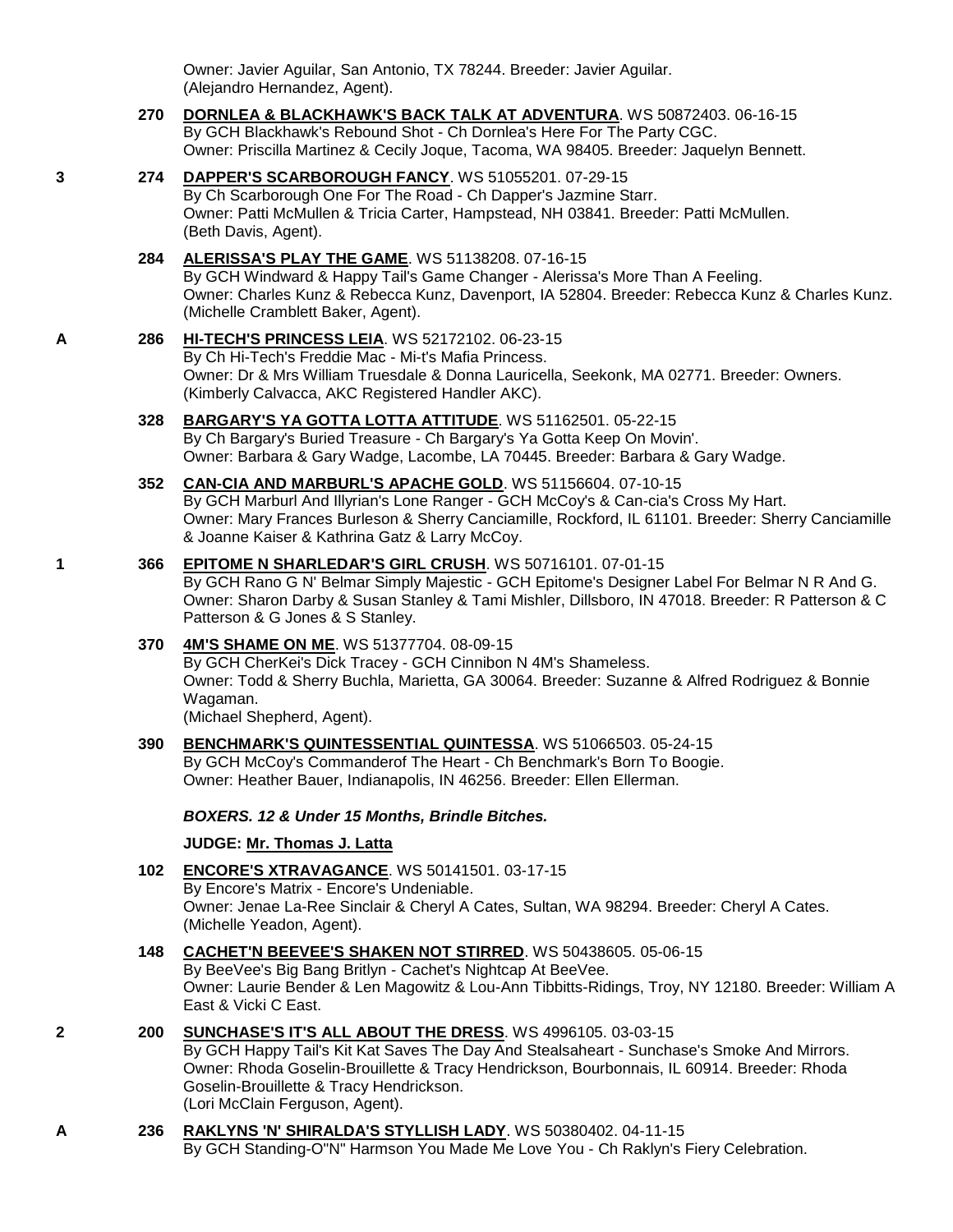Owner: David & Theresa Bedworth & Debbie Struff & Karen Quagliana, Cadyville, NY 12918. Breeder: J & C Roderick & D Struff & E Sposito & K Quagliana. (Debbie Struff, AKC Registered Handler).

### **266 [BAIBROOK'S REACH FOR THE GOLD RING](http://infodog.com/my/drlookup2.htm?makc=WS%2049624302&mdog=Baibrook%27s+Reach+For+The+Gold+Ring&wins=all)**. WS 49624302. 02-20-15

By GCH Happy Tail's Kit Kat Saves The Day & Stealsaheart - GCH Baibook's Gold In A Penny Arcade. Owner: Karen Kaleta, Seville, OH 44273. Breeder: Karen Kaleta. (Sherry Canciamille, Agent).

## **268 [CALICOP'S HIGH SCHOOL REUNION](http://infodog.com/my/drlookup2.htm?makc=WS%2050638503&mdog=Calicop%27s+High+School+Reunion&wins=all)**. WS 50638503. 04-20-15

By Ch Lyndells General Manager - Ch Calicop's Northern Voyage. Owner: Laraine Caliri & Lisa Christie & Steve Glidden, Big Indian, NY 12410. Breeder: Laraine Caliri DVM.

(Elizabeth Davis, Agent).

### **324 [BEEVEE'S N' GEM'S DRUNK IN LOVE](http://infodog.com/my/drlookup2.htm?makc=WS%2050438603&mdog=BeeVee%27s+N%27+Gem%27s+Drunk+In+Love&wins=all)**. WS 50438603. 05-06-15 By BeeVee's Big Bang Britlyn - Cachet's Nightcap At BeeVee. Owner: Gretchen L Peet & R Douglas Peet, Burlington, NC 27217. Breeder: William A East & Vicki C East. (Vicki East, Agent).

### **3 346 [ENCORE'S XQUISITE](http://infodog.com/my/drlookup2.htm?makc=WS%2050141502&mdog=Encore%27s+Xquisite&wins=all)**. WS 50141502. 03-17-15 By Ch Encore's Matrix - Encore's Undeniable. Owner: Kimberley Dye & Cheryl A Cates, Pilesgrove, NJ 08098. Breeder: Cheryl A Cates.

### **1 372 [MIRCOA N IRONDALE'S SIPPING ON FIRE](http://infodog.com/my/drlookup2.htm?makc=WS%2049905001&mdog=Mircoa+N+Irondale%27s+Sipping+On+Fire&wins=all)**. WS 49905001. 04-06-15 By GCH Ice Irondale's Look At Me Now - Mircoa's Glitters With Attitude For Skyview. Owner: Diana Greenhow, Fountain Valley, CA 92708. Breeder: Diana Greenhow. (Wendy Bettis, Agent).

## **4 374 [CINNIBON'S PIECES O MY HEART](http://infodog.com/my/drlookup2.htm?makc=WS%2049581103&mdog=Cinnibon%27s+Pieces+O+My+Heart&wins=all)**. WS 49581103. 02-14-15

By GCH Irondale's Look At Me Now - Ch Cinnibon's Smile For The Princess Of Genuwine. Owner: Jimmy Robberson & Bonnie Wagaman, Alta Loma, CA 91737. Breeder: Bonnie Wagaman. (Wendy Bettis, Agent).

**A 464 [UPSTREAMS BRAVO VICTORIA V BOXRUN](http://infodog.com/my/drlookup2.htm?makc=WS%2049819002&mdog=Upstreams+Bravo+Victoria+V+BoxRun&wins=all)**. WS 49819002. 03-01-15 By Bravo's Over And Over Again - Upstreams Buffy The Vampire Slayer. Owner: Suzie Campbell & Joyce Campbell & Jean Salmon, Oklahoma City, OK 73114. Breeder: Jean Salmon.

## **A 484 [SHADOW'S CALCUTTA](http://infodog.com/my/drlookup2.htm?makc=WS%2050382203&mdog=Shadow%27s+Calcutta&wins=all)**. WS 50382203. 03-28-15 By GCH Salgray N Lenko's Gangham Style - Shadow's Empress Of India. Owner: Thomas E Sullivan, Fitchburg, MA 01420. Breeder: Liz Sullivan & Elizabeth Reynolds-Lupo. (Debbie Struff, AKC Registered Handler).

## *BOXERS. 12 & Under 15 Months, Fawn Bitches.*

## **JUDGE: [Mr. Thomas J. Latta](http://infodog.com/show/judge/jdgprofile.htm?jn=91010)**

- **32 [HILLYARD N BETONBLACK'S HOCUS POCUS](http://infodog.com/my/drlookup2.htm?makc=WS%2049482606&mdog=Hillyard+N+BetOnBlack%27s+Hocus+Pocus&wins=all)**. WS 49482606. 02-21-15 By GCH Berlane N Jems Just One Look - Ch Hillyard N Ablaze Put A Spell On You. Owner: Adina Black, Goulds NL, CN A1S 0A1. Breeder: Carrie Raney & Chelsey Waldvogel.
- **A 48 [BAR-K'S MAGGIE MCCLAIN](http://infodog.com/my/drlookup2.htm?makc=WS%2050027602&mdog=Bar-K%27s+Maggie+McClain&wins=all)**. WS 50027602. 03-17-15 By Ch Bar-K's Tribute To Barlow - Ch Bar-K's One And Only. Owner: Phillip Koenig, Goshen, KY 40026. Breeder: Phillip Koenig. (Jody Paquette-Garcini, Agent).

## **4 80 [JTM TONIGHT LOOKS GOOD ON YOU](http://infodog.com/my/drlookup2.htm?makc=WS%2050413205&mdog=JTM+Tonight+Looks+Good+On+You&wins=all)**. WS 50413205. 05-04-15 By Ch Desert's Knight Vision CGC - Ch R And G'S Tale Of All Tales. Owner: Tara & John Maggle, Sturgeon Bay, WI 54235. Breeder: Tara & John Maggle. (Christa Cook, Agent).

### **92 [JESTIC'S MAKE MINE A RIKKI AT SANTORO'S](http://infodog.com/my/drlookup2.htm?makc=WS%2050207801&mdog=Jestic%27s+Make+Mine+A+Rikki+At+Santoro%27s&wins=all)**. WS 50207801. 03-10-15 By Lemko's Travel Across The Miles To Jestic - Jestic N Draymia's Sound Of Music. Owner: Susen Santoro & Anthony Santoro Jr, Ben Wheeler, TX 75754. Breeder: Danielle L Keller & Salley Keller & Cheryl Stevens & Abigail Balza.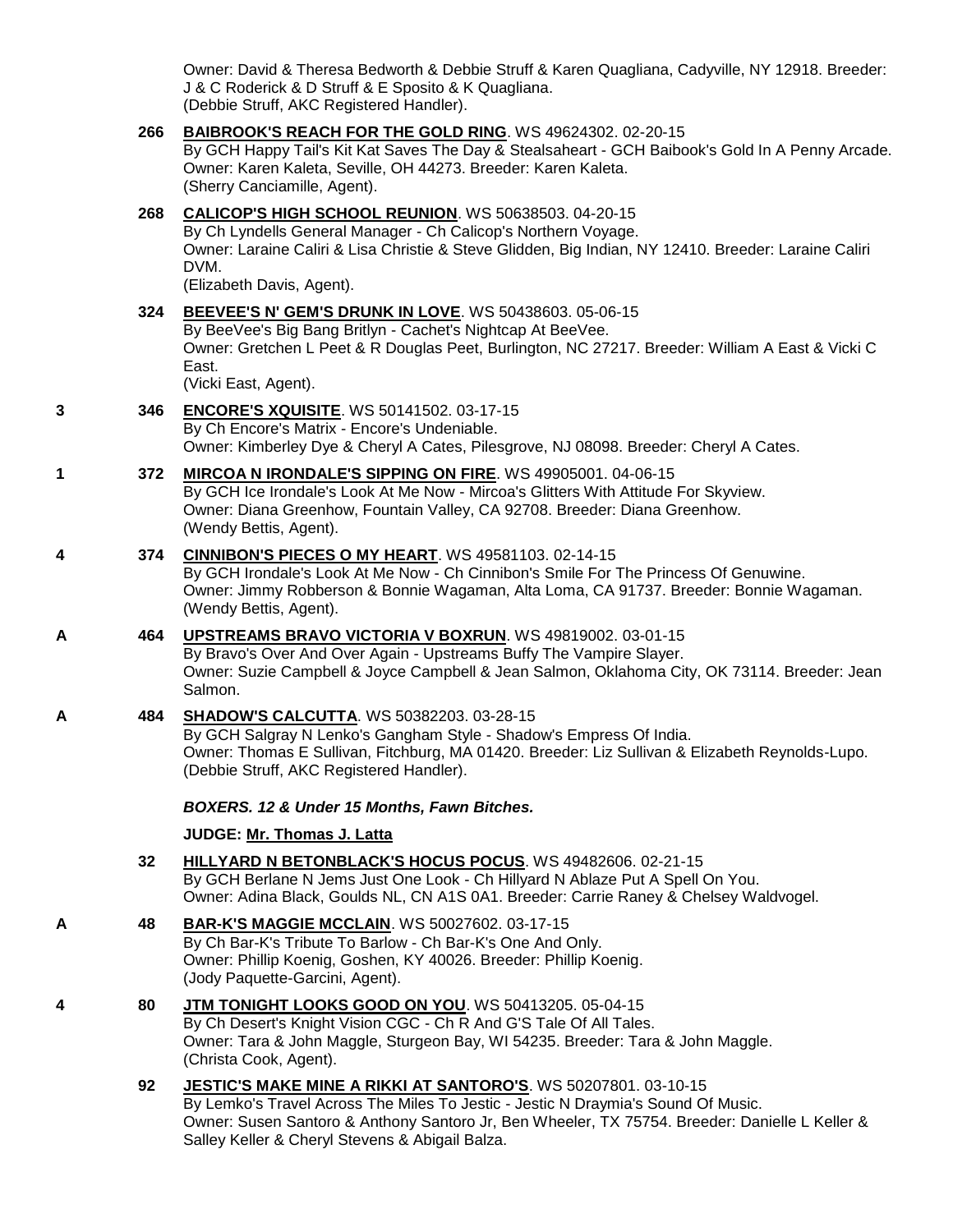# **94 [SPECIAL K'S CALIFORNIA GOLD @ TAYLOR HILL](http://infodog.com/my/drlookup2.htm?makc=WS%2050449901&mdog=Special+K%27s+California+Gold+@+Taylor+Hill&wins=all)**. WS 50449901. 03-18-15

By GCH Maxl's Stay Gold - Special K's Purple RAIN. Owner: Dan & Dicksy Colwell & Rhonda Epley & M Rocca & D Galante, Abingdon, IL 61410. Breeder: Dan & Dicksy Colwell & Rhonda D Epley.

### **2 142 [IRONDALE'S POUR SOME SUGAR ON ME](http://infodog.com/my/drlookup2.htm?makc=WS%2050187401&mdog=Irondale%27s+Pour+Some+Sugar+On+Me&wins=all)**. WS 50187401. 03-30-15 By Ch Bentbrook's Image Of Highnoon - Ch Irondale's Moment For Life. Owner: James Bettis & Wendy Bettis, Riverside, CA 92508. Breeder: Brenda Vrooman & Wendy Bettis.

## **3 210 [INDIGO'S IRISH LACE](http://infodog.com/my/drlookup2.htm?makc=WS%2050034601&mdog=Indigo%27s+Irish+Lace&wins=all)**. WS 50034601. 03-22-15

By GCH Illyrian And Marburl's Hail To The Chief - GCH Indigo's Wyning The Gold. Owner: Lynn Cooch & Diane Monson, Anoka, MN 55303. Breeder: Lynn Cooch & Diane Monson. (Lori McClain Ferguson, Agent).

## **264 [BAIBROOK'S GOLDEN PROMISE](http://infodog.com/my/drlookup2.htm?makc=WS%2049624301&mdog=Baibrook%27s+Golden+Promise&wins=all)**. WS 49624301. 02-20-15

By GCH Happy Tail's Kit Kat Saves The Day & Stealsaheart - GCH Baibrook's Gold In A Penny Arcade.

Owner: Karen Kaleta, Seville, OH 44273. Breeder: Karen Kaleta. (Sherry Canciamille, Agent).

## **348 [WINDSONG'S SUGAR](http://infodog.com/my/drlookup2.htm?makc=WS%2050142901&mdog=Windsong%27s+Sugar&wins=all)**. WS 50142901. 03-16-15

By Ch Windsong 'N Avalon's Legacy - Ch Windsong's Jewel Of Avalon. Owner: Linda Rakow & William Rakow, Meonomee Falls, WI 53051. Breeder: Linda & William Rakow. (Sherry Canciamille, Agent).

#### **430 [WISH-N-WELLS COMIN' IN HOT](http://infodog.com/my/drlookup2.htm?makc=WS%2049941401&mdog=Wish-N-Wells+Comin%27+In+Hot&wins=all)**. WS 49941401. 02-14-15 By GCH Hi-Five's Noble Son - GCH Wish-N-Wells Ticket Winner. Owner: Betsy Wells, Franklin, IN 46131. Breeder: Betsy Wells.

## **A 434 [HI-TECH'S DASSIN ARGENTINA AT DRACO](http://infodog.com/my/drlookup2.htm?makc=WS%2053049401&mdog=Hi-Tech%27s+Dassin+Argentina+At+Draco&wins=all)**. WS 53049401. 04-27-15 By Ch Hi-Tech Back To The Future - GCH Draco Greets Dassin With FourBears. Owner: Dr & Mrs William Truesdale & J Vergnetti & W Sammett & J Pinzon, Seaconk, MA 02771. Breeder: Dr & Mrs William Truesdale & J Vergnetti & W Sammett & J Pinzon. (Kimberly Calvacca, AKC Registered Handler AKC).

### **444 [MOON VALLEY SMOKIN RED HOT AT NANTESS](http://infodog.com/my/drlookup2.htm?makc=WS%2050547903&mdog=Moon+Valley+Smokin+Red+Hot+At+Nantess&wins=all)**. WS 50547903. 04-18-15 By GCH Irondale's Look At Me Now - Ch Moon Valley Smokin Hot. Owner: Nancy Savage & Tessie Savage, Table Grove, IL 61482. Breeder: Nancy Schepis & Ida Baum.

**1 478 [WILDCREST'S WALKING ON SUNSHINE](http://infodog.com/my/drlookup2.htm?makc=WS%2050187402&mdog=Wildcrest%27s+Walking+On+Sunshine&wins=all)**. WS 50187402. 03-30-15 By Ch Bentbrook's Image Of Highnoon - Ch Irondale's Moment For Life. Owner: Brenda Vrooman, Bossier City, LA 71111. Breeder: Brenda Vrooman & Wendy Bettis.

## *BOXERS. 15 & Under 18 Months, Brindle Bitches.*

## **JUDGE: [Mr. Thomas J. Latta](http://infodog.com/show/judge/jdgprofile.htm?jn=91010)**

**A 40 [LANDO'S SILHOUTTE SET N' JETT](http://infodog.com/my/drlookup2.htm?makc=WS%2048936404&mdog=Lando%27s+Silhoutte+Set+N%27+Jett&wins=all)**. WS 48936404. 12-23-14 By Ch Tadd's Forever In Rhinestones - Lando's Onyx To Goodness Of Tadd. Owner: Marcella A Smith, Bridgewater, VA 22812. Breeder: Trish Olinghouse & Donna Doone. (Trish Olinghouse, Agent).

## **58 [CAMELIARD'S POISON IVY](http://infodog.com/my/drlookup2.htm?makc=WS%2048973501&mdog=Cameliard%27s+Poison+Ivy&wins=all)**. WS 48973501. 11-28-14 By Mic Flys Thru The Cosmos - Ch Rodon's Sugar N Spice Of CR Cameliard. Owner: Karol Cline & Elizabeth Bistline, Bloomfield Hills, MI 48304. Breeder: Roger & Donna George. (Kim Greulich, Agent).

**74 [VANQUISH'S A THOUSAND STARS](http://infodog.com/my/drlookup2.htm?makc=WS%2051756301&mdog=Vanquish%27s+A+Thousand+Stars&wins=all)**. WS 51756301. 11-22-14 By Ch Pheasant Hollows Macho Camacho - Cinnrhee Heartacre Raisin Kane. Owner: Melissa Mathers & Mark Mathers, Goderich ON, CN N7A 3X8. Breeder: Melissa Mathers & Mark Mathers & Kerry Jones.

## **76 [VANQUISH'S THE IT GIRL](http://infodog.com/my/drlookup2.htm?makc=WS%2051756302&mdog=Vanquish%27s+The+It+Girl&wins=all)**. WS 51756302. 11-22-14 By Ch Pheasant Hollows Macho Camacho - Cinnrhee Heartacre Raisin Kane. Owner: Melissa Mathers & Mark Mathers, Goderich ON, CN N7A 3X8. Breeder: Melissa Mathers & Mark Mathers & Kerry Jones.

## **3 98 [JR'S SEBASTIAN'S DAPHNE](http://infodog.com/my/drlookup2.htm?makc=FCMI0652CMEX&mdog=JR%27s+Sebastian%27s+Daphne&wins=all)**. FCMI0652CMEX. 12-11-14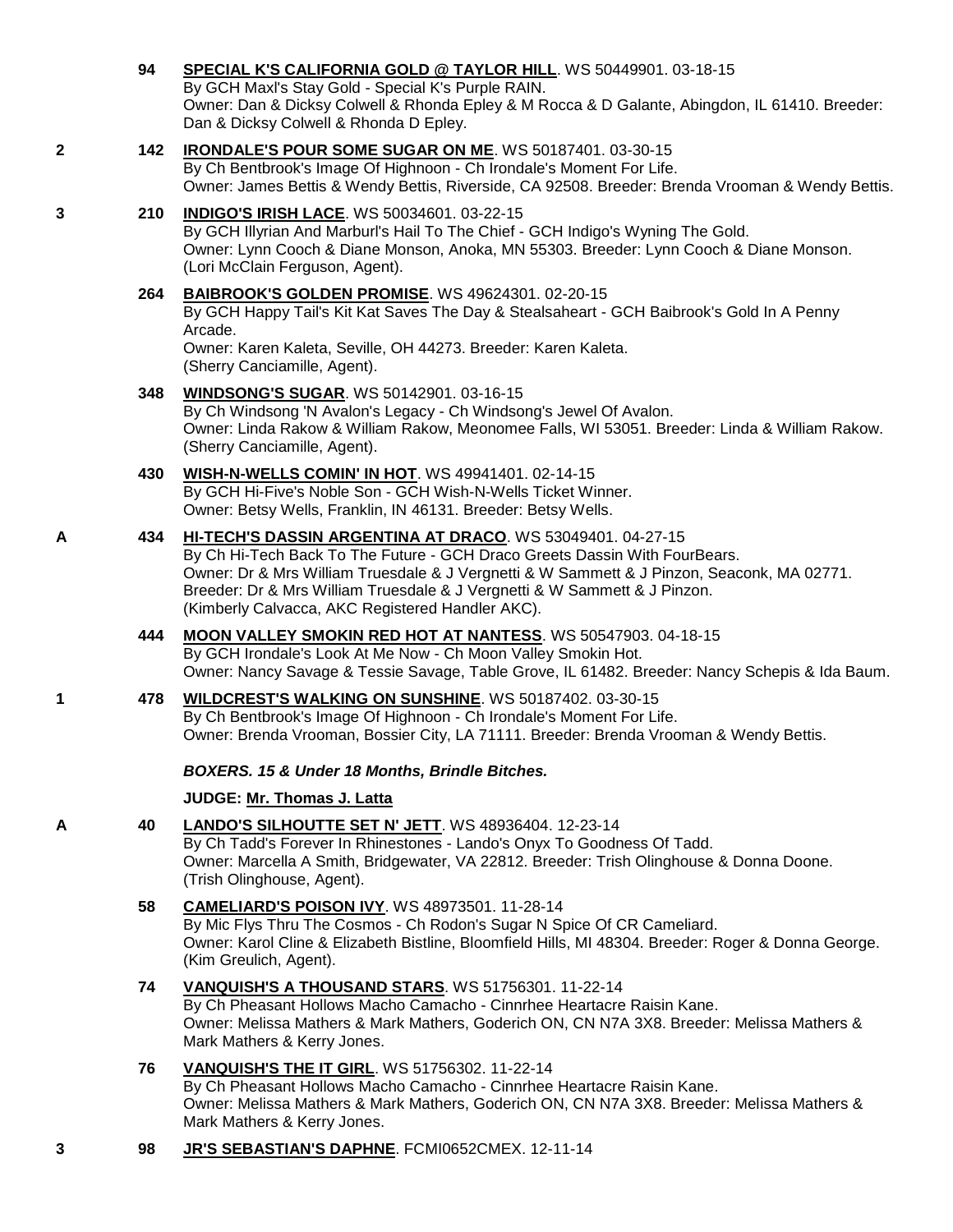By Giorgio (Quiros) - JR's Ursula. Owner: Alvin Fernandez, Mexico 11870, . Breeder: Javier Ramirez.

- **A 124 [ENCORE'S WELCOME ME LOVE @ GLENMERE](http://infodog.com/my/drlookup2.htm?makc=WS%2049975201&mdog=Encore%27s+Welcome+Me+Love+@+Glenmere&wins=all)**. WS 49975201. 12-27-14 By Avalon's Justice Of Windsong - Ch Encore's Notoriety. Owner: Pamela Holzapfel & Charles Holzapfel, Neptune, NJ 07753. Breeder: Pamela Holzapfel & C Cates. (Kim Pastella Calvacca, Agent).
	- **130 [VICTORIA SECRET\(RAMOS\)](http://infodog.com/my/drlookup2.htm?makc=WS52042802&mdog=Victoria+Secret%28Ramos%29&wins=all)**. WS52042802. 12-11-14 By Ch Winuwuk The Outlaw - Ch Carolina Herrera(Ramos). Owner: Francisco Ramos, Mexico 09820, . Breeder: Francisco Ramos. (Martin Egozcue, Agent).
- **1 302 [CINNIBON N SPECTRUM WORLD'S NOT ENUF](http://infodog.com/my/drlookup2.htm?makc=WS%2049498401&mdog=Cinnibon+N+Spectrum+World%27s+Not+Enuf&wins=all)**. WS 49498401. 01-14-15 By Ch Telstar Dixieland Band - Cinnibon's Happy Days At Tara Farms. Owner: Claudia M Tremblay & Bonnie Wagaman, Brooksville, FL 34614. Breeder: C Nieblas & B Wagaman.
- **2 314 [GALLARDO TYBRUSHE FIRE DANCER](http://infodog.com/my/drlookup2.htm?makc=WS%2050980005&mdog=Gallardo+Tybrushe+Fire+Dancer&wins=all)**. WS 50980005. 11-17-14
	- By Ch Tybrushe's Sultan Of Swing Tybrushe's Jersey Girl. Owner: Gail Warner & Jeanette & Shelby Short, Littlton, CO 80123. Breeder: Jeanette Short & Sheila McAvoy & Shelby Short. (Michele Yeadon, Agent).
	- **326 [CAMELIARD'S FLY LIKE A EAGLE RODON](http://infodog.com/my/drlookup2.htm?makc=WS%2048973502&mdog=Cameliard%27s+Fly+Like+A+Eagle+Rodon&wins=all)**. WS 48973502. 11-28-14 By Mic Flys Thru The Cosmos - Ch Rodon's Sugar N Spice CR Cameliard. Owner: V Johnson & M Bumpus & S Ledford, Belleville, MI 48111. Breeder: Roger & Donna George. (Jerome Ledford, Agent).
- **4 422 [REGAL X BLACK ORCHID](http://infodog.com/my/drlookup2.htm?makc=WS%2049424503&mdog=Regal+X+Black+Orchid&wins=all)**. WS 49424503. 01-12-15 By Ch Encore's Ferrari - Ch Regal X Ethiopian Princess. Owner: Dawn R Droescher, Orlando, FL 32808. Breeder: Dawn R Droescher. (Michael Shepherd, Agent).

### *BOXERS. 15 & Under 18 Months, Fawn Bitches.*

## **JUDGE: [Mr. Thomas J. Latta](http://infodog.com/show/judge/jdgprofile.htm?jn=91010)**

- **1 44 [VALLEY'S CODE OF HONOR](http://infodog.com/my/drlookup2.htm?makc=WS%2048736204&mdog=Valley%27s+Code+Of+Honor&wins=all)**. WS 48736204. 11-23-14 By Ch Avalon's Code Red - Ch RNB N Valley Honor Vimy Ridge RE AX OAJ CGC. Owner: Rosemarie Right, Royersford, PA 19468. Breeder: Rosemarie Right. (Dan Buchwald, Agent).
	- **154 [RAM'S DAZZLING SPIRIT OF HIGH NOON RN](http://infodog.com/my/drlookup2.htm?makc=WS%2049158001&mdog=Ram%27s+Dazzling+Spirit+Of+High+Noon+RN&wins=all)**. WS 49158001. 12-13-14 By Ch Bentbrook's Image Of High Noon - Ram's Midnight Summer Breeze. Owner: Robert Millsaps, Keller, TX 76248. Breeder: Ram Boxers. (Terri Galle, Agent).
- **4 226 [LINMAR'S CAROLINA'S CATALEIA ORCHID](http://infodog.com/my/drlookup2.htm?makc=WS%2049318201&mdog=Linmar%27s+Carolina%27s+Cataleia+Orchid&wins=all)**. WS 49318201. 12-07-14 By LinMar's Carolina Heel Yeah - Ch LinMar's Maggie Mae. Owner: Martha Barbour & Lin Barbour, Hillsborough, NC 27278. Breeder: Martha Barbour & Lin Babour. (Hernan Pachico, Agent).
- **3 244 [RED FERN'S FINDING DORY AT DP](http://infodog.com/my/drlookup2.htm?makc=WS%2049866202&mdog=Red+Fern%27s+Finding+Dory+At+DP&wins=all)**. WS 49866202. 11-26-14 By Ch Tybrushes's Sultan Of Swing - GCH Krismyth's Spirit At Red Fern. Owner: Cherron Davis & Tom Davis & Rick Scherer, New Church, VA 23415. Breeder: Rick Scherer. (Beth Davis, Agent).
- **2 364 [JUST-A-WYN'S FENDER SKIRTS](http://infodog.com/my/drlookup2.htm?makc=WS%2049739602&mdog=Just-A-Wyn%27s+Fender+Skirts&wins=all)**. WS 49739602. 01-30-15 By GCH Just-A-Wyn's Ding Time At Heartacres - Ch Just-A-Wyn's Luv Bug. Owner: Mary Lynn & Ashley Wynieski & Tammy Zook, Elyria, OH 44035. Breeder: Mary Lynn & Ashley Wynieski & Tammy Zook.
	- **440 [MURBE'S HOLD ON TO YOUR KNICKERS](http://infodog.com/my/drlookup2.htm?makc=WS%2049452401&mdog=Murbe%27s+Hold+On+To+Your+Knickers&wins=all)**. WS 49452401. 02-11-15 By Ch Murbe's Chew The Crow - GCH Chew's Murbe Irondale Who's That Lady. Owner: Marlene Huebner, Stoughton, WI 53589. Breeder: Guy Fisher.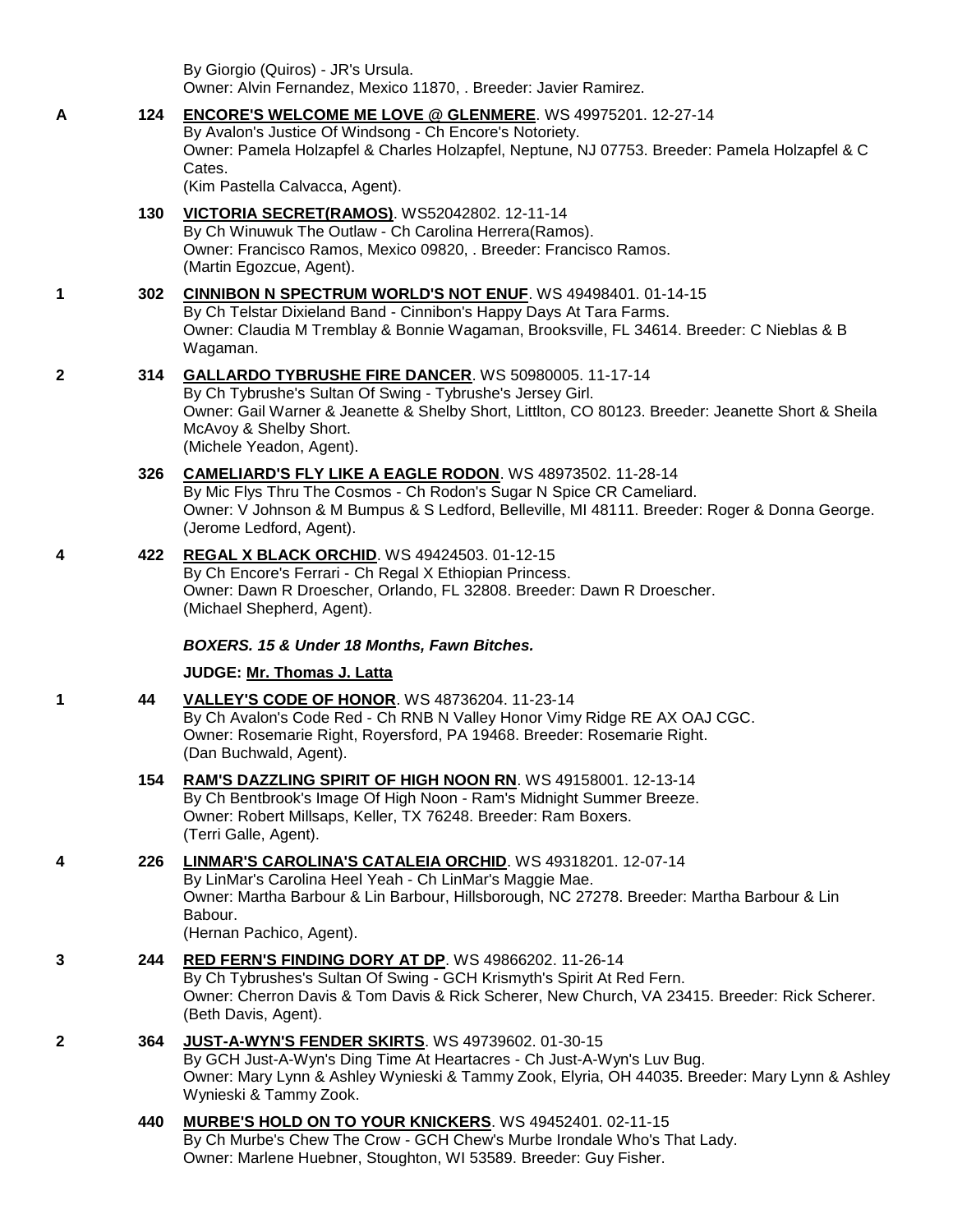### *BOXERS. Amateur-Owner-Handler, Brindle Bitches.*

### **JUDGE: [Mr. Thomas J. Latta](http://infodog.com/show/judge/jdgprofile.htm?jn=91010)**

### **1 34 [VANQUISH TO DA ROCK AT MAESTRO](http://infodog.com/my/drlookup2.htm?makc=BW%20595652&mdog=Vanquish+To+Da+Rock+At+Maestro&wins=all)**. BW 595652. 11-22-14

By Ch Pheasant Hollows Macho Camacho - Cinnrhee Heartacre Raisin Kane. Owner: Deanne Sinnott-Williams & Melissa Mathers & Mark Mathers, Bay Bulls NL, CN A0A 1C0. Breeder: Melissa Mathers & Mark Mathers & Kerry Jones.

#### *BOXERS. Amateur-Owner-Handler, Fawn Bitches.*

### **JUDGE: [Mr. Thomas J. Latta](http://infodog.com/show/judge/jdgprofile.htm?jn=91010)**

**A 466 [MEL-O-D'S ISN'T SHE LOVELY](http://infodog.com/my/drlookup2.htm?makc=WS%2038840601&mdog=Mel-O-D%27s+Isn%27t+She+Lovely&wins=all)**. WS 38840601. 09-10-11 By Ch Bentbrook's Texas Trooper - Ch Mel-O-D's Right As Rain. Owner: Melody Clementz, Prophetstown, IL 61277. Breeder: Melody Clementz.

### *BOXERS. Bred by Exhibitor, Brindle Bitches.*

### **JUDGE: [Mr. Thomas J. Latta](http://infodog.com/show/judge/jdgprofile.htm?jn=91010)**

- **JUDG 36 [VINTAGE N SOLEIL'S WATER DANCER](http://infodog.com/my/drlookup2.htm?makc=WS%2048442102&mdog=Vintage+N+Soleil%27s+Water+Dancer&wins=all)**. WS 48442102. 10-10-14 By GCH Ho-Pa's Grand Slam - Vintage N Ablaze Stolen Fire. Owner: Sarah Moore & MacKenzie Moore, Ennis, MT 59729. Breeder: Sarah Moore & MacKenzie Moore & Katrina Sun.
	- **42 [GREULICH'S LOVE POTION NO 9](http://infodog.com/my/drlookup2.htm?makc=WS%2048008905&mdog=Greulich%27s+Love+Potion+No+9&wins=all)**. WS 48008905. 08-13-14 By GCH Avalon's Wild As The Wind - GCH Newcastle's Twitchy Witchy Woman. Owner: Kim Greulich, Greenville, OH 45331. Breeder: Kim Greulich.
	- **146 [IRONDALE'S TAKING OUT THE TRASH](http://infodog.com/my/drlookup2.htm?makc=WS%2047146703&mdog=Irondale%27s+Taking+Out+The+Trash&wins=all)**. WS 47146703. 04-26-14

By GCH Duba Dae's Who's Your Daddy - Ch Irondale N Rodela's Flash Forward. Owner: James Bettis & Wendy Bettis, Riverside, CA 92508. Breeder: Angela Bauman & James Bettis & Wendy Bettis.

## **182 [BREHO UNFORGETTABLE](http://infodog.com/my/drlookup2.htm?makc=WS%2048953301&mdog=Breho+Unforgettable&wins=all)**. WS 48953301. 12-14-14

By Ch Marburl's Hidalgo - GCH Breho Fortuity Shared Treasure RN CGC RATO. Owner: Brenda Stuckey & Theresa M Galle & June Sutherlin DVM, Jonesboro, LA 71251. Breeder: Brenda Stuckey & Theresa Galle & June Sutherlin DVM.

### **3 232 [RAKLYNS FASHIONISTA](http://infodog.com/my/drlookup2.htm?makc=WS%2050380403&mdog=Raklyns+Fashionista&wins=all)**. WS 50380403. 04-11-15

By GCH Standing-O N'Harmson You Made Me Love You - Ch Raklyns Firey Celebration. Owner: Debbie Struff & Erin Sposito & Karen Quagliana, Bolton, CT 06043. Breeder: J & C Roderick & D Struff & E Sposito & K Quagliana.

**4 304 [DANCIN' GIRLS PUTTIN ON THE RITZ](http://infodog.com/my/drlookup2.htm?makc=WS%2048852902&mdog=Dancin%27+Girls+Puttin+On+The+Ritz&wins=all)**. WS 48852902. 12-06-14

By Sarkel's Steppin Right Along CAA RN CGC - Dancin' I'm A Total Knockout Too BN RE OA AXJ OF CAA CGC.

Owner: Vicki L Sinner, Hastings, NE 68901. Breeder: Vicki L Sinner.

## **320 [PHEASANT HOLLOW MERCY POT O GOLD](http://infodog.com/my/drlookup2.htm?makc=WS%2050276301&mdog=Pheasant+Hollow+Mercy+Pot+O+Gold&wins=all)**. WS 50276301. 03-17-15 By GCH Pheasant Hollows All Time High - Pheasant Hollow's Who's Famous Now. Owner: Ellen Meister & Carrie Jones & Alison Jones, Randolph, MA 02368. Breeder: Ellen Meister & Carrie Jones & Alison Jones.

### **2 358 [SPRINGBROOKS'S SILK STOCKINGS](http://infodog.com/my/drlookup2.htm?makc=WS%2048948805&mdog=Springbrooks%27s+Silk+Stockings&wins=all)**. WS 48948805. 11-21-14 By Ch Strawberry N Reo Gold Country - Ch Springbrook's Paint The Town. Owner: Julie Prentice & Sherry Canciamille, Kalamazoo, MI 49009. Breeder: Mary Dohm & Sherry Canciamille.

**1 424 [JUST-A-WYN'S LIFE IN THE FAST LANE](http://infodog.com/my/drlookup2.htm?makc=WS%2049739606&mdog=Just-A-Wyn%27s+Life+In+The+Fast+Lane&wins=all)**. WS 49739606. 01-30-15

By GCH Justawyn Ding Time At Heartacres - Ch Justawyns Luv Bug II. Owner: Colleen Fobes & Mary Lynn Wynieski & Ashley Wynieski, Geneva, OH 44041. Breeder: Mary Lynn Wynieski & Ashley Wynieski & Tammy Zook.

### *BOXERS. Bred by Exhibitor, Fawn Bitches.*

**JUDGE: [Mr. Thomas J. Latta](http://infodog.com/show/judge/jdgprofile.htm?jn=91010)**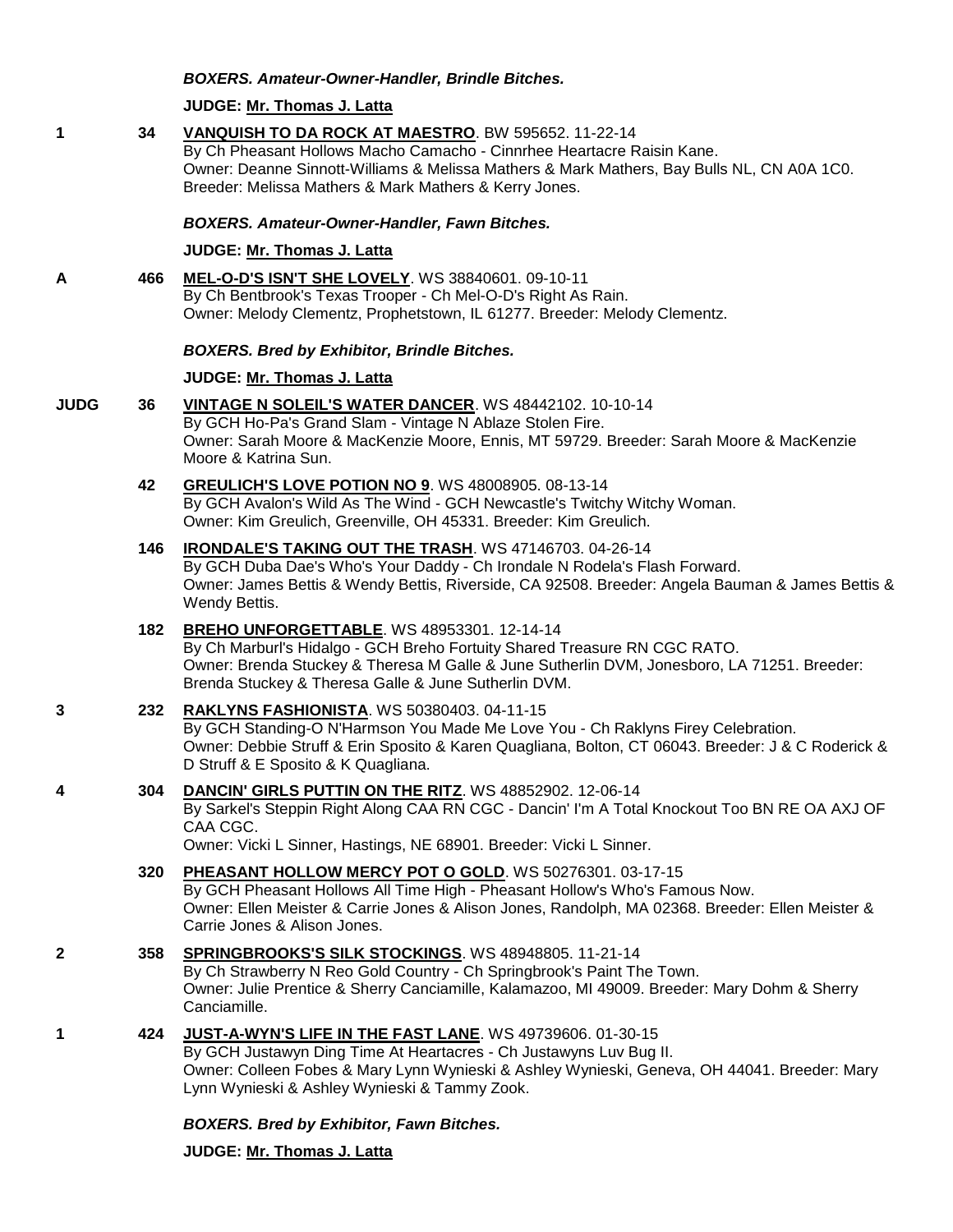| 3 | 12  | SHEARER WINSTAR'S MAGICAL IMPRESSION. WS 51767801. 10-14-15<br>By Ch Ho-Pa's Something Magical - Shearer Mystical Diamond In The Sky.<br>Owner: Teri Underhill & Pamela Shearer, Kenosha, WI 53142. Breeder: Pamela Shearer & Teri<br>Underhill.                                                                  |
|---|-----|-------------------------------------------------------------------------------------------------------------------------------------------------------------------------------------------------------------------------------------------------------------------------------------------------------------------|
| 4 | 26  | TYBRUSHE'S ALL THAT JAZZ. WS 50980001. 11-17-14<br>By Ch Tybrushe's Sultan Of Swing - Tybrushe's Jersey Girl.<br>Owner: Shawn Mealey & Sheila McAvoy, Hanmer ON, CN P3P 1R9. Breeder: Sheila McAvoy Jeanette<br>& Shelby Short.                                                                                   |
| A | 38  | <b>SOLEIL'S PRETTY LITTLE BIRD. WS--4844103. 10-10-14</b><br>By GCH Ho-Pa's Grand Slam - Vintage N Ablaze Stolen Fire.<br>Owner: Sarah Moore & Mackenzie Moore & Katrina Sun, Ennis, MT 59729. Breeder: Sarah Moore &<br>Mackenzie Moore & Katrina Sun.                                                           |
|   | 106 | BRIANTES DIAMOND IN THE MAKING. WS 51364403. 03-07-15<br>By Ch Rockett's Red Glare - GCH Indigo's Dolce & Gabbana On Madison Ave RN.<br>Owner: Tammy Ranta, Gibbons AB, CN T0A 1N0. Breeder: Tammy Ranta.                                                                                                         |
| 2 | 150 | BROOKWOOD'S TAYLOR'D KALEIDOSCOPE DREAM. WS 43049502. 11-10-12<br>By GCH Brookwood's Prelude To A Dream - Brookwood's Coral Reef.<br>Owner: R Taylor Hansel & Lee Ann Brooks & Bethany Glenn, Danville, KY 40422. Breeder: R Taylor<br>Hansel & Lee Ann Brooks & Bethany Glenn.                                   |
|   | 192 | <b>DIXIE'S LIL' SWEETHEART. WS 49433901. 02-09-15</b><br>By Ch Breho No Holding Back CDX GN RA CAA - Dixie's South'rn Sunshine CD BN RA CAA.<br>Owner: Robin Vaughan, West Fork, AR 72774. Breeder: Robin Vaughan.                                                                                                |
| 1 | 288 | HI-TECH'S SNOW QUEEN OF SPELLBOUND. WS 49529101. 09-25-14<br>By Ch Hi-Tech's Back To The Future - GCH Hi-Tech Hi- Drama Of Sherry Shoot JP.<br>Owner: Bethany & Scott Russell & Dr & Mrs William Truesdale & Kimberly Calvacca, Seekonk, MA<br>02771. Breeder: Dr & Mrs William Truesdale & Kimberly Calvacca.    |
|   | 400 | <b>SIG'S AMAZING GRACE. WS 45292401. 10-14-13</b><br>By Ch Sig's Icon - Sig's Keep The Faith.<br>Owner: Cynthia & Paul Starr, Sykesville, MD 21784. Breeder: Cynthia & Paul Starr.                                                                                                                                |
|   | 412 | RODON'S FROM HEAVEN TO EARTH. WS 49387901. 11-05-14<br>By Ch Silver Lane's Excalibur - Ch RoDon's The Real Thing.<br>Owner: Roger & Donna George, Englewood, OH 45322. Breeder: Roger & Donna George.                                                                                                             |
| A | 480 | <b>DENEVI'S FINLANDIA FREYA IS SURF'N BUL. WS 50304203. 03-24-15</b><br>By DeNevis Ciroc 'N Roll Of Essence - DeNevi's Grey Goose Kaboos.<br>Owner: Michelle T Hughes & Catherine Denevi, Vista, CA 92083. Breeder: Vincent Norton & Catherine<br>Denevi.                                                         |
|   |     | <b>BOXERS. American-Bred, Brindle Bitches.</b>                                                                                                                                                                                                                                                                    |
|   |     | JUDGE: Mr. Thomas J. Latta                                                                                                                                                                                                                                                                                        |
| 4 | 84  | PHEASANT HOLLOW'S SAY "YES" TO THE DRESS. WS 48604801. 08-29-14<br>By Ch Pheasant Hollow's Kryptonite - Ch Pheasant Hollow's Damsel In A Dress.<br>Owner: Kerry & Allison Jones & Kit Jensen & Katherine Nevius, Easton, MD 21601. Breeder: Kerry &<br>Allison Jones.<br>(Hernan Pacheco, Agent).                 |
|   | 140 | <b>ENCORE'S RENDEZVOUS. WS 47820901. 06-26-14</b><br>By Ch Encore's Ferrari - Encore's Undeniable.<br>Owner: Jessica Norman & Cheryl A Cates, Greenfield, MA 01301. Breeder: Cheryl A Cates.                                                                                                                      |
| Α | 168 | <b>ENCORE'S GRETA GARBO. WS 50710104. 05-04-15</b><br>By Avalons Justice Of Windsong - Encores Over The Moon.<br>Owner: Cherly Cates, Merida Yucatan, MX 97050. Breeder: Cherlyl A Cates.                                                                                                                         |
|   | 180 | BREHO EMERSON DEJAVOODOO MARBURL. WS 47635101.06-10-14<br>By GCH Illyrian And Marburls Hail To The Chief - Ch Breho Emerson Voodoo Doll.<br>Owner: Brenda Stuckey & Mary Frances Burleson & Theresa Galle & Karen Emerson, Jonesboro, LA<br>71251. Breeder: Jim & Karen Emerson & Brenda Stuckey & Theresa Galle. |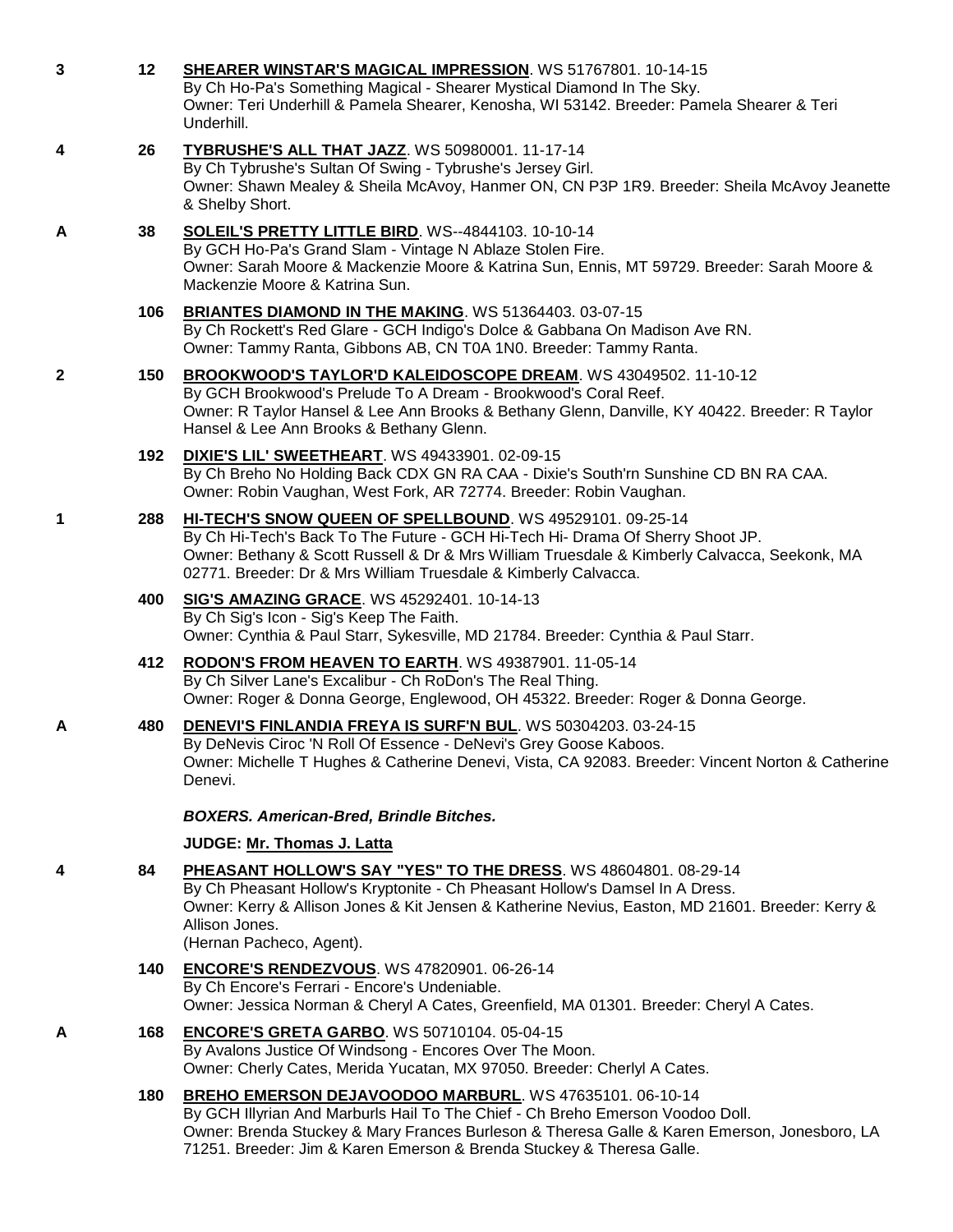|                      |     | 39438202.09-02-11<br>By Marc Del Benicadell - HC CT Shera's Great Expectations<br>VCD1TDXVSTTDUTDAXAXJNFNJPHSAsdHXAsMHXBc.<br>Owner: Reegan Ray & William Polonsky, Encinitas, CA 92024. Breeder: Reegan Ray.<br>(Lori Rose, Agent).                                                                                      |
|----------------------|-----|---------------------------------------------------------------------------------------------------------------------------------------------------------------------------------------------------------------------------------------------------------------------------------------------------------------------------|
| 1/W/BW<br>(5 Points) | 206 | <b>BAR-K'S BONNIE LASS. WS 50027606. 03-17-15</b><br>By Ch Bar-K's Tribute To Barlow - Ch Bar-K's One And Only.<br>Owner: Dawn Mancine & Phillip Koenig, Nolanville, TX 76559. Breeder: Phillip Koenig.<br>(Lori McClain Ferguson, Agent).                                                                                |
|                      | 208 | HIGHOVER DYNAMIC IMAGE. WS 48152801. 08-24-14<br>By Ch Sig's Fire And Ice - Highover Demitasse.<br>Owner: Katharine M Booth, Eliot, ME 03903. Breeder: Katharine M Booth.                                                                                                                                                 |
| 3                    | 296 | 4M N CHERKEI'S MIDNIGHT DREAMER. WS 49861404. 02-20-15<br>By GCH CherKei's Dick Tracey - Besten's Cinch & Cinderella's Dreams CA.<br>Owner: Suzanne Rodriguez, Richmond, TX 77469. Breeder: Suzanne Rodriguez.<br>(Michael Shepherd, Agent).                                                                              |
|                      | 356 | CACHET'S BELIEVE'N MAGIC AT EBB'NE. WS 48165305. 09-11-14<br>By Avalon's Justice Of Windsong - Ch Cachet's Magic'n Mischief.<br>Owner: Sylvia Soules, McLeansville, NC 27301. Breeder: Leonard Magowitz & Lou Ann Tibbitts-<br>Ridings.                                                                                   |
|                      | 388 | <b>CAMELIARD YOU'LL ACCOMPANY ME AT WHITE HARBOR. WS 47904001. 07-26-14</b><br>By Ch Wholehearted Sippin' Smooth Bourbon Of Cameliard - Ch Broadway Justawyn Night Moves<br>Cameliard.<br>Owner: Jerome Ledford & Virginia Johnson, Twin Lake, MI 49457. Breeder: Virginia Johnson & Jennifer<br>Walker & Jerome Ledford. |
|                      | 416 | SALGRAY'S 'N LEMKO'S HAPPY DANCE. WS 45812708. 10-08-13<br>By GCH Irondale Look At Me Now - Salgray's Starshine V Lemko.<br>Owner: Susan Blue, Ruther Glen, VA 22546. Breeder: Jane Hamilburg-Guy & Jessica Kozel.<br>(Gina Currier, Agent).                                                                              |
|                      | 468 | STARLYN'S SECRET AGENT. WS 46197401. 01-26-14<br>By GCH Ensign's Justified - Ch O'Bravo N Starlyn's Desert Sands.<br>Owner: Lynn Carroll-Jerbis & William Jerbis, Las Vegas, NV 89121. Breeder: Lynn Carroll-Jerbis.<br>(Kimberly Pastella Calvacca, Agent).                                                              |
| 2                    | 474 | OLYMPIC'S NOTHING BUT THE TRUTH. WS 47821501. 07-24-14<br>By Ch Oak Knoll's Justice For All - Ch Harmony's Point Of Impact.<br>Owner: Julie Wilmore & Melissa Flanagan & Ann B Anderson & Steven G Anderson, Atlanta, GA<br>30327. Breeder: Julie Wilmore.<br>(Rick Justice, Agent).                                      |
| Α                    | 476 | RUMMER RUN'S STEVIE WONDERFUL V JOVILEA. WS 47306201. 01-10-14<br>By GCH Carolon's MVP - Ch Countrytime's Sweet Home Alabama.<br>Owner: S & A Anderson & Claudine Raymo, Atlanta, GA 30327. Breeder: S & Anderson & Claudine<br>Raymo.<br>(Rick Justice, Agent).                                                          |
|                      |     | <b>BOXERS. American-Bred, Fawn Bitches.</b>                                                                                                                                                                                                                                                                               |
|                      |     | JUDGE: Mr. Thomas J. Latta                                                                                                                                                                                                                                                                                                |
|                      | 16  | MCCOY'S DON'T GO BREAKIN' MY HEART. WS 48087703. 08-28-14<br>By Ch Silverlane's Excalibur - Ch McCoy's Melt Your Heart.<br>Owner: Larry McCoy, Robinson, IL 62454. Breeder: Larry McCoy.<br>(Karen Speck, Agent).                                                                                                         |
| 2                    | 50  | SYMPHONY N BOURGO'S AMERICAN HONEY. WS 46333405. 02-16-14<br>By Ch Murbe Chew Irondale Just Josh - Ch Symphony's Brand New Day.<br>Owner: Liz Conour & Mollie Smith, Sterling, CO 80751. Breeder: Mollie Smith & Reuben Smith &<br>Wendy Bettis.                                                                          |
|                      |     |                                                                                                                                                                                                                                                                                                                           |

**198 [GREAT EXPECTATIONS WINIFRED WILL DO! VCD1 TD CD RA BN NA NAJ HSAS CGCA](http://infodog.com/my/drlookup2.htm?makc=WS%2039438202&mdog=Great+Expectations+Winifred+Will+Do%21+VCD1+TD+CD+RA+BN+NA+NAJ+HSAs+CGCA&wins=all)**. WS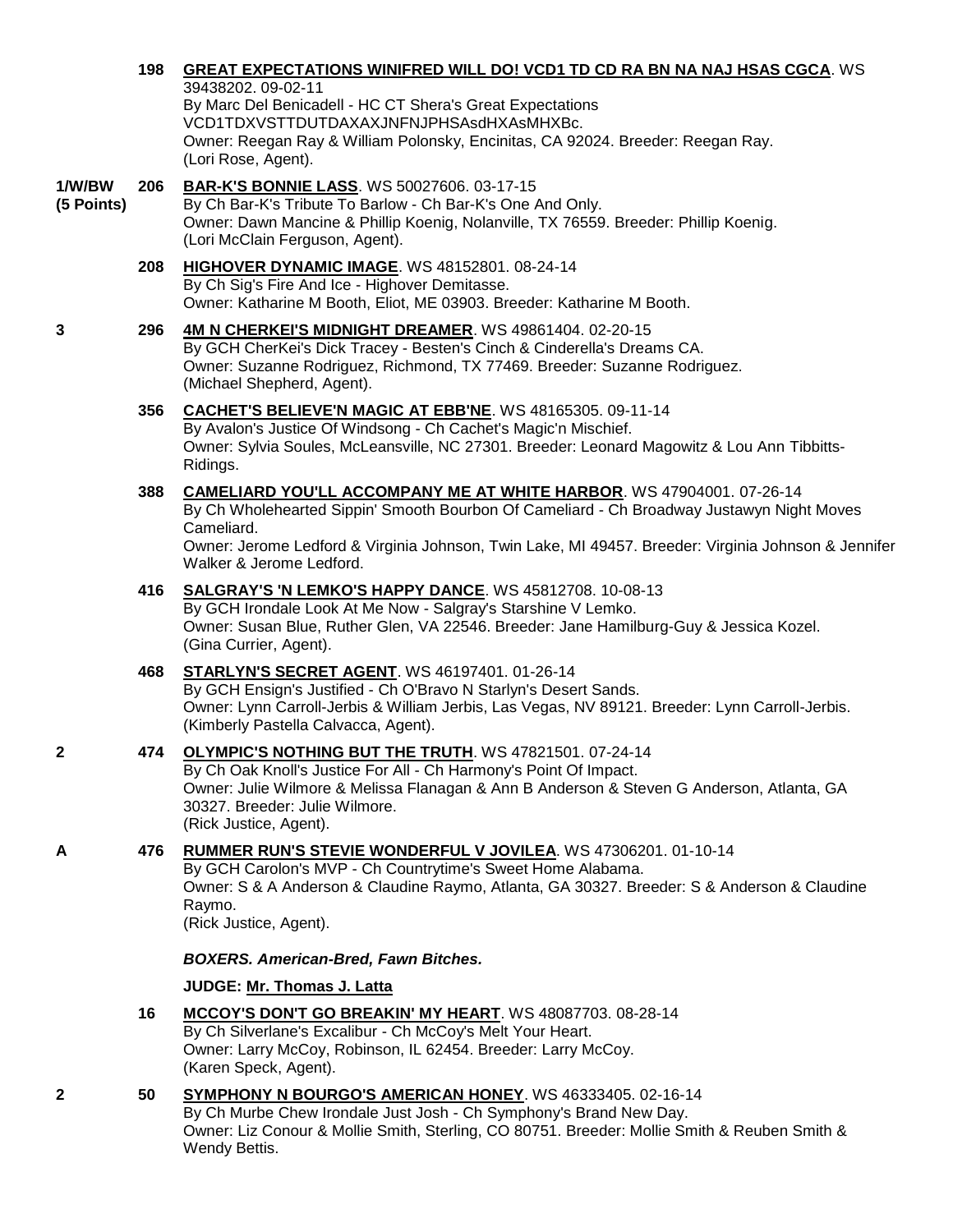(Wendy Bettis, Agent).

## **104 [AMHERST ON FIRE](http://infodog.com/my/drlookup2.htm?makc=WS%2046087209&mdog=Amherst+On+Fire&wins=all)**. WS 46087209. 01-07-14

By Firestar's Indian Outlaw - Sapphires Vegas Showgirl At Amherst. Owner: Gina Pasqualucci & Joe Pasqualucci, St Jacob, IL 62281. Breeder: Gina & Joe Pasqualucci. (Neal Wells, Agent).

## **4 162 [STREAMLINE'S HOT NUMBER](http://infodog.com/my/drlookup2.htm?makc=WS%2048581701&mdog=Streamline%27s+Hot+Number&wins=all)**. WS 48581701. 09-14-14

By Ch Yankee's Patriot At Hi-Tech - Ch Sapphire's Workin' The Strip Of Streamline. Owner: Joleena & Donald Mack Young, Sullivan, IL 61951. Breeder: Joleena & Donald Mack Young. (Christa Cook, Agent).

## **178 [KATANDY'S ICING ON THE CAKE](http://infodog.com/my/drlookup2.htm?makc=WS%2047298204&mdog=Katandy%27s+Icing+On+The+Cake&wins=all)**. WS 47298204. 04-19-14

By Ch Brandiwine If By Chance At Minstrel - Ch Katandy's Kiss In The Moonlight. Owner: Jennifer Rumping DVM & Lee Morris, Sunman, IN 47041. Breeder: Lee Morris.

## **384 [PHEASANT HOLLOW'S SENORITA' BONITA](http://infodog.com/my/drlookup2.htm?makc=WS%2049355802&mdog=Pheasant+Hollow%27s+Senorita%27+Bonita&wins=all)**. WS 49355802. 07-05-14 By GCH Irondale's Look At Me Now - Ch Pheasant Hollow's Key To My Car-Ma. Owner: Julie Thate & Kerry & Allison Jones, Fairmont, MN 56031. Breeder: Kerry & Allison Jones & M Hilderbrandt & B Grizlo. (Sherry Canciamille, Agent).

### **414 [CAROLINA CALL GIRL](http://infodog.com/my/drlookup2.htm?makc=WS%2048008902&mdog=Carolina+Call+Girl&wins=all)**. WS 48008902. 08-13-14 By Ch Avalon's Wild As The Wind - GCH Newcastle's Twitchy Witchy Woman. Owner: Elizabeth Bistline, Grafton, OH 44044. Breeder: Kim Greulich. (J Ledford, Agent).

### **1 436 [LISTON'S HI-TECH ROYAL PAINTRIX](http://infodog.com/my/drlookup2.htm?makc=WS%2047922205&mdog=Liston%27s+Hi-Tech+Royal+Paintrix&wins=all)**. WS 47922205. 04-11-14 By Ch Hi-Tech Johnny J Of Boxerton - Ch Liston's Lucky Charm. Owner: Dr William & Tina Truesdale & Lisa & Tony Spohn, Seekonk, MA 02771. Breeder: Lisa Spohn. (Kimberly Calvacca, AKC Registered Handler AKC).

**3 452 [ELMARK'S TWITTERPAYDID AT FORT ALLEN](http://infodog.com/my/drlookup2.htm?makc=WS%2047384902&mdog=Elmark%27s+Twitterpaydid+At+Fort+Allen&wins=all)**. WS 47384902. 05-29-14 By Ch Adellin's Twitter.com Of Nantess - GCH Boyles Destiny Dream Girl Of Nantess. Owner: Nancy Allen, Princeton, MN 55371. Breeder: Ellie Boyle & Nancy & Tessie Savage. (Tessie Savage, Agent).

## **470 [MARLOW'S DANCING IN THE SKY](http://infodog.com/my/drlookup2.htm?makc=WS%2045431602&mdog=Marlow%27s+Dancing+In+The+Sky&wins=all)**. WS 45431602. 09-21-13 By Ch Sapphires Vegas Voodoo - Ch R And G's Something To Talk About At Marlow. Owner: Dean & Lisa Marlow, Huber Heights, OH 45424. Breeder: Dean & Lisa Marlow.

## **472 [BOXWOODS FIRST STAR ON THE RIGHT](http://infodog.com/my/drlookup2.htm?makc=WS%2040384001&mdog=Boxwoods+First+Star+On+The+Right&wins=all)**. WS 40384001. 12-31-11 By Ch Caralon's Number One Draft Pick - Countrytime's Archangle Of Ardor. Owner: Susan C Peters & Sallie L Peters, Warrior, AL 35180. Breeder: Amber Norton. (Rick Justice, Agent).

## *BOXERS. Open, Brindle Bitches.*

## **JUDGE: [Mr. Thomas J. Latta](http://infodog.com/show/judge/jdgprofile.htm?jn=91010)**

- **70 [JAMIESON'S ADELE](http://infodog.com/my/drlookup2.htm?makc=J6480D%20AMEX&mdog=Jamieson%27s+Adele&wins=all)**. J6480D AMEX. 05-09-14 By Ch Jamieson's Picasso - Jamieson's Baguira. Owner: Arturo Jamieson, Mexico 44150, . Breeder: Arturo Jamieson.
- **A 82 [DONOWAY N MEPHISTO WICKED WAYS](http://infodog.com/my/drlookup2.htm?makc=WS%2050635201&mdog=Donoway+N+Mephisto+Wicked+Ways&wins=all)**. WS 50635201. 06-23-14 By Ch In-Crowds All The Way - Donoway The Spirit Sings. Owner: Nikki Hunter & Michelle Yeadon & Donald Gordon, Surrey BC, CN V4P 2B9. Breeder: Donald Gordon.
- **2 86 [DRACO'S THE ULTIMATE QUEEN](http://infodog.com/my/drlookup2.htm?makc=WS%2047077602&mdog=Draco%27s+The+Ultimate+Queen&wins=all)**. WS 47077602. 02-15-14 By Draco's Sikander - Draco'S Golden Marguerita At Haberls. Owner: Arq Jorge Pinzon & Ivan Ibarguen, North Augusta, SC 29860. Breeder: Ivan Ibarguen.

### **A 110 [CPUNCH DARVICK HOWLIN AT MOON](http://infodog.com/my/drlookup2.htm?makc=WS%2049203803&mdog=CPunch+Darvick+Howlin+At+Moon&wins=all)**. WS 49203803. 08-31-14 By Ronin Plianly Wrapped - Ch Counterpunch's Lucid Dream. Owner: Darlene Vickers & Bev Pope & K Vanderpool & J Sutherlin, Jena, LA 71342. Breeder: Beverly Pope & Mike Miles & Darlene Vickers. (Terri Galle, Agent).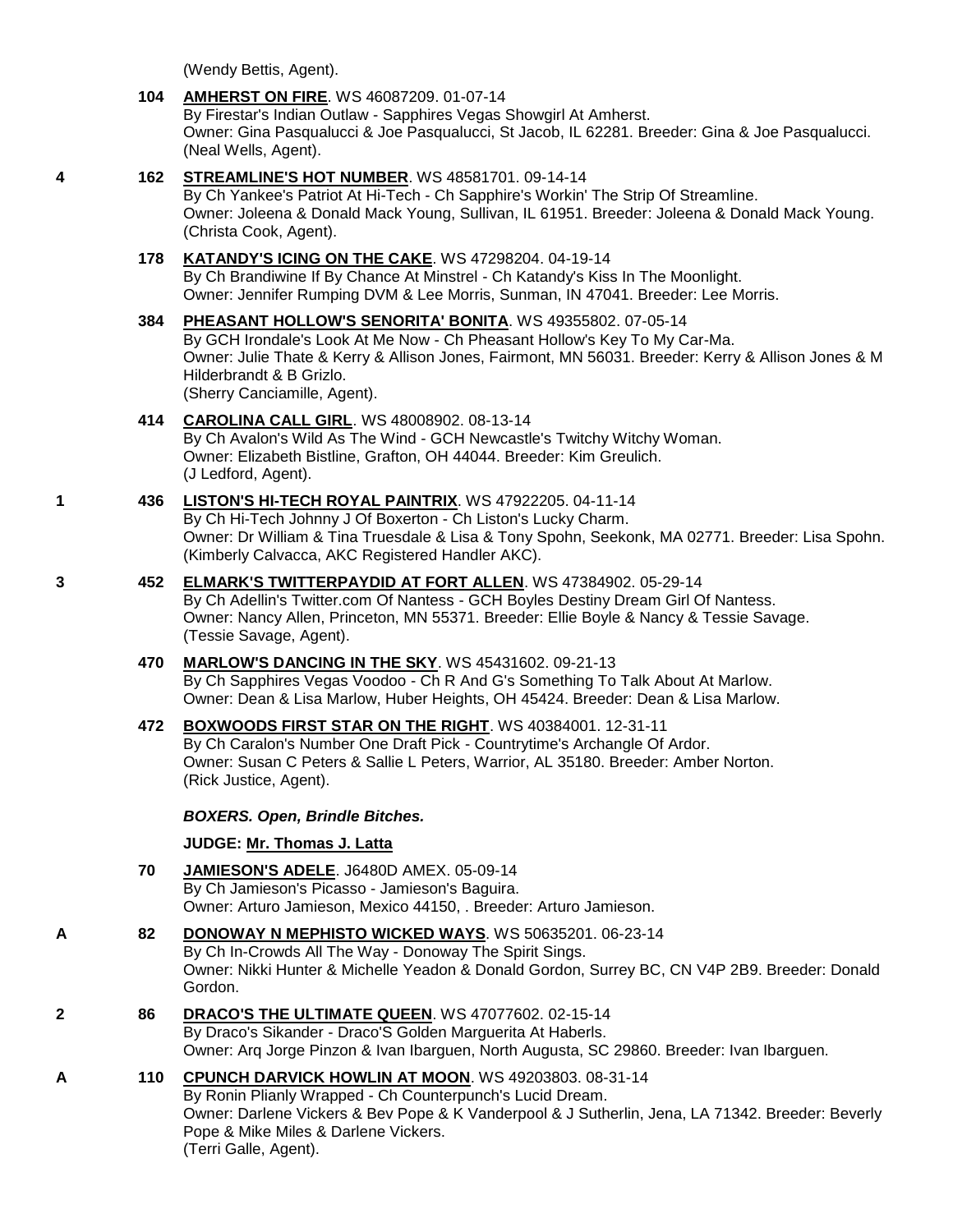## **134 [INSPIRATION'S HUSH MONEY](http://infodog.com/my/drlookup2.htm?makc=WS%2045323003&mdog=Inspiration%27s+Hush+Money&wins=all)**. WS 45323003. 09-09-13

By GCH Rikar's Crime Of The Century - GCH Sapphire's Violet Sky In Vegas Of Streamline. Owner: Gina Freer, Auburn, IN 46706. Breeder: Donald Mack & Joleena Young & Gina & Charles Freer.

(Christa Cook, Agent).

- 
- **4 230 [PHEASANT HOLLOW'S DEVIL IN A NEW DRESS](http://infodog.com/my/drlookup2.htm?makc=WS%2048604802&mdog=Pheasant+Hollow%27s+Devil+In+A+New+Dress&wins=all)**. WS 48604802. 08-29-14 By Ch Pheasant Hollow's Kryptonite - Ch Pheasant Hollow's Damsel In A Dress. Owner: Kerry & Allison Jones & Michael Hilderbrand, Wallkill, NY 12589. Breeder: Kerry & Allison Jones. **250 [BANANA OF WORTH JP](http://infodog.com/my/drlookup2.htm?makc=BO0012411JPN&mdog=Banana+Of+Worth+JP&wins=all)**. BO0012411JPN. 04-23-11

By GCH Hi-Tech The King Of Sherry Shoot JP - New Oliver's Sincerite. Owner: Takashi Kohara, Phelan, CA 92371. Breeder: Kenich Miyamoto. (Taka Miura, Agent).

## **1 360 [EMERSON BREHO TRICKY MISS MAGIC](http://infodog.com/my/drlookup2.htm?makc=WS%2047635105&mdog=Emerson+Breho+Tricky+Miss+Magic&wins=all)**. WS 47635105. 06-10-14

By Ch Illyrian And Marburl's Hail To The Chief - Ch Breho Emerson VooDoo Doll. Owner: Kimberly & Hal Folander, Bethlehem, PA 18017. Breeder: Karen Emerson & Brenda Stuckey & Terri Galle.

(Kimberly Calvacca, AKC Registered Handler AKC).

**376 [DONOWAY THE RAVEN AT KLAHDUH](http://infodog.com/my/drlookup2.htm?makc=WS%2050635204&mdog=Donoway+The+Raven+At+Klahduh&wins=all)**. WS 50635204. 06-23-14 By Ch In-Crowds All The Way - Donoway The Spirit Sings. Owner: Tracy Gardner, Powell, TN 37849. Breeder: Donald Gordon.

### **406 [BANGKOK'S AMAZING GRACE](http://infodog.com/my/drlookup2.htm?makc=WS%2046638403&mdog=Bangkok%27s+Amazing+Grace&wins=all)**. WS 46638403. 02-14-14 By Ch Hallmark's Rumor Has It - Ch Burlwood's Good Girl Gone Bad. Owner: Cheung Yue Man Jacky, Riverside, CA 925053007. Breeder: Apichai Anantrechai & Rhonda A Nickels. (Christa Cook, Agent).

## **426 [DONOWAY AFTER DARK](http://infodog.com/my/drlookup2.htm?makc=WS%2050635203&mdog=Donoway+After+Dark&wins=all)**. WS 50635203. 06-23-14 By Ch In Crows All The Way - Donoway The Spirit Sings. Owner: Terri Houston & Cindy Knox & Jody Holmes, Shelton, WA 98584. Breeder: Don Gordon. (Wendy Bettis, Agent).

# **3 456 [HALL'S HOLLYWOODS GODDESS KISSIE](http://infodog.com/my/drlookup2.htm?makc=WS%2040444503&mdog=Hall%27s+Hollywoods+Goddess+Kissie&wins=all)**. WS 40444503. 03-06-12

By Hershey's Kiss Of Turo - Richports Li'l Red Goddess. Owner: Cherish F Julian & Melvin & Elsie Smith, Suffolk, VA 23437. Breeder: Martha Hall & Jay Hall. (Gina Currier, Agent).

## *BOXERS. Open, Fawn Bitches.*

# **JUDGE: [Mr. Thomas J. Latta](http://infodog.com/show/judge/jdgprofile.htm?jn=91010)**

- **22 [MCCOY'S WINSTAR'S ANGELIC HEART](http://infodog.com/my/drlookup2.htm?makc=WS%2048087702&mdog=McCoy%27s+Winstar%27s+Angelic+Heart&wins=all)**. WS 48087702. 08-28-14 By Ch Silverlane's Excalibur - Ch McCoy's Melt Your Heart. Owner: Larry McCoy & Teri Underhill, Kenosha, WI 53142. Breeder: Larry McCoy.
- **68 [JAMIESON'S CAJETA](http://infodog.com/my/drlookup2.htm?makc=WS50219001&mdog=Jamieson%27s+Cajeta&wins=all)**. WS50219001. 09-03-13 By Jamieson's El Charro - Jamieson's Nicole. Owner: Arturo Jamieson, Mexico 44150, . Breeder: Arturo Jamieson.
- **1 112 [DARVICK CPUNCH WRAPPIN AT MOON](http://infodog.com/my/drlookup2.htm?makc=WS%2049203802&mdog=Darvick+CPunch+Wrappin+At+Moon&wins=all)**. WS 49203802. 08-31-14 By Ronin Plainly Wrapped - Ch Counterpunch's Lucid Dream. Owner: Darlene Vickers & Bev Pope & Korinne Vanderpool, Jena, LA 71342. Breeder: Beverly Pope & Mike Miles & Darlene Vickers. (Terri Galle, Agent).
	- **128 [JAMIESON'S ALEXA](http://infodog.com/my/drlookup2.htm?makc=GB5633B&mdog=Jamieson%27s+Alexa&wins=all)**. GB5633B. 05-30-13 By Ch Darvick's Hitech Regal Tribute - Jamieson's Lily. Owner: Arturo Jamieson, Mexico 44150, . Breeder: Arturo Jamieson.

# **A 218 [DRACO APHRIKITTY](http://infodog.com/my/drlookup2.htm?makc=WS%2039809702&mdog=Draco+Aphrikitty&wins=all)**. WS 39809702. 09-14-11

By Draco N Asuncion Think Of Me - Dragona Aphrika. Owner: Michael Todd & Jorge Pinzon & Joseph Vergnetti, Columbus, NC 28722. Breeder: Michael Todd & Jorge Pinzon.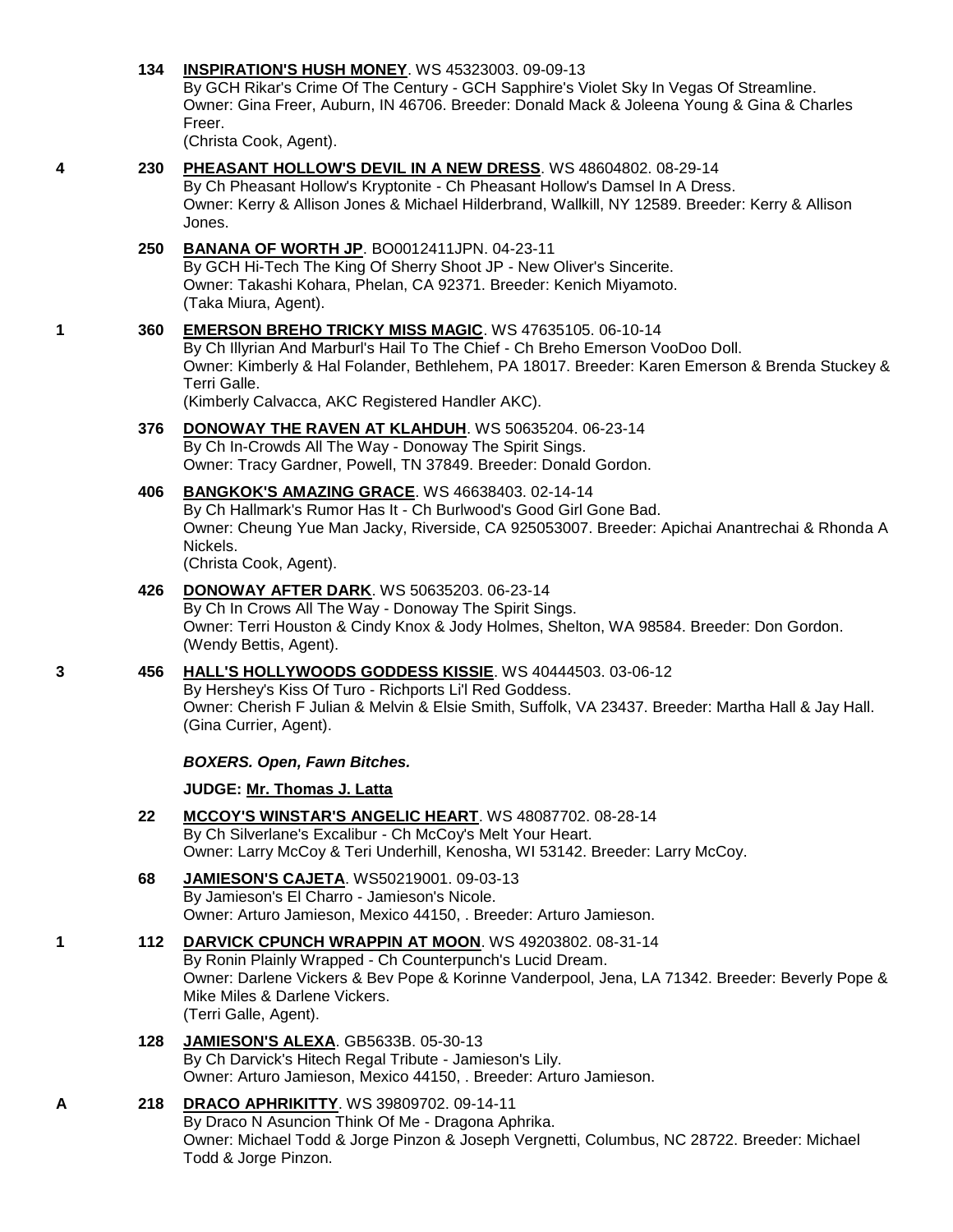| $\mathbf{3}$ | 248        | DUSTY ROAD'S ROLLER COASTER RIDE. WS 48192402. 08-20-14<br>By Ch Ho-Pa's Amunra - Dusty Road's Billie Jean NA NAJ.<br>Owner: Judith Pasbrig, Peyton, CO 80831. Breeder: Judith M Pasbrig & Randall S Pasbrig.                                       |
|--------------|------------|-----------------------------------------------------------------------------------------------------------------------------------------------------------------------------------------------------------------------------------------------------|
|              | 252        | ROSE OF RUMEEYACE JP. BO0019514JPN. 05-14-14<br>By Bright Star Of Cash Box JP - Kelly Of Shonan Funny Kids JP.<br>Owner: Masato Watanabe, Phelan, CA 92371. Breeder: Masato Watanabe.<br>(Taka Miura, Agent).                                       |
| 4            | 262        | <b>ENVISION GLITTER IN THE AIR. WS 41370904. 05-16-12</b><br>By GCH Duba-Dae's Who's Your Daddy - GCH Daybreak's Glamorous.<br>Owner: Lacey Dawe & Julie Higgins, London ON, CN N5X 2A1. Breeder: Julie Higgins & Jeramy<br>Higgins.                |
|              | 398        | OLYMPIC'S THE CHOSEN ONE. WS 44518709. 07-25-13<br>By Ch Olympic's We Knew - Olympic's Beautiful Girl.<br>Owner: Julie Wilmore & Mary Jolley, Toledo, OH 43615. Breeder: Julie Wilmore & Mary Jolley.<br>(Rick Justice, Agent).                     |
|              | 402        | WIT'S END LOVE IS IN THE AIR. WS 48408902. 09-22-14<br>By Ch Pearlisle N Standing O Risk Factor - Wit's End Total Eclipse.<br>Owner: Robert Erickson & Claire Fallon, Alexandria, VA 22302. Breeder: Connie Haywood.<br>(Kimberly Calvacca, Agent). |
| A            | 410        | VICTORIA OF LORETTA (RAMOS). WS 53242801. 10-22-14<br>By Atlas (Ramos) - JR's Chenell By.<br>Owner: Juan Carbonell, Huntington, NY 117433045. Breeder: Francesco Ramos.                                                                             |
| $\mathbf{2}$ | 442        | <b>COUNTER PUNCH N NANTESS SIMPLY U. WS 49203804. 08-31-14</b><br>By Ronin Plainly Wrapped - Ch Counter Punch's Lucid Dream.<br>Owner: Nancy Savage & Tessie Savage, Table Grove, IL 61482. Breeder: Bev Pope & Mike Pope &<br>Darlene Vickers.     |
|              |            | BOXERS. Veteran, 6 Years & Under 8 Years Dogs.                                                                                                                                                                                                      |
|              |            | JUDGE: Mrs. Shelli Sinclair-Wood                                                                                                                                                                                                                    |
|              | 85         | GCH SANTORO'S TOUCH OF FIRE GENNARO. WS 33191305. 01-21-10<br>By Peekaboo's Beau's On Fire - Terdan's Crawfish Etouffe.<br>Owner: Susen Santoro & Anthony Santoro, Ben Wheeler, TX 757544507. Breeder: Susen Santoro.                               |
| 1            | 99         | GCH DC'S SOMETHING TO TALK ABOUT AT CINNRHEE. WS 31176203. 08-05-09<br>By Ch Heart Acre's Stingray Of CinnRhee - Ch DC's Precious Gem Of Shadigee.<br>Owner: Donna Schafer & Jennifer Say, Corfu, NY 140369792. Breeder: Donna & Carl Schafer.      |
|              | 203        | CH PHEASANT' HOLLOWS ALL TIME HIGH. WS 29831401. 01-31-09<br>By Ch Jacquet's Beau - Pheasant Hollws Lady Scarlett.<br>Owner: Kerry Jones & Allison Jones & Daniel Jones, Wallkill, NY 12589. Breeder: Kerry Jones & Allison<br>Jones.               |
|              | 205        | CH PHEASANT HOLLOW'S KRYPTONITE. WS 27077001. 05-19-08<br>By Ch Pheasant Hollow's A Sure Bet - Pheasant Hollow's Josette.<br>Owner: Kerry Jones, Wallkill, NY 12589. Breeder: Kerry Jones.                                                          |
|              | 217        | CH SMD MAD MAX THE MARCH HARE. WS 33191110. 02-15-10<br>By Ch Garnsey's Mad Max - Draco's Levi Tab Twills.<br>Owner: Sergio Martinez Diaz, Mexico 06920, . Breeder: Sergio Martinez Diaz.                                                           |
| A            | 269        | CH WOODS END MR. MAJESTIC. WS 33563404. 02-14-10<br>By Ch Woods End Crown Sable - Ch Katandy's Woods End Intrigue.<br>Owner: Mrs Jack L Billhardt, New Canaan, CT 06840. Breeder: Mrs Jack L Billhardt & Sergio<br>Tenenbaum.                       |
|              | <b>303</b> | <b>GCH SHARLEDAR'S STEALIN' AWAY RN CAA CGCA. WS 31395604. 07-21-09</b><br>By Ch Raklyns Stealing The Show - Ch Sharledar's Simply Divine.<br>Owner: Ann Campbell, Knoxville, TN 37914. Breeder: Sharon L Darby.<br>(Neal Wells, Agent).            |
|              |            |                                                                                                                                                                                                                                                     |

**313 [CH SIG'S FIRE AND ICE](http://infodog.com/my/drlookup2.htm?makc=WS%2033195102&mdog=Ch+Sig%27s+Fire+And+Ice&wins=all)**. WS 33195102. 02-06-10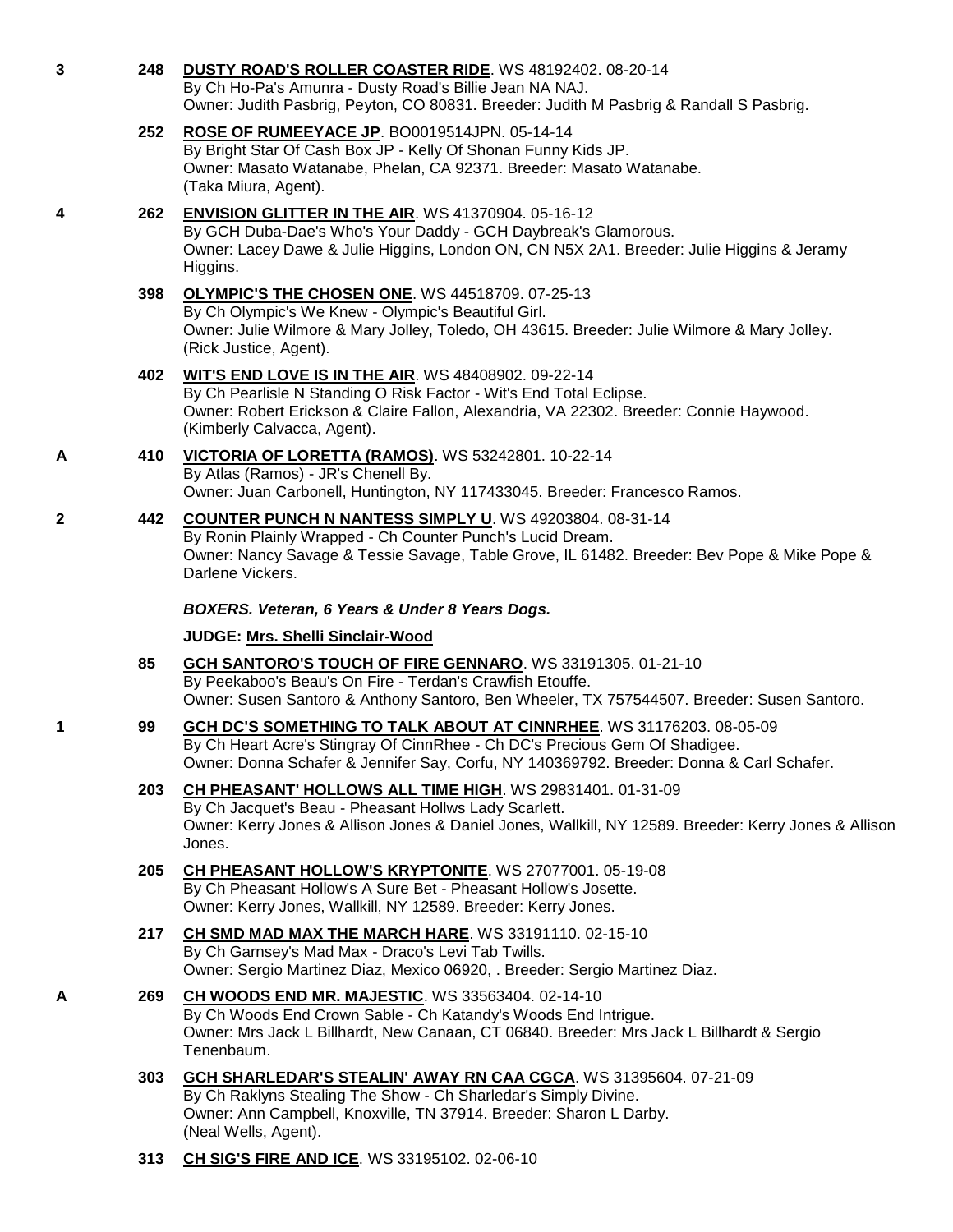By Ch Belco's Get Yomota Runnin' - Ch Sig's Solar Eclipse. Owner: E Coviello Davis & C & P Starr, Taunton, MA 027802019. Breeder: Cynthia Idzik Starr & Paul Starr.

#### **A 321 [CH SIG'S STORM CHASER](http://infodog.com/my/drlookup2.htm?makc=WS%2033195101&mdog=Ch+Sig%27s+Storm+Chaser&wins=all)**. WS 33195101. 02-06-10 By Ch Belco's Get Yomota Runnin - Ch Sig's Solar Eclipse. Owner: Paul & Cynthia Starr, Sykesville, MD 217845520. Breeder: Paul & Cynthia Starr.

## **323 [GCHS SCHMIDT'S-GC MOOSE A MOOSE OA OAJ OF CA NJP NAP](http://infodog.com/my/drlookup2.htm?makc=WS%2029070301&mdog=GCHS+Schmidt%27s-GC+Moose+A+Moose+OA+OAJ+OF+CA+NJP+NAP&wins=all)**. WS 29070301. 12-31-08 By GCH Raineylane-Studio DaVinci - Schmidt's Mystic Run At Heart Acre. Owner: Tammy Davison & Juli Schmidt & Cindy Yaeger, Freeland, MI 486238855. Breeder: Juli Schmidt & Cindy Yaeger.

## **2 327 [GCH MAHOGANY'S WILL O' THE WISP](http://infodog.com/my/drlookup2.htm?makc=WS%2029114201&mdog=GCH+Mahogany%27s+Will+O%27+The+Wisp&wins=all)**. WS 29114201. 11-01-08

By Ch Bentbrook's Image Of Highnoon - Brush Hill's Bellisimo. Owner: Robert Erickson & Claire Fallon, Alexandria, VA 223024023. Breeder: LuAnn Gardner & Ellen Bradley & David Gardner. (Kimberly Calvacca, Agent).

### **3 349 [CH NANTESS JUST TRY IT](http://infodog.com/my/drlookup2.htm?makc=WS%2030506701&mdog=Ch+Nantess+Just+Try+It&wins=all)**. WS 30506701. 06-02-09 By Ch Draymia Moon Valley Impact - Ch Sarkels Set-Em Up At Nantess. Owner: Nancy & Tessie Savage, Table Grove, IL 61482. Breeder: Nancy & Tessie Savage.

## **373 [GCH SOLIDROCK'S MAJOR ENSEMBLE AT PURE PRIDE](http://infodog.com/my/drlookup2.htm?makc=WS%2027387106&mdog=GCH+Solidrock%27s+Major+Ensemble+At+Pure+Pride&wins=all)**. WS 27387106. 06-24-08 By Ch Turo's Overture - Ch Korvette's Porsha RN. Owner: Steve Stewart, Liberty, SC 296574510. Breeder: Eva Leeman & K Conrad. (Gina Currier, Agent).

**4 389 [CH CARILLON'S NUMBER ONE DRAFT PICK](http://infodog.com/my/drlookup2.htm?makc=WS%2026345304&mdog=Ch+Carillon%27s+Number+One+Draft+Pick&wins=all)**. WS 26345304. 06-02-08 By Ch Capri's Woods End Spellcaster - Ch Carillon Ellie's Grand Finale. Owner: Ann B Anderson, Atlanta, GA 30327. Breeder: Cindy Suarez. (Rick Justice, Agent).

## *BOXERS. Veteran, 6 Years & Under 8 Years Bitches.*

## **JUDGE: [Mr. Thomas J. Latta](http://infodog.com/show/judge/jdgprofile.htm?jn=91010)**

**54 [GCH MCCOY'S TONIC FOR THE HEART OF RICO](http://infodog.com/my/drlookup2.htm?makc=WS%2027731302&mdog=GCH+McCoy%27s+Tonic+For+The+Heart+Of+Rico&wins=all)**. WS 27731302. 08-12-08 By McCoy's Hide Your Hearts - McCoy's Farther Along. Owner: Donna Purichia, Indianapolis, IN 462402633. Breeder: Larry McCoy. (Tessie Savage, Agent).

## **72 [CINNRHEE HEARTACRE RAISIN KANE](http://infodog.com/my/drlookup2.htm?makc=WS%2033803402&mdog=Cinnrhee+Heartacre+Raisin+Kane&wins=all)**. WS 33803402. 08-15-09 By K Park Heart Acre At Cinnrhee - CinnrheeHeartacre Time For Joy. Owner: Melissa Mathers & Mark Mathers, Goderich ON, CN N7A 3X8. Breeder: H Medley Small & Margaret R Ashman.

# **A 118 [GCHB JENBUR'S MIDNIGHT STAR](http://infodog.com/my/drlookup2.htm?makc=WS%2030299301&mdog=GCHB+JenBur%27s+Midnight+Star&wins=all)**. WS 30299301. 05-24-09

By Ch Interlude's Never A Doubt RA - JenBur's Lola Bridgeta. Owner: Jennifer Crane, Wilmette, IL 60091. Breeder: Jennifer Crane & Gregory Esser. (Christa Cook, Agent).

## **144 [CH IRONDALE N RODELLA'S FLASH FORWARD](http://infodog.com/my/drlookup2.htm?makc=WS%2030765402&mdog=Ch+Irondale+N+Rodella%27s+Flash+Forward&wins=all)**. WS 30765402. 06-19-09 By Ch Irondale's Jagged Edge - Boxberry Burn Baby Burn. Owner: James & Wendy Bettis, Riverside, CA 925086039. Breeder: Deena Alexander & Alan Dorfman.

- **1/AOM 164 [GCH SAPPHIRES VIOLET SKY IN VEGAS OF STREAMLINE](http://infodog.com/my/drlookup2.htm?makc=WS%2030209105&mdog=GCH+Sapphires+Violet+Sky+In+Vegas+Of+Streamline&wins=all)**. WS 30209105. 04-21-09 By Ch Brookwood's Place Of Dreams - Ch Sapphire's Wild Pitch Of Bur. Owner: Donald Mack Young & Joleena Young & Chuck & Gina Freer, Sullivan, IL 619516386. Breeder: Shelly Williams. (Christa Cook, Agent).
- **4 196 [CH COPE-LAND'S SUGAR KANE](http://infodog.com/my/drlookup2.htm?makc=WS%2031338301&mdog=Ch+Cope-Land%27s+Sugar+Kane&wins=all)**. WS 31338301. 07-25-09 By Ch Howdi Partner's Main Man - Cope-Land's "That's Hot". Owner: Mary Butler & Pamela J Copeland, East Aurora, NY 140529479. Breeder: Pamela J Copeland. (Marianne Conti, AKC Registered Handler).
- **A 290 [CH KG N HALTONHILLS RENDEZVOUS](http://infodog.com/my/drlookup2.htm?makc=WS%2036975201&mdog=Ch+KG+N+Haltonhills+Rendezvous&wins=all)**. WS 36975201. 12-29-09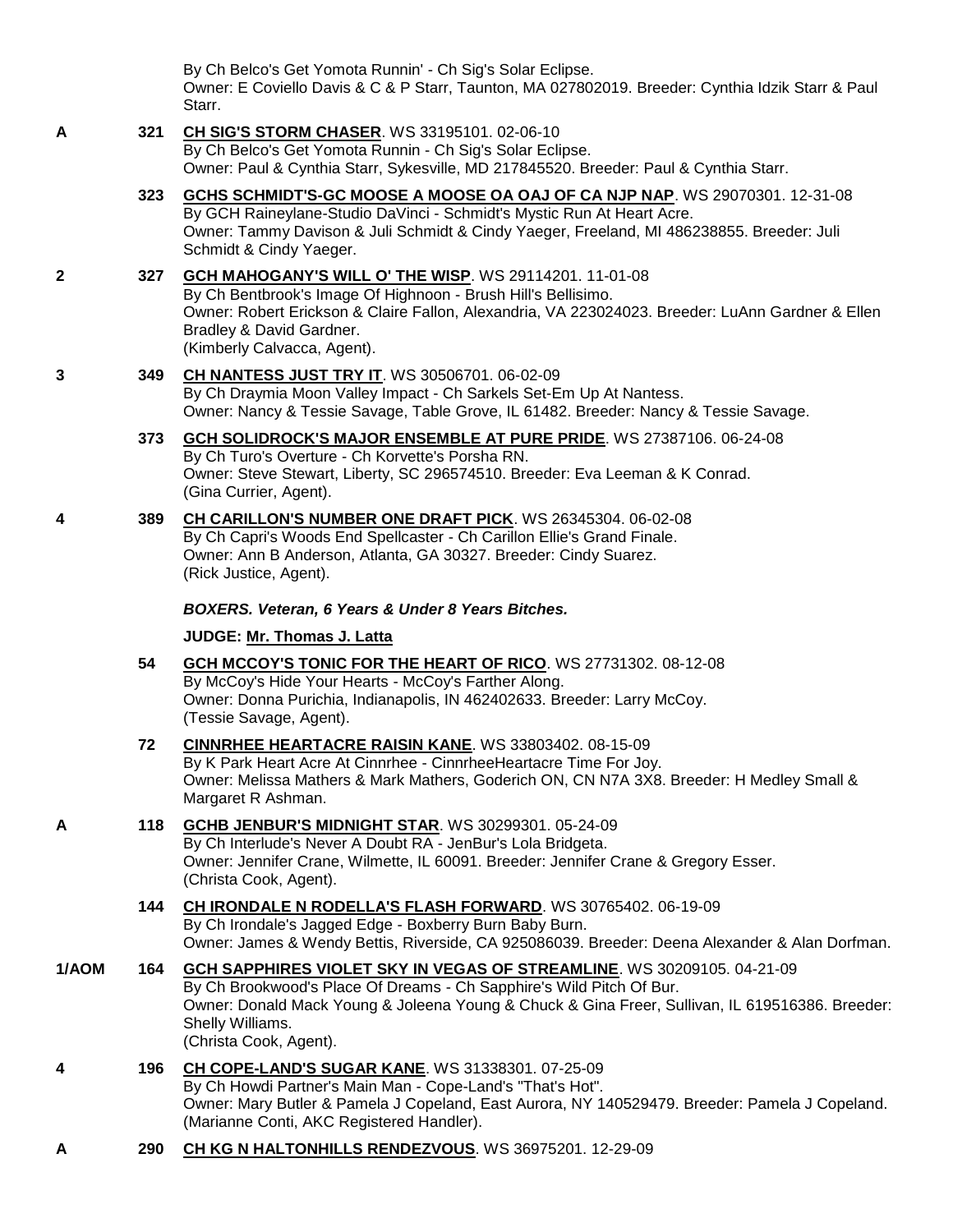By Ch KG Halcyon Fire King - Berlane's Jaden Of HaltonHill. Owner: Kristi Wagg, Oakwood ON, CN K0M 2M0. Breeder: Paul Medeiros & Sharon Berry & Ron Berry. (Debbie Struff, Agent).

**2 292 [GCH KAJA'S RUBY RED RASCAL AT MAXIMUS](http://infodog.com/my/drlookup2.htm?makc=WS%2033651202&mdog=GCH+Kaja%27s+Ruby+Red+Rascal+At+Maximus&wins=all)**. WS 33651202. 04-24-10 By Rodon's Break Away At Kaja - Kaja's Freedom To Believe. Owner: Lloyd & Dolores Dissinger, Cincinnati, OH 45248. Breeder: Janet Smith. (Wendy Bettis, Agent). **A 338 [GCH MACH4 WINDWOOD'S DARING SOUL OF SHERWOOD CDX RE MXF TQX T2B](http://infodog.com/my/drlookup2.htm?makc=WS%2026916702&mdog=GCH+MACH4+Windwood%27s+Daring+Soul+Of+Sherwood+CDX+RE+MXF+TQX+T2B&wins=all)**. WS 26916702. 07-07-08 By Ch Breho I Bee Shinin' - Windwood's Heart N Soul. Owner: Colleen Fleury, Slidell, LA 70458. Breeder: Shirley Stanton. **3 382 [GCH TEALCREST'S SPITFIRE BN RN CAA RATO](http://infodog.com/my/drlookup2.htm?makc=WS%2032322501&mdog=GCH+TealCrest%27s+Spitfire+BN+RN+CAA+RATO&wins=all)**. WS 32322501. 10-27-09 By Ch TealCrest's Luck Of The Irish CD RA AX AXJ NF CA - Miro-Tealcrest's Whats UR Name CD RA CA. Owner: Jill Hootman, Clarksville, TN 370405513. Breeder: Jill Hootman & Robin Kennedy. (Rick Justice, Agent). **396 [CH OLYMPIC'S HEALING A HEART ACHE CA](http://infodog.com/my/drlookup2.htm?makc=WS%2033595202&mdog=Ch+Olympic%27s+Healing+A+Heart+Ache+CA&wins=all)**. WS 33595202. 01-19-10 By Ch Robinson's Humdinger - Country Time's Archangel Of Ardor. Owner: Julie Wilmore & Claudia Parsons, Toledo, OH 43615. Breeder: Amber Norton. (Rick Justice, Agent). *BOXERS. Veteran, 8 Years & Under 10 Years Dogs.* **JUDGE: [Mrs. Shelli Sinclair-Wood](http://infodog.com/show/judge/jdgprofile.htm?jn=24194) 3 87 [PEEKABOO'S BEAU'S ON FIRE](http://infodog.com/my/drlookup2.htm?makc=WS%2020920703&mdog=Peekaboo%27s+Beau%27s+On+Fire&wins=all)**. WS 20920703. 01-23-07 By Emberstouch Ring O' Fire - Liston's Ace Of Spades. Owner: Susen Santoro & Christina Mathews, Ben Wheeler, TX 75754. Breeder: Christina Mathews & Jason Mathews. **2 237 [CH STANDING-O DALLAS AT HARMSON](http://infodog.com/my/drlookup2.htm?makc=WS%2018618301&mdog=Ch+Standing-O+Dallas+At+Harmson&wins=all)**. WS 18618301. 06-27-06 By Ch Shadow's Nairobi - Ramparts Boston At Yankee. Owner: Kathy McCarthy & Pamela Shaw-George, Wilmington, MA 01887. Breeder: Kathy McCarthy.

- **1 287 [CH FIRESTAR'S INDIAN WARRIOR CD BN RN](http://infodog.com/my/drlookup2.htm?makc=WS%2023151705&mdog=Ch+Firestar%27s+Indian+Warrior+CD+BN+RN&wins=all)**. WS 23151705. 08-14-07 By Ch Garnsey's High Tide - Ch Firestar's Indian Summer CD RN. Owner: Sandra J Johnson, Lemont, IL 604394633. Breeder: Sandra J Johnson & Diane E Boyle. (Christa Cook, Agent).
- **4 311 [CH WINMERE ST BENEDICT](http://infodog.com/my/drlookup2.htm?makc=WS%2021423001&mdog=Ch+Winmere+St+Benedict&wins=all)**. WS 21423001. 02-27-07 By Ch Hawk's American Dream - Winmere Black Eyed Susan RN OA OAJ AXP AJP OFP. Owner: Theresa Garton, Oklahoma City, OK 731131068. Breeder: Theresa Garton & Lynn Garton.

*BOXERS. Veteran, 8 Years & Under 10 Years Bitches.*

**JUDGE: [Mr. Thomas J. Latta](http://infodog.com/show/judge/jdgprofile.htm?jn=91010)**

- **1 420 [GCH WINFALL I DREAM OF STYLE](http://infodog.com/my/drlookup2.htm?makc=WS%2025654003&mdog=GCH+Winfall+I+Dream+Of+Style&wins=all)**. WS 25654003. 05-28-07 By Ch Brookwood's Place Of Drama - Winfall I've Got Style. Owner: C & K Robbins & T Porter & L Stanton & J Pinson, Flowermound, TX 750284244. Breeder: Tina Porter & Lee Stanton. (Michael Shepherd, Agent).
- **3 432 [IVYLANE HALCYON GETOFF MYCASE](http://infodog.com/my/drlookup2.htm?makc=WS%2023360603&mdog=Ivylane+Halcyon+Getoff+MyCase&wins=all)**. WS 23360603. 08-15-07 By Ch Ivylane's Blueberry Bazooka - Upstream's Chloe Sue. Owner: Susan Von Rothkirch & Elizabeth Van Zandt & Tina Starr, Casa Grande, AZ 85194. Breeder: Elizabeth Van Zandt & Tina Starr.
- **2 462 [ELHARLEN'S VALENTIA](http://infodog.com/my/drlookup2.htm?makc=WS%2028719301&mdog=Elharlen%27s+Valentia&wins=all)**. WS 28719301. 10-02-07 By Elharlen's Limited Edition - Elharlen's Ocean Breez. Owner: Eleanor & Harold Foley & Terri-Lee Cossar, South Rawdon NS, CN B0N 1Z0. Breeder: Eleanor & Harold Foley & Terri-Lee Cossar.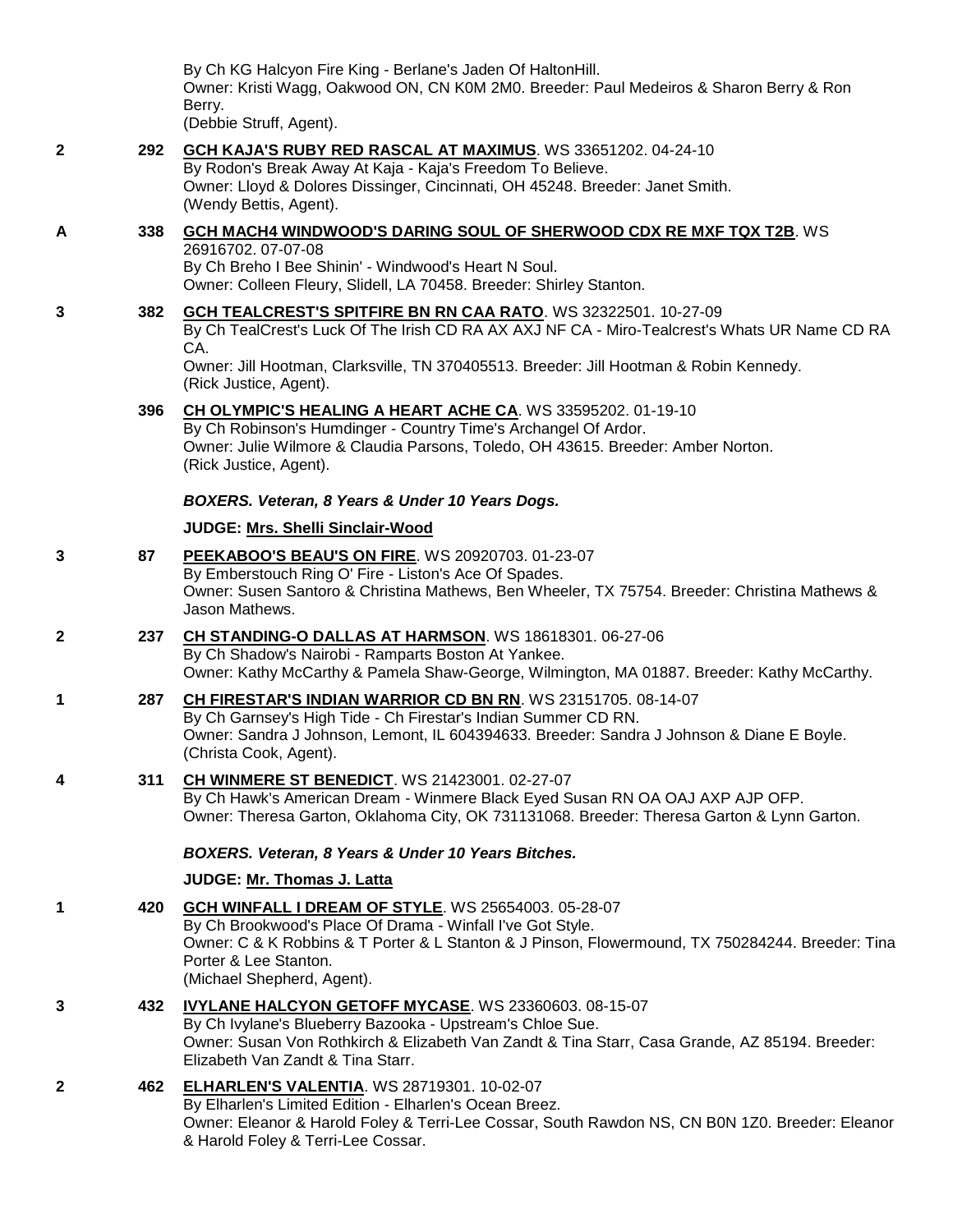## *BOXERS. Veteran, 10 Years & Over Dogs.*

### **JUDGE: [Mrs. Shelli Sinclair-Wood](http://infodog.com/show/judge/jdgprofile.htm?jn=24194)**

**1 49 [CH ROBINSON'S BURNISHED GOLD](http://infodog.com/my/drlookup2.htm?makc=WS%2014215201&mdog=Ch+Robinson%27s+Burnished+Gold&wins=all)**. WS 14215201. 07-14-05 By Ch Hi-Tech's Basic Edition - Ch Robinson's Burgundy Rose. Owner: William & Delma Robinson, Beavercreek, OH 454346705. Breeder: William & Delma Robinson. (Kimberly Pastella Calvacca, Agent). **2 297 [GCH JUST-A-WYN'S D'ING TIME AT HEARTACRES](http://infodog.com/my/drlookup2.htm?makc=WS%2013723201&mdog=GCH+Just-A-Wyn%27s+D%27ing+Time+At+Heartacres&wins=all)**. WS 13723201. 06-27-05 By Ch Logan Elm Runs At Heartacres - Just-A-Wyn's Mistletoe. Owner: Mary Lynn & Ashley Wynieski, Elyria, OH 440358352. Breeder: Mary Lynn & Ashley Wynieski. *BOXERS. Veteran, 10 Years & Over Bitches.* **JUDGE: [Mr. Thomas J. Latta](http://infodog.com/show/judge/jdgprofile.htm?jn=91010) 1 280 [CH YANKEE'S TRINA OF HARMSON](http://infodog.com/my/drlookup2.htm?makc=WS%2014420906&mdog=Ch+Yankee%27s+Trina+Of+Harmson&wins=all)**. WS 14420906. 08-02-05 By Ch Yankee's Patriot At Hi-Tech - Ramparts Boston At Yankee. Owner: Kathy McCarthy, Wilmington, MA 018872564. Breeder: Kathy McCarthy. **A 344 [CH KANABEC'S HEART-N-SOUL](http://infodog.com/my/drlookup2.htm?makc=WS%2007767902&mdog=Ch+Kanabec%27s+Heart-N-Soul&wins=all)**. WS 07767902. 02-24-04 By Ch Heart Acres Back To Basics - Xena The Princess Warrior IV. Owner: Kimberly M Dye & Brenden Dye & Lucie Lecomte, Pilesgrove, NJ 08098. Breeder: Kimberly J Talotta. **2 378 [CH WINMERE INDIAN PAINTBRUSH RE OA AXJ AXP AJP XFP](http://infodog.com/my/drlookup2.htm?makc=WS%2003645203&mdog=Ch+Winmere+Indian+Paintbrush+RE+OA+AXJ+AXP+AJP+XFP&wins=all)**. WS 03645203. 03-23-03 By Ch School's Fireworks Powerplay - Winmere Tess D'Urbervilles RN. Owner: Theresa Garton & Lynn Garton, Oklahoma City, OK 731131068. Breeder: Owners. **3 380 [WINMERE BLACK EYED SUSAN RN OA OAJ AXP AJP XFP](http://infodog.com/my/drlookup2.htm?makc=WS%2003645202&mdog=Winmere+Black+Eyed+Susan+RN+OA+OAJ+AXP+AJP+XFP&wins=all)**. WS 03645202. 03-23-03 By Ch School's Fireworks Powerplay - Winmere Tess D'Urbervilles RN. Owner: Theresa Garton & Lynn Garton, Oklahoma City, OK 731131068. Breeder: Owners. **A 404 [CH FIRESTAR'S INDIAN RHAPSODY CD BN RN](http://infodog.com/my/drlookup2.htm?makc=WS%2016031303&mdog=Ch+Firestar%27s+Indian+Rhapsody+CD+BN+RN&wins=all)**. WS 16031303. 11-26-05 By Ch Turo's Overture - Ch Firestar's Indian Summer CD RN. Owner: Sandra J Johnson, Lemont, IL 604394633. Breeder: Sandra J Johnson & Diane E Boyle. (Christa Cook, Agent). *BOXERS. Best of Breed Competition.* **JUDGE: [Mrs. Shelli Sinclair-Wood](http://infodog.com/show/judge/jdgprofile.htm?jn=24194) 79 [SCHOENTAL'S MICHEL OF MEMORY LANE](http://infodog.com/my/drlookup2.htm?makc=WS%2048728304&mdog=Schoental%27s+Michel+Of+Memory+Lane&wins=all)**. WS 48728304. 10-02-14 By GCH Tybrushe's Ain't No Saint - Ch Schoental's Fraulein Danika. Dog. Owner: Michael Lawrence & Gyleen Fitzgerald & Barbara Compton, Tilghman, MD 21671. Breeder: Barbara R Compton & Gyleen Fitzgerald & Pamela L Gordon & Gregory J Gordon. **151 [CH ENCORE'S ULTIMATUM](http://infodog.com/my/drlookup2.htm?makc=WS%2039936801&mdog=Ch+Encore%27s+Ultimatum&wins=all)**. WS 39936801. 11-04-11 By Ch Pheasant Hollow's Macho Camacho - Ch Encore's Xanadu. Dog. Owner: Eudaldo Medina, Mexico 97050, . Breeder: Daniel Gates & Amber Gates & Cheryl Cates. **259 [FAIRVIEWS CRAZY TRAIN](http://infodog.com/my/drlookup2.htm?makc=WS%2040922402&mdog=Fairviews+Crazy+Train&wins=all)**. WS 40922402. 04-16-12 By Ch Brandiwine If By Chance At Minstrel - Global Let It Be At Fairview. Dog. Owner: Katrina Medved, Masontown, PA 15461. Breeder: Katrina Medved & Kti Jensen. *BOXERS. Best of Breed Competition, Brindle.* **JUDGE: [Mr. Thomas J. Latta](http://infodog.com/show/judge/jdgprofile.htm?jn=91010) 9 [GCH PAWPRINT'S BIT O'BLARNEY](http://infodog.com/my/drlookup2.htm?makc=WS%2041880805&mdog=GCH+Pawprint%27s+Bit+O%27Blarney&wins=all)**. WS 41880805. 09-16-12 By Ch Pawprint Show Must Go On - Hi Desert N PawPrint In Plain Sight. Dog. Owner: Dr Gary T & Sara E Ryan & C Ghimenti, Gettysburg, PA 17325. Breeder: Christina Ghimenti & Lauri Travis. (Dr Lisa Holden, Agent). **15 [CH SHILOS BARROW GANG'S MOST WANTED OF RAKLYN](http://infodog.com/my/drlookup2.htm?makc=WS%2042339901&mdog=Ch+Shilos+Barrow+Gang%27s+Most+Wanted+Of+Raklyn&wins=all)**. WS 42339901. 08-10-12 By Ch Rikar's Crime Of The Century - Ch Shilos Tequilla Sunrise At JJN's. Dog. Owner: Dawn & Bill Hoever & Debbie Struff, Jackson, NJ 08527. Breeder: Cynthia Deamicis & Debbie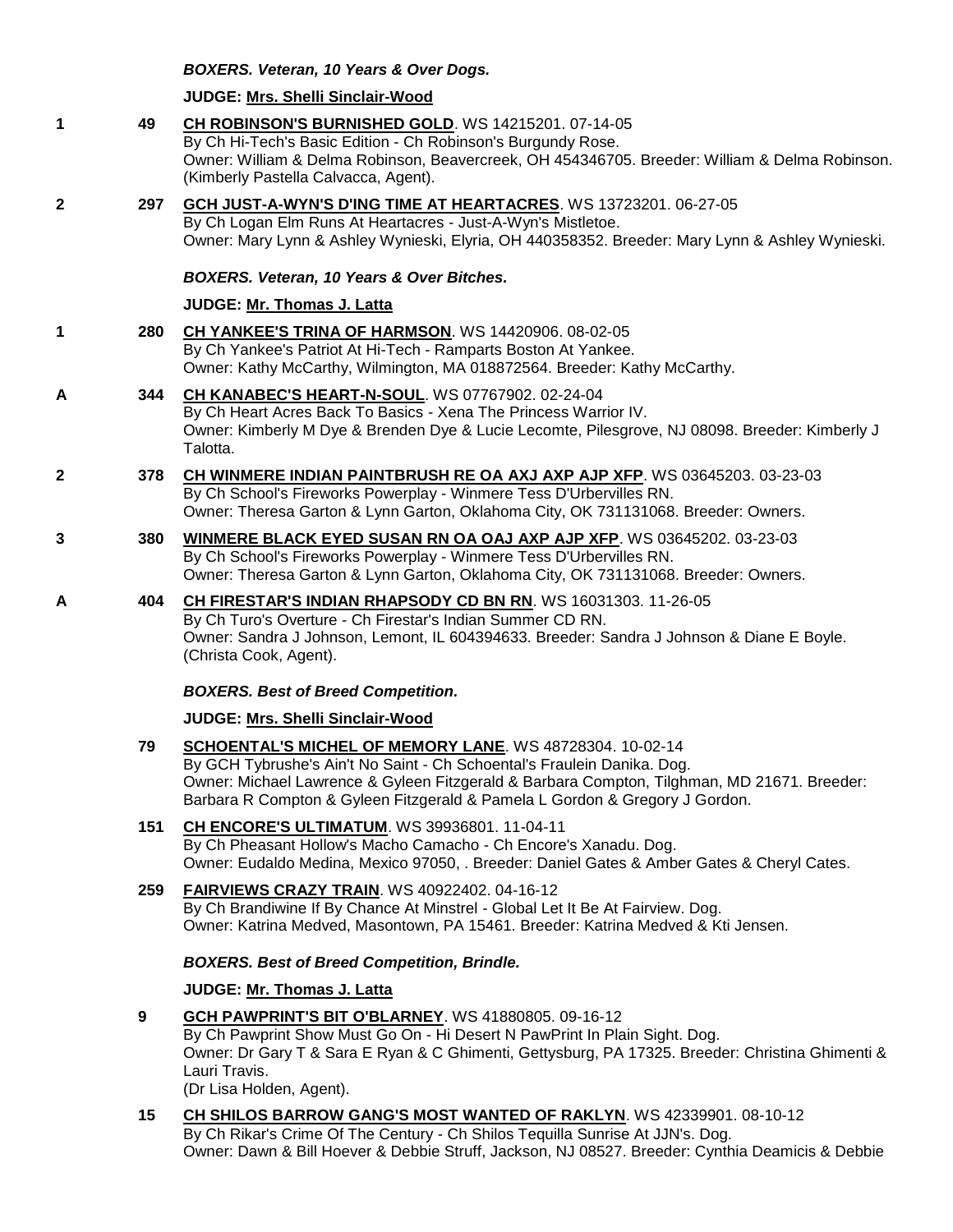Struff & Erin Struff. (Debbie Struff, AKC Registered Handler).

**AOM 24 [CH MIRCOA N IRONDALE'S CRUSHING IT AT TWINBROOK](http://infodog.com/my/drlookup2.htm?makc=WS%2049905003&mdog=Ch+Mircoa+N+Irondale%27s+Crushing+It+At+Twinbrook&wins=all)**. WS 49905003. 04-06-15 By GCH Iondale's Look At Me Now - Ch Mircoa's Glitters With Attitude For Skyview. Bitch. Owner: Matt Kaminkow, Fallston, MD 21047. Breeder: Diana Greenhow. (Monique Mastrapasqua, Agent).

#### **OS 37 [CH TYBRUSHE'S SULTAN OF SWING](http://infodog.com/my/drlookup2.htm?makc=WS%2044350301&mdog=Ch+Tybrushe%27s+Sultan+Of+Swing&wins=all)**. WS 44350301. 01-12-13

**(5-GC Points)** By GCH Rikar's Crime Of The Century - Ch Ensign's Futura Vita Of Tybrushe. Dog. Owner: Sheila McAvoy & Darren Lovely, Dewinton AB, CN T0L 0X0. Breeder: Sheila McAvoy & Darren Lovely & Annette Clark.

## **45 [GCH TJ'S PULSE OF STEEL](http://infodog.com/my/drlookup2.htm?makc=WS%2042180301&mdog=GCH+TJ%27s+Pulse+Of+Steel&wins=all)**. WS 42180301. 09-13-12 By GCH Hi-Tech The King Of Sherry Shoot JP - Ch TJ's Miss Parker. Dog. Owner: Theresa Janzen, Lacey, WA 985098342. Breeder: Theresa Janzen & Dianna L Emmons. (Wendy Bettis, Agent).

- **88 [GCH ENCORE'S RUBICON](http://infodog.com/my/drlookup2.htm?makc=WS%2047820903&mdog=GCH+Encore%27s+Rubicon&wins=all)**. WS 47820903. 06-26-14 By Ch Encore's Ferrari - Encore's Undeniable. Bitch. Owner: Cathy & Bill Sylvester & Cheryl A Cates, Malabar, FL 32950. Breeder: Cheryl A Cates. (Michael Shepherd, Agent).
- **90 [SHFOREST'S MONSOON](http://infodog.com/my/drlookup2.htm?makc=WS%2046357503&mdog=SHForest%27s+Monsoon&wins=all)**. WS 46357503. 12-02-13 By Ch Encore's Kalahari Of Heleva TT - TKO's Hailey's Comet PT RN CGC. Bitch. Owner: Sylvia Holman, Lancaster, CA 93536. Breeder: Sylvia Holman.
- **120 [GCH JENBUR'S JUSTIFIED GRACE N GLORY](http://infodog.com/my/drlookup2.htm?makc=WS%2042888601&mdog=GCH+JenBur%27s+Justified+Grace+N+Glory&wins=all)**. WS 42888601. 12-05-12 By GCHS Ensign's Justified - GCH Winfall JenBurs Style An Grace. Bitch. Owner: Jennifer Crane & Burt Weinstein, Wilmette, IL 60091. Breeder: Jennifer Crane & Burt Weinstein.

(Christa Cook, Agent).

- **A 127 [GCH IRONDALE'S LOOK AT ME NOW](http://infodog.com/my/drlookup2.htm?makc=WS%2037185301&mdog=GCH+Irondale%27s+Look+At+Me+Now&wins=all)**. WS 37185301. 03-13-11 By GCH Duba Dae's Who's Your Daddy - GCH Gingerbread's Christmas Cookie. Dog. Owner: Wendy Bettis, Riverside, CA 92508. Breeder: Lenore Ryan & Wendy Bettis.
- **A 143 [GCH VALLEY'S HONOR THE BLACKHAWK OF DASSIN](http://infodog.com/my/drlookup2.htm?makc=WS%2039354601&mdog=GCH+Valley%27s+Honor+The+Blackhawk+Of+Dassin&wins=all)**. WS 39354601. 10-23-11 By Ch Suncrests Im The Man - Ch Rnb N Valley Honor Vimy Ridge NA NAJ OA. Dog. Owner: Ellen Charles & Joseph Vergnetti & Rosemarie Right & Glen Lajeski, Medina, OH 44256. Breeder: Rosemarie Right.

### **A 163 [CH BREHO SOME LEGENDS ARE TOLD](http://infodog.com/my/drlookup2.htm?makc=WS%2048953303&mdog=Ch+Breho+Some+Legends+Are+Told&wins=all)**. WS 48953303. 12-14-14 By Ch Marburl's Hidalgo - GCH Breho Fortuity Shared Treasure RN CGC RATO. Dog. Owner: Brenda Stuckey & Theresa Galle, Jonesboro, LA 71251. Breeder: Brenda Stuckey & Theresa Galle & June Sutherlin DVM.

- **170 [GCH R AND G'S LET THE RUMORS BEGIN](http://infodog.com/my/drlookup2.htm?makc=WS%2044648001&mdog=GCH+R+And+G%27s+Let+The+Rumors+Begin&wins=all)**. WS 44648001. 08-07-13 By Ch Hallmarks Rumor Has It - Ch R And G's Diamond In The Skye. Bitch. Owner: Martin Requena & Gayann Jones, Tucson, AZ 85748. Breeder: Gayann Jones. (Aaron Rosas, Agent).
- **A 175 [GCH IRONDALE'S FORTY SHADES OF GREEN](http://infodog.com/my/drlookup2.htm?makc=WS%2045219701&mdog=GCH+Irondale%27s+Forty+Shades+Of+Green&wins=all)**. WS 45219701. 09-30-13 By GCH Irodale's Look At Me Now - GCH Fantom's Power Play Goal. Dog. Owner: Pat & Tom O'Sullivan & Wendy & Jimmy Bettis, Wantage, NJ 07461. Breeder: Wendy & Jimmy Bettis & Suzanne & Matt Hemsath. (Kim Pastella, Agent).
	- **181 [GCH MARBURL AND ILLYRIAN'S LONE RANGER](http://infodog.com/my/drlookup2.htm?makc=WS%2045301901&mdog=GCH+Marburl+And+Illyrian%27s+Lone+Ranger&wins=all)**. WS 45301901. 05-26-13 By Ch Marburl's Hidalgo - GCH Illyrian's Charmed I'm Sure. Dog. Owner: Mary Frances Burleson & Lee Mitchell & Gail Kloecker, Sachse, TX 75048. Breeder: Gail Kloecker & Mary Frances Burleson. (Lori McClain Ferguson, Agent).
	- **190 [GCH SH FOREST'S SIROCCO](http://infodog.com/my/drlookup2.htm?makc=WS%2046357504&mdog=GCH+SH+Forest%27s+Sirocco&wins=all)**. WS 46357504. 12-02-13 By Ch Encore's Kalahari Of Heleva TT - TKO's Hailey's Comet PT RN CGC. Bitch. Owner: Nance Shields & Richard Shields, Canonsburg, PA 15317. Breeder: Sylvia Holman. (Dan Buchwald, Agent).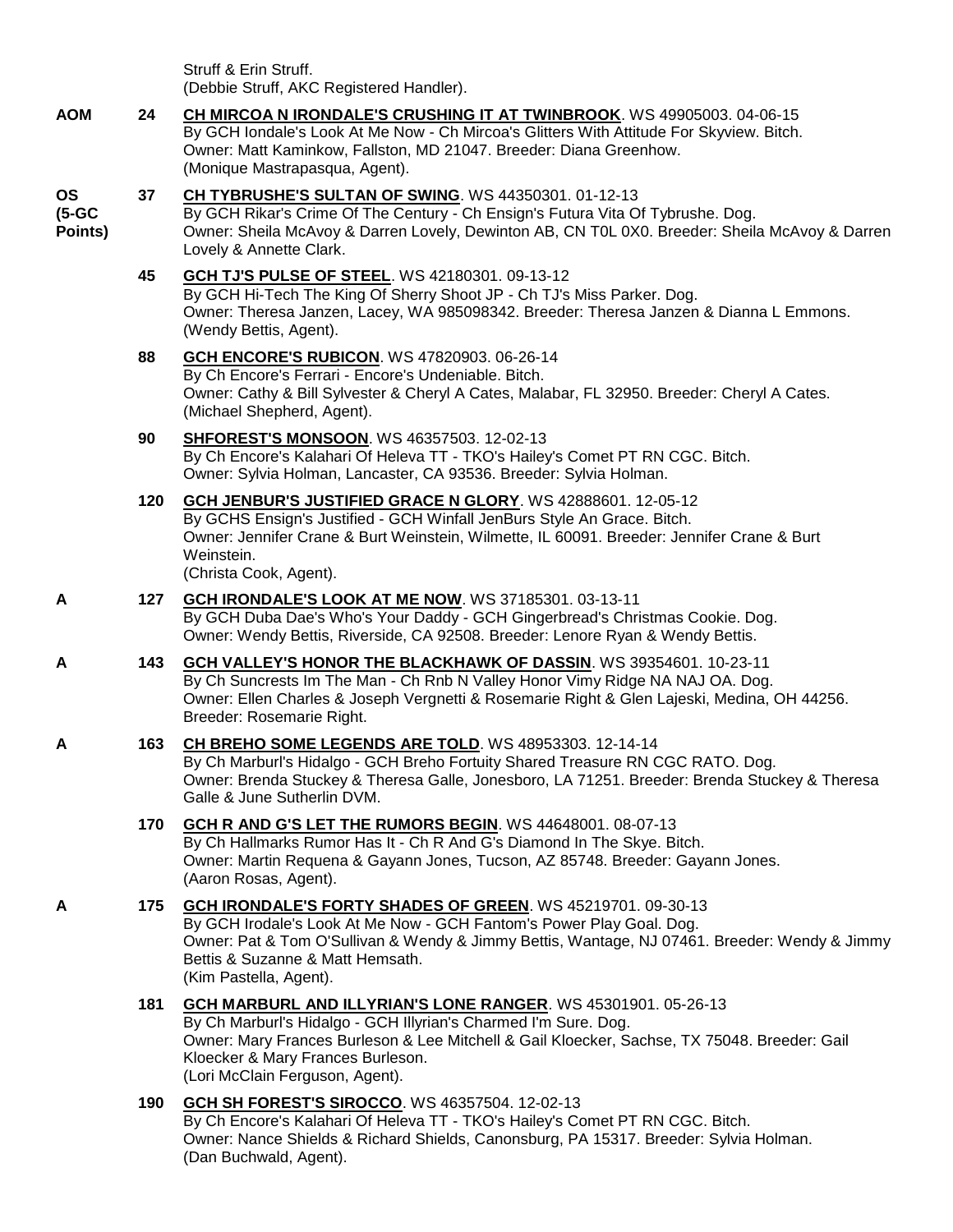|                                | 194 | CH COPE-LAND'S RISKY DELIGHT OF SUMMER SUNSHINE. WS 47458101. 06-21-14<br>By Ch Pearlisle N Standing O Risk Factor - Cope-Land's "Good Day Sunshine". Bitch.<br>Owner: Mary Butler & Pamela Copeland, East Aurora, NY 14052. Breeder: Pamela J Copeland.<br>(Marianne Conti, AKC Registered Handler).                    |
|--------------------------------|-----|--------------------------------------------------------------------------------------------------------------------------------------------------------------------------------------------------------------------------------------------------------------------------------------------------------------------------|
|                                | 197 | GCH HAPPY TAIL'S KIT KAT SAVES THE DAY & STEALSAHEART. WS 39266101. 11-02-11<br>By Ch Happytail's Dart Impact - Happy Tail's Pillow Talk. Dog.<br>Owner: Lesley Brown & Howard Gussis, Kenosha, WI 53144. Breeder: Melayne Gropp & Amy Bieri.<br>(Devon Kipp, Agent).                                                    |
|                                | 209 | CH SCARBOROUGH ONE FOR THE ROAD. WS 42970001. 11-01-12<br>By Ch Belco Champagne Keep On Truck'n - Scarborough Petrie Nonpareil. Dog.<br>Owner: Virginia Zurflieh & Karen Fesler & Linda Lauer, Plant City, FL 33565. Breeder: Virginia Zurflieh<br>& Jane Edenfield & Claudia Tremblay.<br>(Beth Coviello-Davis, Agent). |
| A                              | 221 | GCH SHADIGEE'S CALCULATED RISK. WS 42774403. 12-08-12<br>By Ch Pearlisle N Standing O Risk Factor - Ch Shadigee's Lady Luck. Dog.<br>Owner: Keith Lawson & Lee & Mary Jane Nowak, London ON, CN N6H 5R8. Breeder: Lee & Mary<br>Jane Nowak.<br>(Amy Bieri, Agent).                                                       |
| <b>AOM</b>                     | 222 | GCH ROSEND 'N RINGSIDES SHE'S SAVVY. WS 44321202. 06-25-13<br>By Ch Hallmarks Rumor Has It - GCH Rosend-Conquest's Garden Party. Bitch.<br>Owner: Laurel & Loren Freeman, Madera, CA 93637. Breeder: Linda & Jerry Yon & Debbie & Bob<br>White.<br>(Jimmy Bettis, Agent).                                                |
| В<br>$(5-GC)$<br>Points)       | 228 | GCH MEPHISTO'S SPEAK OF THE DEVIL. WS 43121001. 06-23-12<br>By GCH Naja's Mi-T Alliance - Mephisto's Bada Bing. Bitch.<br>Owner: Mrs Jack Billhardt & Sergio Tenenbaum, New Canaan, CT 06840. Breeder: Michelle Yeadon &<br>Peter Yeadon & Monika Pinsker.<br>(Handler: Diego Garcia).                                   |
| Α                              | 231 | GCH SHADIGEE'S SEQUEL TO LEGENDS. WS 40684901. 03-19-12<br>By Ch Pearlisle N Standing-O Risk Factor - Ch Shadigee's Lady Luck. Dog.<br>Owner: Dr Robert & Grace Hallock & Lee & Mary Jane Nowak, Cheshire, CT 06410. Breeder: Lee &<br>Mary Jane Nowak.<br>(Marianne Conti, AKC Registered Handler).                     |
| A                              | 260 | <b>CH CINNIBON'S BURNT BUNN.</b> WS 42112501. 09-09-12<br>By Ch Irondale's Look At Me Now - Ch Telstar's Dancing In The Rain. Bitch.<br>Owner: Lacey Dawe, London ON, CN N5X 2A1. Breeder: Bonnie Wagaman.                                                                                                               |
|                                | 273 | CH PRAIRIE HILLS N HAPPY TAILS NO DOUBT ABOUT IT. WS 40555802. 03-31-12<br>By Ch Interlude's Never A Doubt RN - Prairie Hill's Lil Miss Jade RN CD. Dog.<br>Owner: Alyson L Essington & Amy C Bieri, Port Barrington, IL 60010. Breeder: Alyson L Essington &<br>Amy C Bieri.                                            |
|                                | 275 | CH RUBYGLEN'S STARS N STRIPES@ KELLY RATO. WS 48529002. 07-08-14<br>By Ch Briarhills Pleasure Cruise With Kelly RATO - Ch Parasol Moonwind Hallelujah. Dog.<br>Owner: Susan Kelly, Kennen, LA 70062. Breeder: Cheryl Matlock & Chris Downs & Susan Kelly & Lise<br>M Chaplin.                                            |
|                                | 295 | CH JUST-A-WYN'S SLICK BLACK CADILLAC. WS 49739601. 01-30-15<br>By GCH Just-A-Wyn's Ding Time At Heartacres - Ch Just-A-Wyn's Luv Bug. Dog.<br>Owner: Mary Lynn & Ashley Wynieski & Tammy Zook, Elyria, OH 44035. Breeder: Mary Lynn & Ashley<br>Wynieski & Tammy Zook.                                                   |
| <b>SEL</b><br>(5-GC<br>Points) | 315 | GCH SHADIGEE'S PROTEGE. WS 42774404. 12-08-12<br>By Ch Pearlisle N Standing O Risk Factor - Ch Shadigee's Lady Luck. Dog.<br>Owner: Lee & Mary Jane Nowak, Alvaton, KY 421227623. Breeder: Lee & Mary Jane Nowak.<br>(Michelle Yeadon, Agent).                                                                           |
|                                | 316 | GCH RUMMER RUN'S BLACK MAGIC. WS 41757302. 06-16-12<br>By Ch Ho-Pa's Grand Slam - Ch Countrytime's Sweet Home Alabama. Bitch.<br>Owner: Ann & Steve Anderson, Longboat Key, FL 34228. Breeder: A & S Anderson & Claudine Raymo.                                                                                          |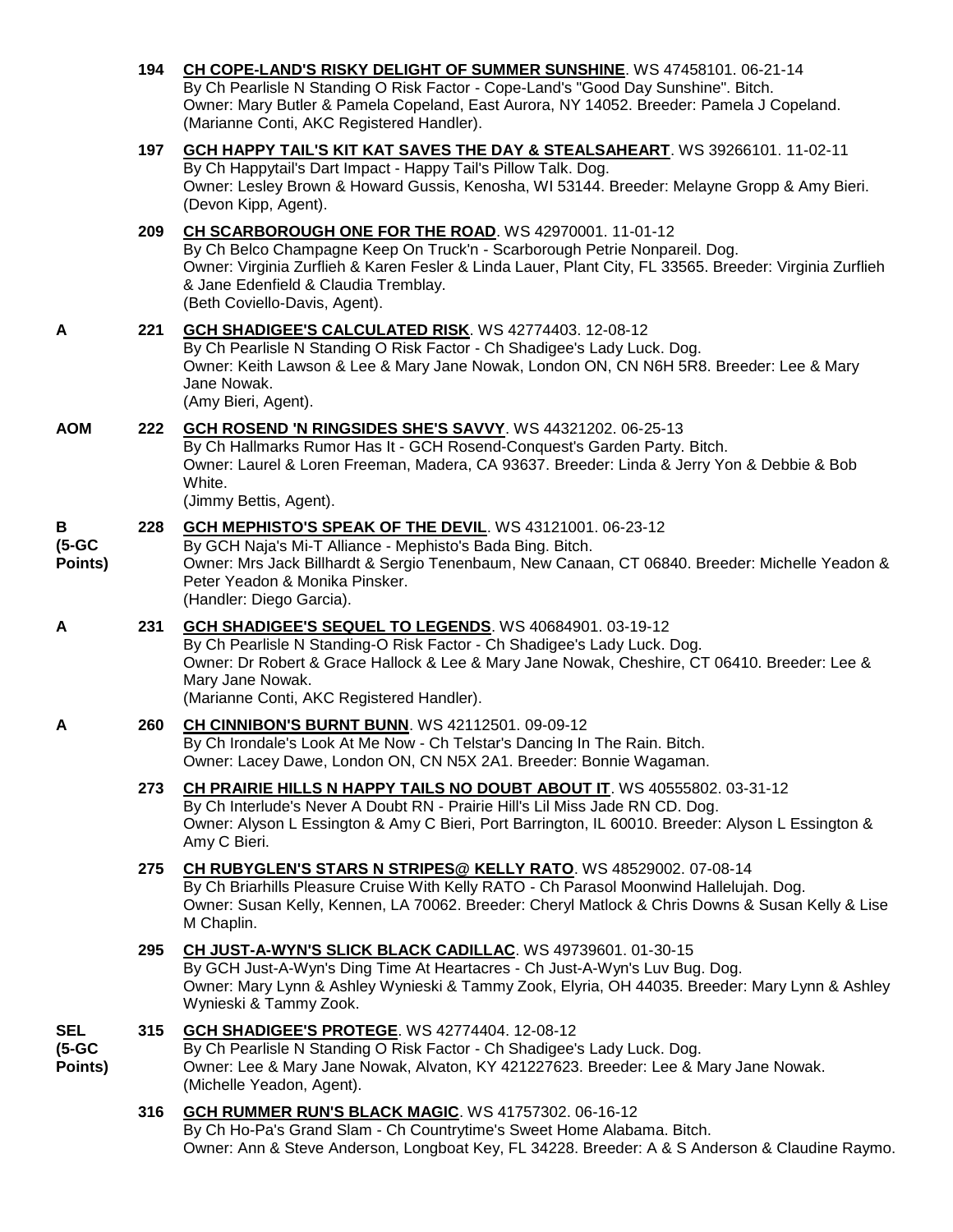(Rick Justice, Agent).

- **340 [CH RUBY GLEN'S MADE OF HONOR NA OAJ NF CA RATS](http://infodog.com/my/drlookup2.htm?makc=WS%2038006301&mdog=Ch+Ruby+Glen%27s+Made+Of+Honor+NA+OAJ+NF+CA+RATS&wins=all)**. WS 38006301. 05-06-11 By Shalsade's Handyman - Ch Parasol Moonwind Hallelujah. Bitch. Owner: Susan Kelly, Kenner, LA 70062. Breeder: Cheryl Matlock & Chris Downs & Susan Kelly & Lisa Chaplin.
- **341 [GCH CHERKEI'S DICK TRACEY](http://infodog.com/my/drlookup2.htm?makc=WS%2040283403&mdog=GCH+Cherkei%27s+Dick+Tracey&wins=all)**. WS 40283403. 07-05-11

By Ch Summer's Blackjack Of Shadigee - Reannon Cherkei Just Press Play. Dog. Owner: Cheryl & Keith Robbins, Newnan, GA 302635038. Breeder: Cheryl & Keith Robbins & Marjorie Ross.

(Michael Shepherd, Agent).

**392 [CH SHADIGEE'S FASHIONABLY LATE](http://infodog.com/my/drlookup2.htm?makc=WS%2042774408&mdog=Ch+Shadigee%27s+Fashionably+Late&wins=all)**. WS 42774408. 12-08-12 By Ch Pearlisle N Standing O Risk Factor - Ch Shadigee's Lady Luck. Bitch. Owner: Lee & Mary Jane Nowak, Alvaton, KY 421227623. Breeder: Lee & Mary Jane Nowak. (Lori McClain Ferguson, Agent).

## *BOXERS. Best of Breed Competition, Fawn.*

## **JUDGE: [Mr. Thomas J. Latta](http://infodog.com/show/judge/jdgprofile.htm?jn=91010)**

- **10 [CH HARMSON N WOODRIDGE'S JERSEY GIRL'S KEEP'N SECRETS](http://infodog.com/my/drlookup2.htm?makc=WS%2045850301&mdog=Ch+Harmson+N+Woodridge%27s+Jersey+Girl%27s+Keep%27n+Secrets&wins=all)**. WS 45850301. 10-16-13 By GCH Raklyns The Bronx MVP At Third - Harmson N Standing-O's Telling Secrets. Bitch. Owner: Robin Fortney & Kathy McCarthy, Limerick, ME 04048. Breeder: Kathy McCarthy. (Debbie Struff, AKC Registered Handler).
- **17 [GCH SURFDOMS SAILING WITH THE SEADOG](http://infodog.com/my/drlookup2.htm?makc=WS%2044269406&mdog=GCH+Surfdoms+Sailing+With+The+Seadog&wins=all)**. WS 44269406. 04-17-13 By GCH Bravo N Sunset Stealing Time - Ch Shiralda's A Wandering Nymph. Dog. Owner: Gail Karwoski & Mal Karwoski, Monroe, CT 06488. Breeder: Gail S & Mal Karwoski. (Debbie Struff, AKC Registered Handler).
- **18 [MCCOY'S HEARTSTRINGS](http://infodog.com/my/drlookup2.htm?makc=WS%2045457901&mdog=McCoy%27s+Heartstrings&wins=all)**. WS 45457901. 08-01-13 By Ch Silverlane's Excalibur - Ch McCoy's Melt Your Heart. Bitch. Owner: Larry McCoy, Robinson, IL 62454. Breeder: Larry McCoy. (Karen Speck, Agent).
- **21 [GCH LIBERTI'S ROCKFORD MOTO FOREVER](http://infodog.com/my/drlookup2.htm?makc=WS%2039237001&mdog=GCH+Liberti%27s+Rockford+Moto+Forever&wins=all)**. WS 39237001. 11-26-11 By Ch Silverlane's Excalibur - Ch Liberti's Forever First Class. Dog. Owner: Teresa L Berge, Rockford, IL 61103. Breeder: Teresa L Berge. (Teri Underhill, Agent).
- **AOM 46 [GCH BAR-K'S STARINA OF CHARMER](http://infodog.com/my/drlookup2.htm?makc=WS%2047142501&mdog=GCH+Bar-K%27s+Starina+Of+Charmer&wins=all)**. WS 47142501. 04-23-14 By Ch Charmer's Lethl Weapn At Resers - Bar-K's Lilacs And Lilies. Bitch. Owner: Phillip Koenig, Goshen, KY 40026. Breeder: Gail Hehn & Phillip Koenig. (Jody Paquette-Garcini, Agent).
	- **52 [GCHB IMPERIAL'S DESERT GOLD](http://infodog.com/my/drlookup2.htm?makc=WS%2044743204&mdog=GCHB+Imperial%27s+Desert+Gold&wins=all)**. WS 44743204. 06-09-13 By Ch Marlburl's Hidalgo - Ch Imperial's Texoma Tilley. Bitch. Owner: JoAnn Reinolds & A E Reinolds & Sarah Reinolds, Royse City, TX 75189. Breeder: JoAnn Reinods & A E Reinolds & Sarah Reinolds. (Terri Galle, Agent).
- **A 66 [CH ENVISION YAKETY YAK DON'T TALK BACK](http://infodog.com/my/drlookup2.htm?makc=WS%2046485804&mdog=Ch+Envision+Yakety+Yak+Don%27T+Talk+Back&wins=all)**. WS 46485804. 01-17-14 By GCH Duba Dae's Who's Your Daddy - Ch Envision Talk Is Cheap. Bitch. Owner: B Moyer & J Higgins & J Riggi & K Moyer, Jonestown, PA 17038. Breeder: Julie & Jeramy Higgins.
	- **67 [HARLYN N TALISMAN'S THE MIGHTY QUINN](http://infodog.com/my/drlookup2.htm?makc=WS%2049355301&mdog=Harlyn+N+Talisman%27s+The+Mighty+Quinn&wins=all)**. WS 49355301. 02-09-15 By Ch Brandiwine If By Chance At Minstrel - Ch Big Rock's Candy Mountain. Dog. Owner: Carol S McGuire, Nokesville, VA 20181. Breeder: C McGuire & V Shames.
	- **77 [GCH HIJINX THIS IS HOW I ROLL](http://infodog.com/my/drlookup2.htm?makc=WS%2040490503&mdog=GCH+HiJinx+This+Is+How+I+Roll&wins=all)**. WS 40490503. 04-12-12 By Ch Bridgewood's Chasin' The Starz - Ch Sapphire's High Heels In Vegas. Dog. Owner: Bette Jo Nunn, Fallbrook, CA 92028. Breeder: Bette Jo Nunn & Bridget Reinhold. (Wendy Bettis, Agent).
	- **91 [GCH ARCHANGEL'S RING KEEPER OF VINCENZA](http://infodog.com/my/drlookup2.htm?makc=WS%2044065402&mdog=GCH+Archangel%27s+Ring+Keeper+Of+Vincenza&wins=all)**. WS 44065402. 05-01-13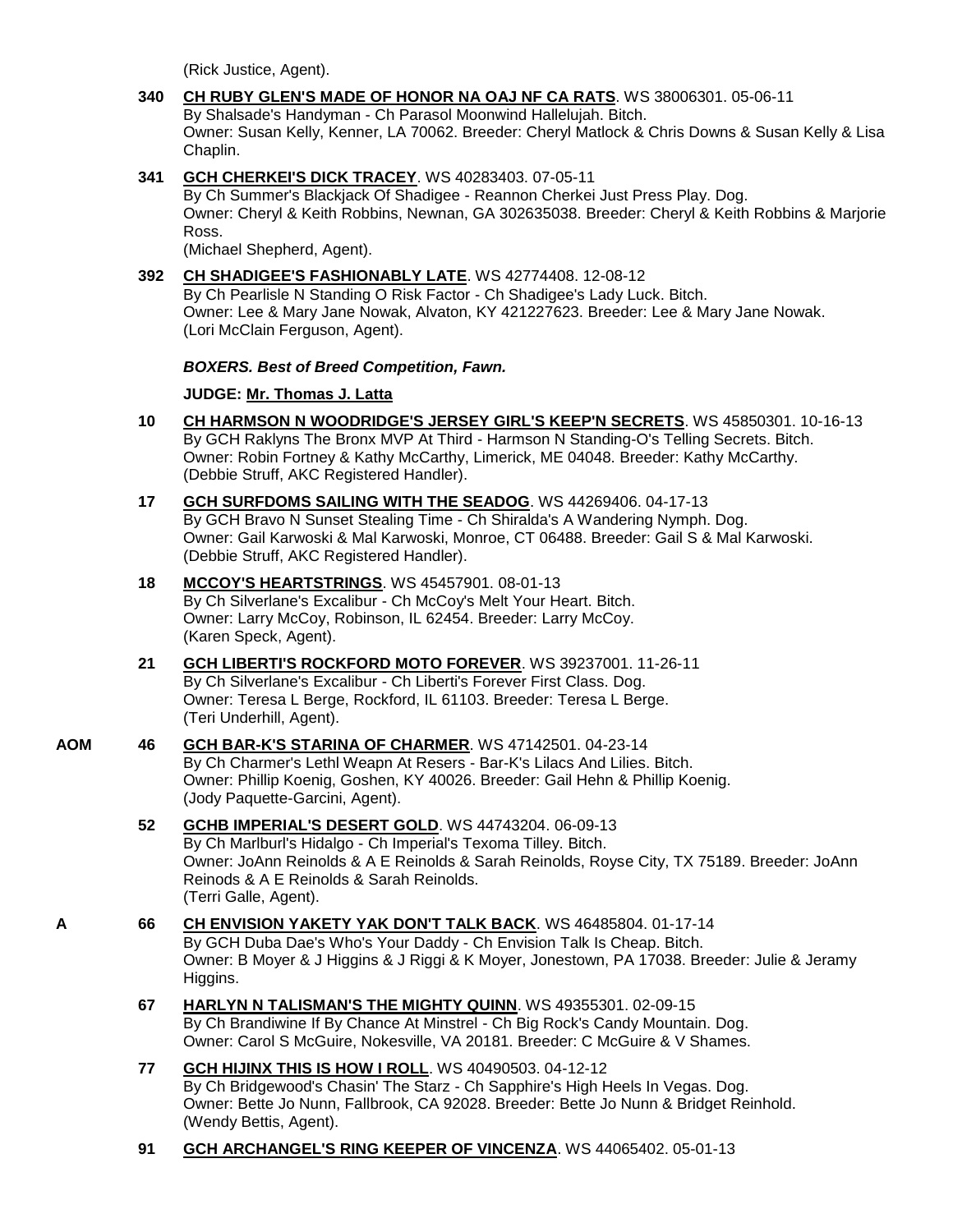By GCH Archangel's Hear Me Roar - Country Time'sArchangel Of Ardor. Dog. Owner: Mary Dooley Crider & Amber Norton, Friendswood, TX 77546. Breeder: Amber Norton. (Tina Starr, Agent).

| A                                 | 101 | <b>ENCORE'S GENGHIS KHAN. WS 50710102. 05-04-15</b><br>By Avalon's Justice Of Windsong - GCH Encore's Over The Moon. Dog.<br>Owner: Jan Mumford & Cheryl Cates, Hyannis Port, MA 02647. Breeder: Cheryl A Cates & Jan<br>Mumford.<br>(Michael Shepherd, Agent).                                                                                  |
|-----------------------------------|-----|--------------------------------------------------------------------------------------------------------------------------------------------------------------------------------------------------------------------------------------------------------------------------------------------------------------------------------------------------|
|                                   | 113 | CH LA PAWZ' UPTOWN FUNK YOU UP. WS 50378405. 05-12-15<br>By GCH Irondale's Look At Me Now - GCH La Pawz Good Luck Charlee. Dog.<br>Owner: Michelle Allen & Stephane Adams, Quartzsite, AZ 85346. Breeder: Michelle Allen & Stephane<br>Adams.                                                                                                    |
| A                                 | 125 | GCH ENCORE'S SOVEREIGN. WS 41788002. 08-04-12<br>By Ch Encore's Bismark - Ch Fanfare Delta Lady RN CGC. Dog.<br>Owner: Bruce & Mary Jo Andreu & Jan Mumford, Mountain View, CA 94040. Breeder: Kim Harper &<br>Dotti Moore.<br>(Kimberlie Steele-Gamero, Agent).                                                                                 |
| A                                 | 126 | <b>CH IRONDALE'S LOOK OF LOVE. WS 46442501. 02-17-14</b><br>By GCH Irondale's Look At Me Now - Ch Symphony's Pussycat Doll. Bitch.<br>Owner: Pam Holzapfel & Wendy Bettis, Neptune, NJ 07753. Breeder: Wendy Bettis & Mollie Smith &<br>Marybeth Thompson.                                                                                       |
| A                                 | 131 | CH IRONDALE'S FORGED IN FIRE. WS 50378402. 05-12-15<br>By GCH Irondale's Look At Me Now - GCH La Pawz Good Luck Charlee CGC. Dog.<br>Owner: James Bettis & Wendy Bettis, Riverside, CA 92508. Breeder: Michelle Allen & Stephanie<br>Adams.                                                                                                      |
|                                   | 135 | CH IRONDALE'S JUST A GOOD OLE BOY. WS 49996802. 02-10-15<br>By Ch Murbe Chew Irondale Just Josh - GCH Fantom's Power Play Goal. Dog.<br>Owner: Wendy Bettis, Riverside, CA 92508. Breeder: James & Wendy Bettis & M & S Hemsath.                                                                                                                 |
|                                   | 136 | CH BOCA ROYAL PALMS N CLASSICS FANCY PANTS. WS 48072001. 05-04-14<br>By GCH Hi-Tech The King Of Sherry Shoot JP - GCH Boca Royal Palms Smarty's Golden Girl. Bitch.<br>Owner: Jim & Sandy Rodweller & Jack & Gloria Bower & Alan & Joanna Dorfmann, N Ft Myers, FL<br>33917. Breeder: Jack Bower & Gloria Bower & Alan Dorfman & Joanna Dorfman. |
| A                                 | 137 | <b>GCH MCCOY'S COMMANDER OF THE HEART CA. WS 45457903. 08-01-12</b><br>By GCH Silverlane's Excalibur - Ch McCoy's Melt Your Heart. Dog.<br>Owner: Ellen Ellerman, Greencastle, IN 46135. Breeder: Larry McCoy.<br>(Karen Speck, Agent).                                                                                                          |
| <b>SEL</b><br>$(5-GC)$<br>Points) | 138 | GCH JOKAR'S N HAPPY TAIL'S BLONDE MOMENTS CD NA AX AXJ. WS 41571902. 06-22-12<br>By Ch Illyrian's Trilogy - GCH JoKar's Blonde Ambition's Of Happy Tails. Bitch.<br>Owner: Eugenia Koshiol & Amy Bieri, Monee, IL 60449. Breeder: Carrie Cole & Amy Bieri.                                                                                       |
|                                   | 139 | <b>GCH ROSEHILL'S PRIME TIME CRUSADER. WS 38533208. 09-03-11</b><br>By Ch Telstar's Dixie Land Band - Sadie My Lady Of Rosehill. Dog.<br>Owner: David & Lori & Madison Rose, Temecula, CA 92592. Breeder: David & Lori Rose.                                                                                                                     |
|                                   | 145 | CH STREAMLINE N INSPIRATION'S CRIME BOSS. WS 45323001. 09-09-13<br>By GCH Rikar's Crime Of The Century - GCH Sapphire's Violet Sky In Vegas Of Streamline. Dog.<br>Owner: Donald & Joleena Young & Gina Freer & Jennifer Crane, Sullivan, IL 61951. Breeder: Donald &<br>Joleena Young & Gina & Charles Freer.<br>(Christa Cook, Agent).         |
|                                   | 153 | GCH LOGAN ELM-N-JEMS YOUR LATEST TRICK. WS 45878301. 11-11-13<br>By GCH Berland N JEMS Just One Look - Logan Elm Ensign's Vanity Fair. Dog.<br>Owner: Kari Hammer-Phillips & Jeff Phillips & Cheryl Jennings, Stoutsville, OH 43154. Breeder: Kari<br>Hammer-Phillips & Jeff Phillips.                                                           |
| A                                 | 158 | GCH DRACO GREETS DASSIN WITH FOURBEARS. WS 35500410. 10-10-10<br>By Ch Guapo - Ch Fourbears Never Hungry. Bitch.<br>Owner: Dr William & Zoila Truesdale & Joseph Vergnetti & Jorge Pinzon & Wendell Sammet, Seekonk,                                                                                                                             |

MA 02771. Breeder: Larry Dosier.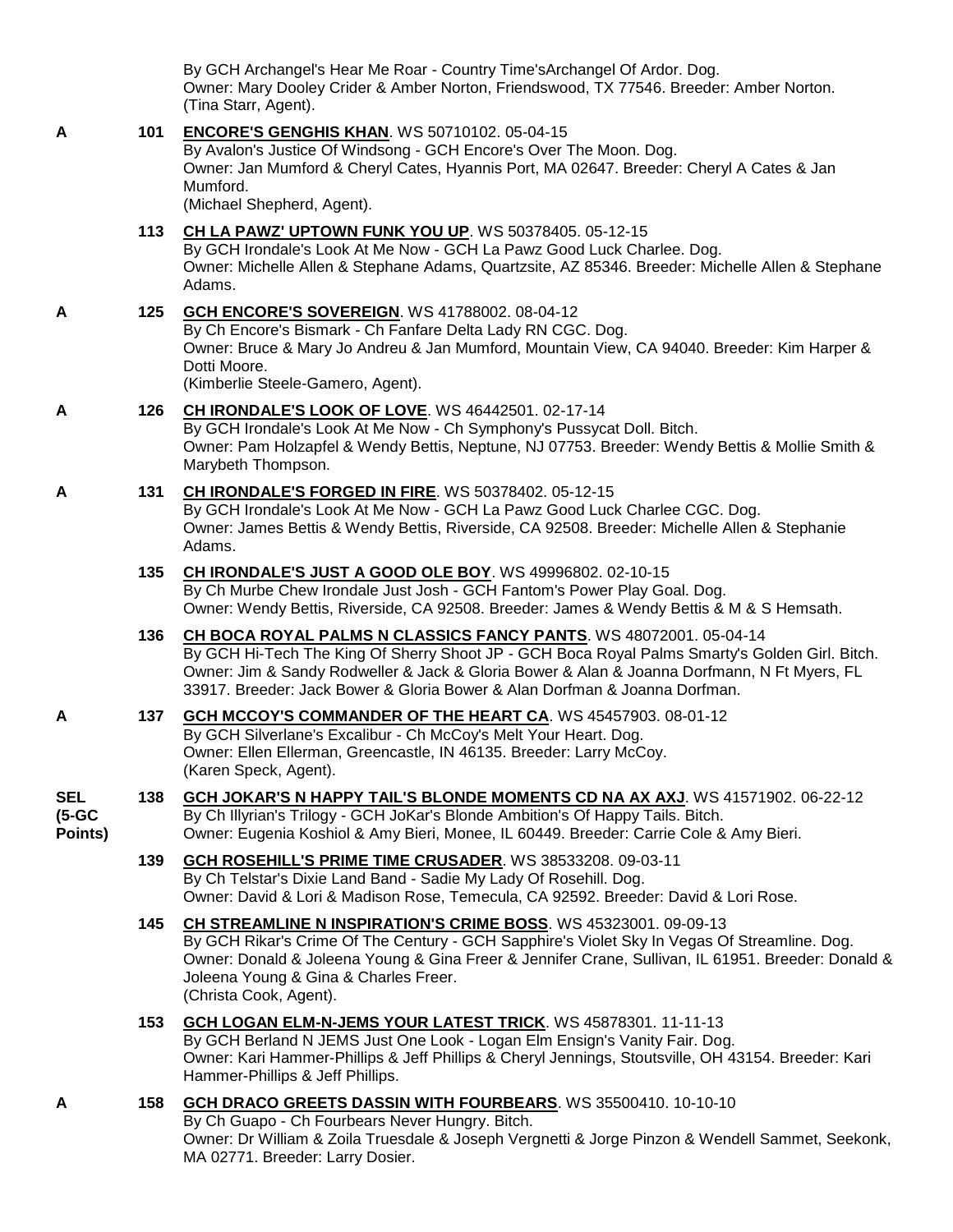## **A 160 [CH DASSIN MURBE MEGALICIOUS](http://infodog.com/my/drlookup2.htm?makc=WS%2047953702&mdog=Ch+Dassin+Murbe+Megalicious&wins=all)**. WS 47953702. 07-24-14

By GCH Valley's Honor The Blackhawk Of Dassin - Ch Pritchetts Murbe Chews May-Ewe. Bitch. Owner: Joseph Vergnetti, Medina, OH 44256. Breeder: Charles Wesch & Barbara Wesch & Guy Fisher.

## **161 [CH BREHO AS YOU WISH](http://infodog.com/my/drlookup2.htm?makc=WS%2048953304&mdog=Ch+Breho+As+You+Wish&wins=all)**. WS 48953304. 12-14-14

By Ch Marburl's Hidalgo - GCH Breho Fortuity Shared Treasure RN CGC RATO. Dog. Owner: Brenda Stuckey & Theresa Galle, Jonesboro, LA 71251. Breeder: Brenda Stuckey & Theresa Galle & June Sutherlin DVM.

### **165 [GCH CALENO CONQUISTADOR](http://infodog.com/my/drlookup2.htm?makc=WS%2038650001&mdog=GCH+Caleno+Conquistador&wins=all)**. WS 38650001. 07-23-11 By GCH Duba-Dae's Who's Your Daddy - GCH Mahogany's It's About Time. Dog. Owner: Guido Tafur & Susan Tafur, Midlothian, VA 231143160. Breeder: Guido Tafur & Susan Tafur.

- **166 [CH VIXAYO'S ALL THAT'S LEFT FOR GARNSEY](http://infodog.com/my/drlookup2.htm?makc=WS%2048747603&mdog=Ch+Vixayo%27s+All+That%27s+Left+For+Garnsey&wins=all)**. WS 48747603. 08-30-14 By Ch Garnsey's Varsity Blues - Haberl's Golden Child. Bitch. Owner: Clayton Haviland & Kham Vixayo, Palm Beach Gardens, FL 33418. Breeder: Kham Vixayo & BJ Barnhart.
- **167 [CH EPITOME'S CUT TO THE CHASE](http://infodog.com/my/drlookup2.htm?makc=WS%2046671204&mdog=Ch+Epitome%27s+Cut+To+The+Chase&wins=all)**. WS 46671204. 01-16-14 By Ch Telstar's Dixieland Band - Ch Epitome's Top Grain. Dog. Owner: Ken & Marilyn Boush, Northboro, IA 51647. Breeder: Susan Standley. (Christa Cook, Agent).
- **171 [CH VIXAYO'S GOLDEN HAMMER](http://infodog.com/my/drlookup2.htm?makc=WS%2042437501&mdog=Ch+Vixayo%27s+Golden+Hammer&wins=all)**. WS 42437501. 08-15-12 By Draco's Sikander - Haberl's Golden Child. Dog. Owner: Kerry & Al Jones & BJ Barnhardt & Khan Vixayo, Wallkill, NY 12589. Breeder: Kham Vixayo & Peggy Otto.
- **186 [GCH SAFRONA'S TOLD YA SO AT RIVER-RUN](http://infodog.com/my/drlookup2.htm?makc=WS%2045675107&mdog=GCH+Safrona%27s+Told+Ya+So+At+River-Run&wins=all)**. WS 45675107. 10-27-13 By Ch Avalon's Code Red - Ch Liberti's Bangin' The Bell. Bitch. Owner: Dr Jennifer Krutilla, Novelty, OH 44072. Breeder: Nancy Teubner & Katharina Gatz. (Christa Cook, Agent).
- **187 [CH SAFRONA'S LONE STAR](http://infodog.com/my/drlookup2.htm?makc=WS%2045675103&mdog=Ch+Safrona%27s+Lone+Star&wins=all)**. WS 45675103. 10-26-13 By Ch Avalon's Code Red - Ch Liberti's Bangin' The Bell. Dog. Owner: Nancy Teubner, E Amherst, NY 14051. Breeder: Nancy Teubner & Katharina Gatz. (Daniel Buchwald, Agent).
- **211 [CH DUSTY ROAD'S WILD RIDE](http://infodog.com/my/drlookup2.htm?makc=WS%2048192401&mdog=Ch+Dusty+Road%27s+Wild+Ride&wins=all)**. WS 48192401. 08-20-14 By Ch Ho-Pa's Amunra - Dusty Road's Billie Jean NA NAJ. Dog. Owner: Judith Pasbrig, Peyton, CO 80831. Breeder: Judith M Pasbrig & Randall S Pasbrig.
- **214 [GCH SALGRAY'S CELTIC CAOIMHE CA CGC](http://infodog.com/my/drlookup2.htm?makc=WS%2038789502&mdog=GCH+Salgray%27s+Celtic+Caoimhe+CA+CGC&wins=all)**. WS 38789502. 08-08-11 By Ch Salgray's Beat The Street - Salgray's Starshine V. Lemko. Bitch. Owner: Bruce McIntosh & Maura McIntosh, Mansfield, MA 020481446. Breeder: Jane Hamilburg-Guy.
- **224 [CH FRGTTNSCRT'S WINGS OF STONE CGC CA](http://infodog.com/my/drlookup2.htm?makc=WS%2034621909&mdog=Ch+FrgttnScrt%27s+Wings+Of+Stone+CGC+CA&wins=all)**. WS 34621909. 06-13-10 By GCH Araby High Life - Copo Forgotten's Irresistable Maudie. Bitch. Owner: Anastasia Anderson, Spokane, WA 99207. Breeder: Rosemarie Morris & Taylor Clarke. (Sarah Moore, Agent).
- **233 [PHEASANT HOLLOW'S THE REAL DEAL](http://infodog.com/my/drlookup2.htm?makc=WS%2048736102&mdog=Pheasant+Hollow%27s+The+Real+Deal&wins=all)**. WS 48736102. 08-15-14 By Ch Avalon's Code Red - Ch Pheasant Hollow's High Fashion. Dog. Owner: Kerry & Allison Jones & Tone Conte, Gaithersburg, MD 20878. Breeder: Kerry & Allison Jones. (Alison Pacheco, Agent).
- **241 [EMSER'S UNDENIABLE](http://infodog.com/my/drlookup2.htm?makc=WS%2048971601&mdog=Emser%27s+Undeniable&wins=all)**. WS 48971601. 11-09-14 By Ch Esoto Guiness Stout At Araby - Emser's In Style 2012 Camry. Dog. Owner: Traci Poole & Barney Poole, Rockwell, NC 28138. Breeder: Traci Emser Poole. (Dan Buchwald, Agent).
- **242 [CH HISNHER'S KEEPS YOU N STICHE'S AT DP](http://infodog.com/my/drlookup2.htm?makc=WS%2046442502&mdog=Ch+Hisnher%27s+Keeps+You+N+Stiche%27s+At+DP&wins=all)**. WS 46442502. 02-17-14 By GCH Irondale's Look At Me Now - Ch Symphony's Pussycat Doll. Bitch. Owner: Tom Davis & Cherron Davis, New Church, VA 23415. Breeder: Marybeth Thompson & Wendy Bettis & Mollie Smith. (Beth Davis, Agent).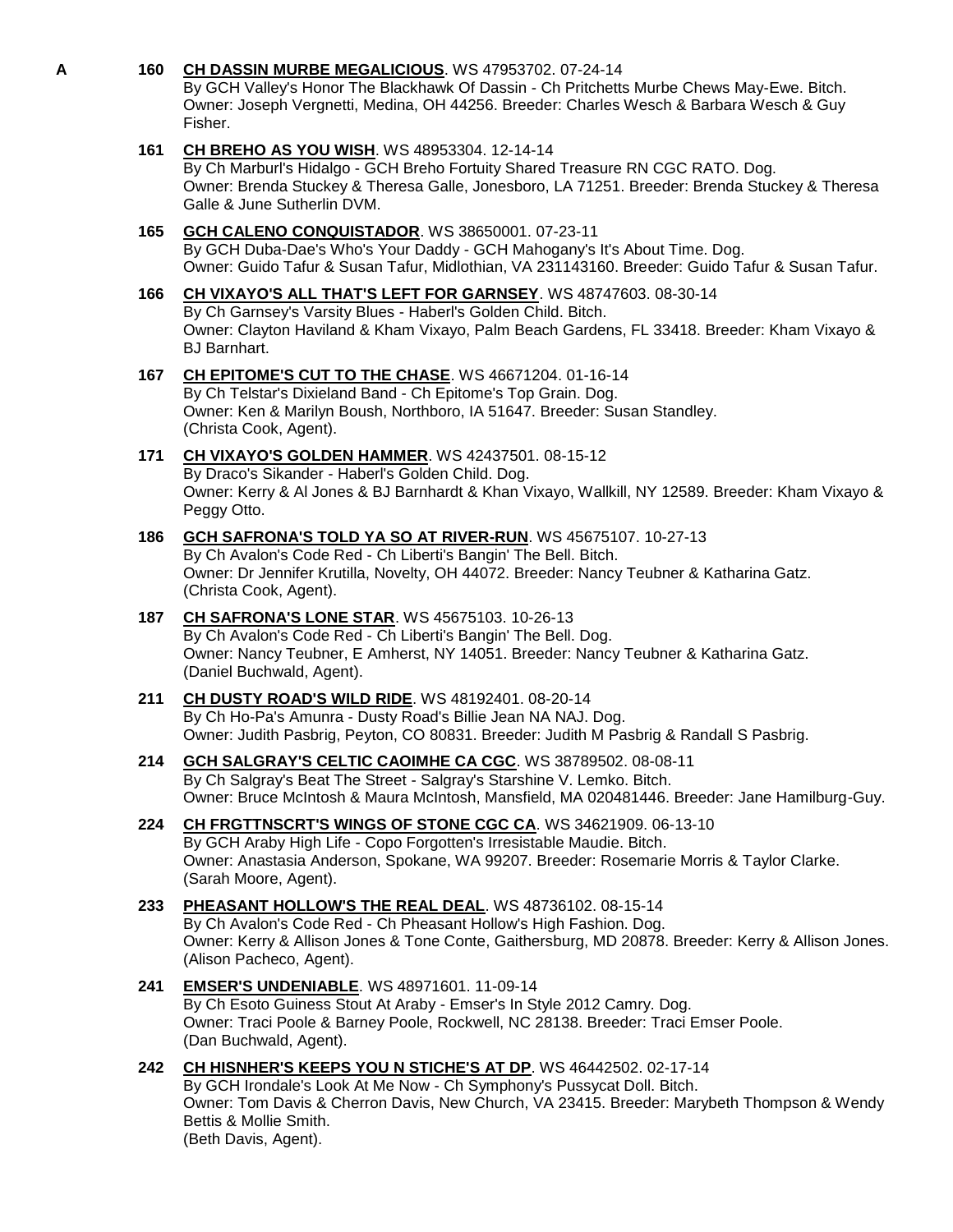## **249 [CH LISTON'S HI-TECH DA VINCI CODE](http://infodog.com/my/drlookup2.htm?makc=WS%2047922203&mdog=Ch+Liston%27s+Hi-Tech+Da+Vinci+Code&wins=all)**. WS 47922203. 04-11-14

By Ch Hi-Tech's Johnny J Of Boxerton - Ch Liston's Lucky Charm. Dog. Owner: Dr & Mrs William Truesdale & Lisa & Tony Spohn, Seekonk, MA 02771. Breeder: Lisa Spohn. (Kimberly Calvacca, AKC Registered Handler AKC).

### **A 254 [GCH BREKA'S VEGAS](http://infodog.com/my/drlookup2.htm?makc=WS%2037466301&mdog=GCH+Breka%27s+Vegas+Show+Girl&wins=all) SHOW GIRL**. WS 37466301. 05-13-10 By Ch Jems Rock The House - Ch Mgm'N Myohmy's Porsche. Bitch. Owner: Susen Santoro & Anthony Santoro, Ben Wheeler, TX 757544507. Breeder: Terru Pickett.

- **277 [CH RUBYGLEN PARASOL DIPLOMAT](http://infodog.com/my/drlookup2.htm?makc=WS%2048529004&mdog=Ch+RubyGlen+Parasol+Diplomat&wins=all)**. WS 48529004. 07-08-14 By Ch Briarhills Pleasure Cruise With Kelly RATO - Ch Parasol Moonwind Hallelujah. Dog. Owner: Cheryl Matlock & Margie Hennessey & Charlie Weaver, Bossier City, LA 71112. Breeder: Susan Kelly & Cheryl Matlock & Chris Downs & L Chaplin.
- **281 [GCH MASON HILL'S EYE OF THE TIGER](http://infodog.com/my/drlookup2.htm?makc=WS%2047017101&mdog=GCH+Mason+Hill%27s+Eye+Of+The+Tiger&wins=all)**. WS 47017101. 04-04-14 By Ch Illyrian And Marburl's Hail To The Chief - GCH McCoy's & Can-cia's Cross My Hart. Dog. Owner: John DiPasquale & Sherry Caniamille, Rockford, IL 61101. Breeder: Sherry Canciamille & Joanne Kaiser & Kathrina Gatz & Larry McCoy.
- **335 [CH PEJA'S & CJ'S CAMELOTS FIRST KNIGHT](http://infodog.com/my/drlookup2.htm?makc=WS%2042427405&mdog=Ch+Peja%27s+&+CJ%27s+Camelots+First+Knight&wins=all)**. WS 42427405. 11-10-12 By Ch Carillon's Number One Draft Pick - Peja's A Toast To Rummer Run V Linder. Dog. Owner: Carolyn Garman, Englewood, OH 45322. Breeder: Peggy Jackson.
- **337 [CH C-ERA'S MR DO RIGHT](http://infodog.com/my/drlookup2.htm?makc=WS%2048420801&mdog=Ch+C-Era%27s+Mr+Do+Right&wins=all)**. WS 48420801. 09-08-14 By Ch C-Era's Steppin-N-Style - C-Era's Bitches Brew. Dog. Owner: Carolyn R S Pressley, Verona, PA 15147. Breeder: Carolyn R S Pressley. (Dr Lisa Holden, Agent).
- **339 [GCH WIT'S END NIGHT REVELER](http://infodog.com/my/drlookup2.htm?makc=WS%2042935801&mdog=GCH+Wit%27s+End+Night+Reveler&wins=all)**. WS 42935801. 08-24-12 By Samson N Asuncion New Start - Wit's End Total Eclipse. Dog. Owner: Constance Haywood, Davidsonville, MD 21035. Breeder: Constance Haywood & Angie Firesen. (Gina Currier, Agent).
- **342 [CH TEBOW'S GINGER SNAP OF ERHABEN](http://infodog.com/my/drlookup2.htm?makc=WS%2045216301&mdog=Ch+Tebow%27s+Ginger+Snap+Of+Erhaben&wins=all)**. WS 45216301. 01-02-13 By Ch Carillon's Number One Draft Pick - Erhabens Sea Siren. Bitch. Owner: Ann & Steve Anderson & Camille Swartz-Stevens, Longboat Key, FL 34228. Breeder: Camille Swartz-Stevens. (Rick Justice, Agent).
- **350 [GCH PIGEONWOODS STARSTRUCK](http://infodog.com/my/drlookup2.htm?makc=WS%2045675102&mdog=GCH+Pigeonwoods+Starstruck&wins=all)**. WS 45675102. 10-26-13 By Ch Avalon's Code Red - Ch Liberti's Bangin The Bell. Bitch. Owner: Kathrina C Gatz, Hampshire, IL 60140. Breeder: Nancy Ann Teubner & Katharina C Gatz. (Sherry Canciamille, Agent).
- **357 [GCH NANTESS FOOLIN AROUND](http://infodog.com/my/drlookup2.htm?makc=WS%2043757602&mdog=GCH+Nantess+Foolin+Around&wins=all)**. WS 43757602. 03-29-13 By Ch Nantess Just Try It - Ch Sarkel's Set Um Up Again At Nantess. Dog. Owner: Linda Davi & Tammy Lodien & Guido & Sue Tafur & Tessie Savage, Princeton, MN 55371. Breeder: Nancy & Tessie Savage.
- **362 [CH JUST-A-WYN'S NOTHIN' BUT TAIL-LIGHTS](http://infodog.com/my/drlookup2.htm?makc=WS%2049739603&mdog=Ch+Just-A-Wyn%27s+Nothin%27+But+Tail-Lights&wins=all)**. WS 49739603. 01-30-15 By GCH Just-A-Wyn's Ding Time At Heartacres - Ch Just-A-Wyn's Luv Bug. Bitch. Owner: Mary Lynn & Ashley Wynieski & Tammy Zook, Elyria, OH 44035. Breeder: Mary Lynn & Ashley Wynieski & Tammy Zook.
- **375 [CH WISH-N-WELLS MEMPHIS MAY FIRE](http://infodog.com/my/drlookup2.htm?makc=WS%2049941402&mdog=Ch+Wish-N-Wells+Memphis+May+Fire&wins=all)**. WS 49941402. 02-14-15 By GCH Hi-Five's Noble Son - GCH Wish-N-Wells Ticket Winner. Dog. Owner: Betsy Wells, Franklin, IN 46131. Breeder: Betsy Wells.
- **393 [GCH LOGAN ELM'S BURN NOTICE](http://infodog.com/my/drlookup2.htm?makc=WS%2043353504&mdog=GCH+Logan+Elm%27s+Burn+Notice&wins=all)**. WS 43353504. 01-20-13 By Ch Silverlane's Excalibur - Logan Elm Ensign's Vanity Fair. Dog. Owner: Kari Hammer-Phillips & Jeff Phillips & Kelly & Phil Harris, Stoutsville, OH 43154. Breeder: Kari Hammer-Phillips & Jeff Phillips.
- **A 397 [GCH QUAIL RUN'S WALK OFF HOME RUN](http://infodog.com/my/drlookup2.htm?makc=WS%2044523509&mdog=GCH+Quail+Run%27s+Walk+Off+Home+Run&wins=all)**. WS 44523509. 06-22-13 By Ch Encore's Bismark - GCH R And G's Brightest Star. Dog. Owner: Kristina Edner Kosinski & Ron Kosinski, Walnut, CA 917894041. Breeder: Kristina Edner Kosinski & Gayann Jones.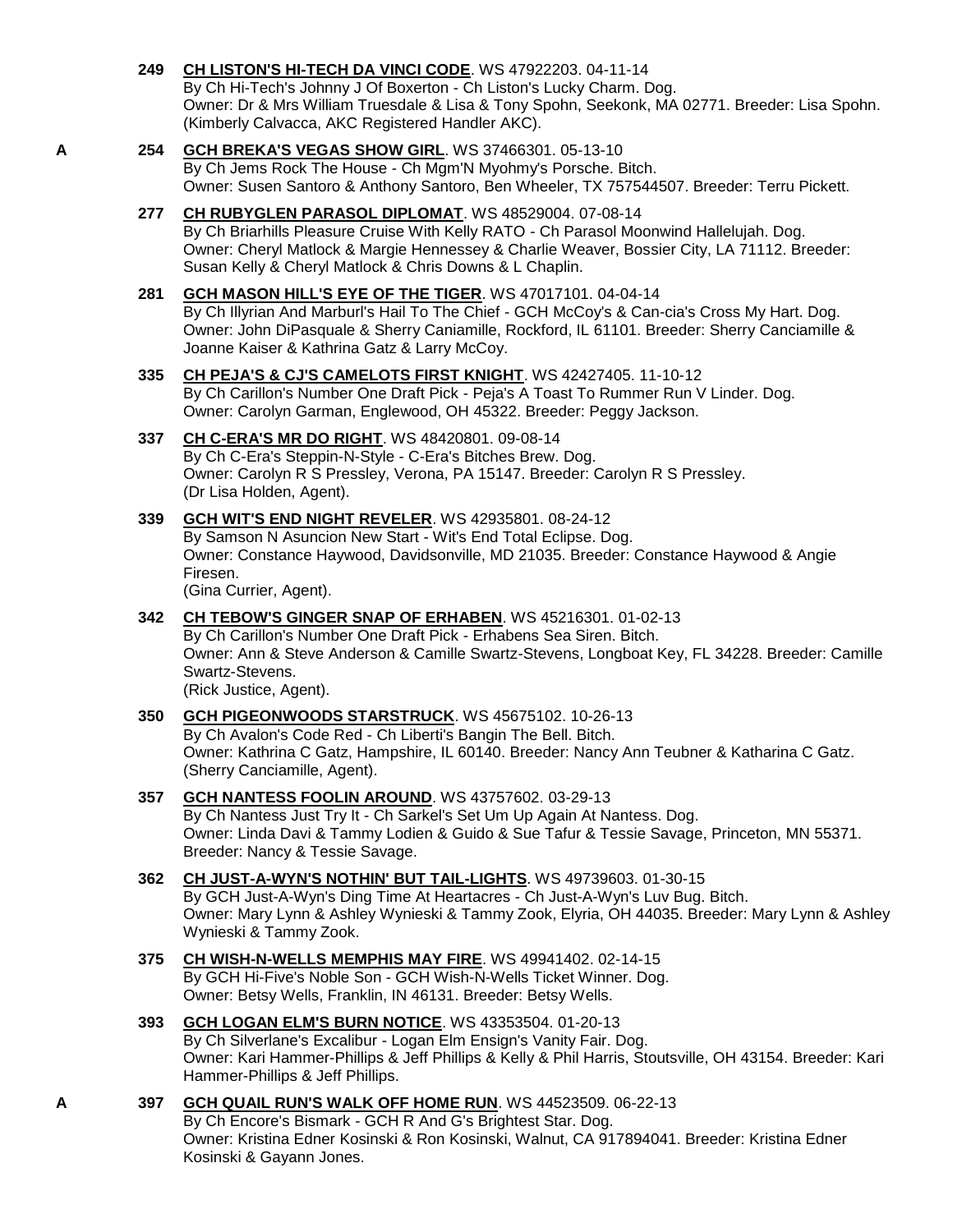(Michelle Yeadon, Agent).

### **450 [GCH ENCORE'S MIMOSA](http://infodog.com/my/drlookup2.htm?makc=WS%2045587803&mdog=GCH+Encore%27s+Mimosa&wins=all)**. WS 45587803. 10-01-13 By Ch Encore's Ferrari - Encore's Fascination. Bitch.

Owner: Dave Sparks & Kimberley Dye & Cheryl A Cates, Pilesgrove, NJ 08098. Breeder: Cheryl A Cates.

**454 [CH HANCOCK'S JESS B NIMBLE JESS B QUICK CGC CA RATN](http://infodog.com/my/drlookup2.htm?makc=WS%2044046703&mdog=Ch+Hancock%27s+Jess+B+Nimble+Jess+B+Quick+CGC+CA+RATN&wins=all)**. WS 44046703. 04-21-13 By Ch Winmere Only Time Will Tell AXP OJP NF CAX CGC - Brush Hill's Somethin's Sweet M 'N M CD RE CA RATI. Bitch.

Owner: Mary Hickey & Ellen L Bradley, Abington, MA 02351. Breeder: Mary Hickey & Ellen L Bradley.

## **460 [CH NANTESS TZ WAY GET AWAY](http://infodog.com/my/drlookup2.htm?makc=WS%2039397601&mdog=Ch+Nantess+Tz+Way+Get+Away&wins=all)**. WS 39397601. 11-10-11 By Ch Nantess Just Try It - Ch Sarkel's Setum Up Again At Nantess. Bitch. Owner: Nancy & Tessie Savage, Table Grove, IL 614829619. Breeder: Nancy & Tessie Savage.

### **486 [GCH QUAIL RUN'S MISS FRANCIS DRAKE](http://infodog.com/my/drlookup2.htm?makc=WS%2044523502&mdog=GCH+Quail+Run%27s+Miss+Francis+Drake&wins=all)**. WS 44523502. 06-22-13 By Ch Encore's Bismark - GCH R And G's Brightest Star. Bitch. Owner: Kris Edner Kosinski & Ron Kosinski & Dakota Kosinski & Gayann Jones, Walnut, CA 91789. Breeder: Kristina Edner Kosinski & Gayann Jones.

## *BOXERS. Stud Dog.*

**JUDGE: [Mrs. Shelli Sinclair-Wood](http://infodog.com/show/judge/jdgprofile.htm?jn=24194)**

**A 15 [CH SHILOS BARROW GANG'S MOST WANTED OF RAKLYN](http://infodog.com/my/drlookup2.htm?makc=WS%2042339901&mdog=Ch+Shilos+Barrow+Gang%27s+Most+Wanted+Of+Raklyn&wins=all)**. WS 42339901. 08-10-12 By Ch Rikar's Crime Of The Century - Ch Shilos Tequilla Sunrise At JJN's.

Owner: Dawn & Bill Hoever & Debbie Struff, Jackson, NJ 08527. Breeder: Cynthia Deamicis & Debbie Struff & Erin Struff.

(Debbie Struff, AKC Registered Handler).

## **4 37 [CH TYBRUSHE'S SULTAN OF SWING](http://infodog.com/my/drlookup2.htm?makc=WS%2044350301&mdog=Ch+Tybrushe%27s+Sultan+Of+Swing&wins=all)**. WS 44350301. 01-12-13

By GCH Rikar's Crime Of The Century - Ch Ensign's Futura Vita Of Tybrushe. Owner: Sheila McAvoy & Darren Lovely, Dewinton AB, CN T0L 0X0. Breeder: Sheila McAvoy & Darren Lovely & Annette Clark.

## **3 183 [GCH ILLYRIAN AND MARBURLS HAIL TO THE CHIEF](http://infodog.com/my/drlookup2.htm?makc=WS%2038390502&mdog=GCH+Illyrian+And+Marburls+Hail+To+The+Chief&wins=all)**. WS 38390502. 05-23-11

By GCH Marburl's Chisum - Illyrian's Ready To Charm. Owner: Gail Kloecker & Mary Frances Burleson, Sachse, TX 75048. Breeder: Gail Jean Kloecker & Pamela A Rohr.

(Lori McClain Ferguson, Agent).

# **197 [GCH HAPPY TAIL'S KIT KAT SAVES THE DAY & STEALSAHEART](http://infodog.com/my/drlookup2.htm?makc=WS%2039266101&mdog=GCH+Happy+Tail%27s+Kit+Kat+Saves+The+Day+&+Stealsaheart&wins=all)**. WS 39266101. 11-02-11 By Ch Happytail's Dart Impact - Happy Tail's Pillow Talk.

Owner: Lesley Brown & Howard Gussis, Kenosha, WI 53144. Breeder: Melayne Gropp & Amy Bieri. (Devon Kipp, Agent).

#### **199 [CH HO-PA'S SOMETHING MAGICAL](http://infodog.com/my/drlookup2.htm?makc=WS%2039958501&mdog=Ch+Ho-Pa%27s+Something+Magical&wins=all)**. WS 39958501. 12-09-11 By Ch Kimkar's High Tech Traveler - Ch Ho-Pa's Something Unexpected. Owner: Teri Underhill, Kenosha, WI 53142. Breeder: Carol Hobbs & Marlo Parson.

## **A 203 [CH PHEASANT' HOLLOWS ALL TIME HIGH](http://infodog.com/my/drlookup2.htm?makc=WS%2029831401&mdog=Ch+Pheasant%27+Hollows+All+Time+High&wins=all)**. WS 29831401. 01-31-09 By Ch Jacquet's Beau - Pheasant Hollws Lady Scarlett. Owner: Kerry Jones & Allison Jones & Daniel Jones, Wallkill, NY 12589. Breeder: Kerry Jones & Allison Jones.

- **2 205 [CH PHEASANT HOLLOW'S KRYPTONITE](http://infodog.com/my/drlookup2.htm?makc=WS%2027077001&mdog=Ch+Pheasant+Hollow%27s+Kryptonite&wins=all)**. WS 27077001. 05-19-08 By Ch Pheasant Hollow's A Sure Bet - Pheasant Hollow's Josette. Owner: Kerry Jones, Wallkill, NY 12589. Breeder: Kerry Jones.
- **A 209 [CH SCARBOROUGH ONE FOR THE ROAD](http://infodog.com/my/drlookup2.htm?makc=WS%2042970001&mdog=Ch+Scarborough+One+For+The+Road&wins=all)**. WS 42970001. 11-01-12 By Ch Belco Champagne Keep On Truck'n - Scarborough Petrie Nonpareil. Owner: Virginia Zurflieh & Karen Fesler & Linda Lauer, Plant City, FL 33565. Breeder: Virginia Zurflieh & Jane Edenfield & Claudia Tremblay. (Beth Coviello-Davis, Agent).
- **1 231 [GCH SHADIGEE'S SEQUEL TO LEGENDS](http://infodog.com/my/drlookup2.htm?makc=WS%2040684901&mdog=GCH+Shadigee%27s+Sequel+To+Legends&wins=all)**. WS 40684901. 03-19-12 By Ch Pearlisle N Standing-O Risk Factor - Ch Shadigee's Lady Luck.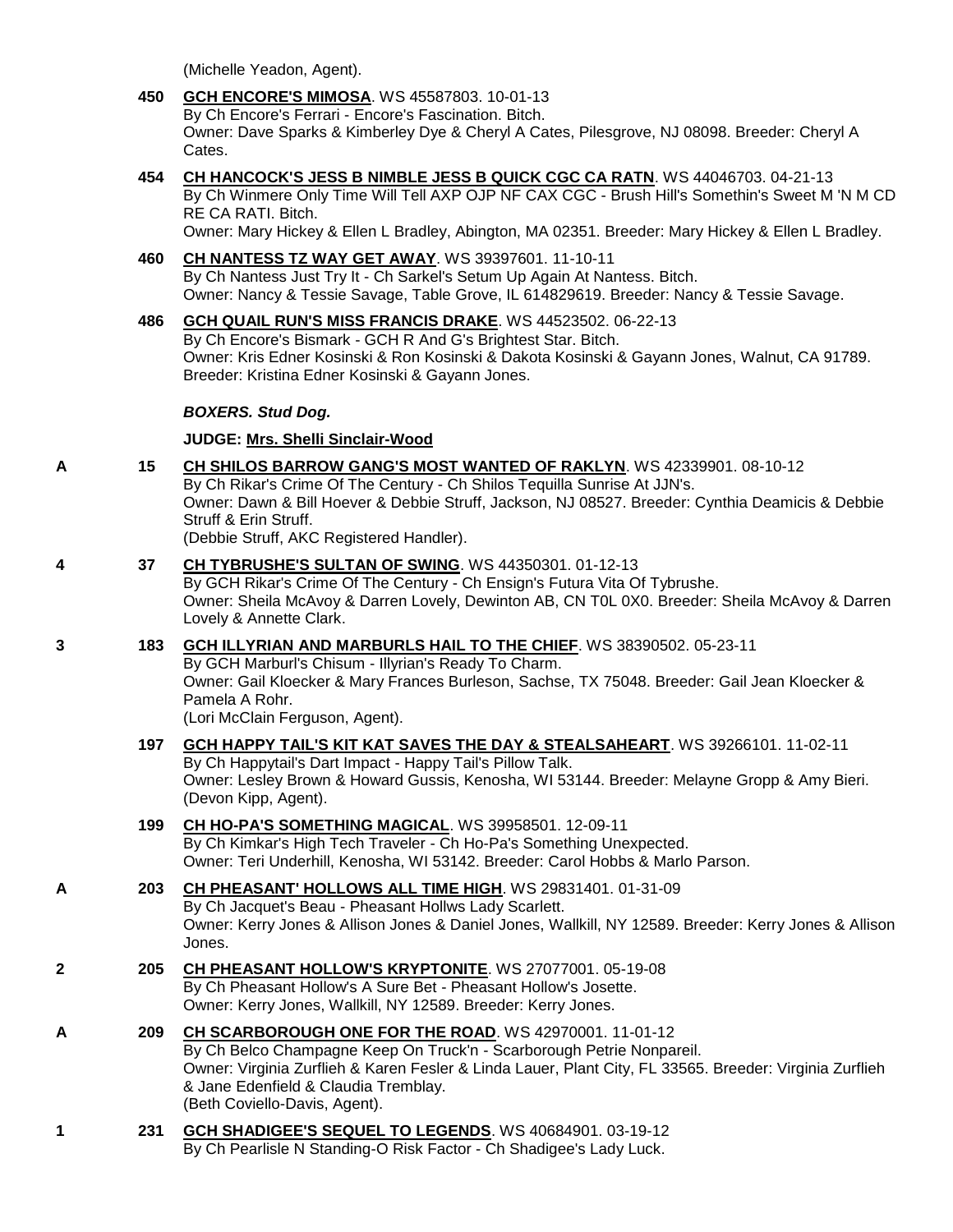Owner: Dr Robert & Grace Hallock & Lee & Mary Jane Nowak, Cheshire, CT 06410. Breeder: Lee & Mary Jane Nowak.

(Marianne Conti, AKC Registered Handler).

**341 [GCH CHERKEI'S DICK TRACEY](http://infodog.com/my/drlookup2.htm?makc=WS%2040283403&mdog=GCH+Cherkei%27s+Dick+Tracey&wins=all)**. WS 40283403. 07-05-11

By Ch Summer's Blackjack Of Shadigee - Reannon Cherkei Just Press Play. Owner: Cheryl & Keith Robbins, Newnan, GA 302635038. Breeder: Cheryl & Keith Robbins & Marjorie Ross.

(Michael Shepherd, Agent).

- **349 [CH NANTESS JUST TRY IT](http://infodog.com/my/drlookup2.htm?makc=WS%2030506701&mdog=Ch+Nantess+Just+Try+It&wins=all)**. WS 30506701. 06-02-09 By Ch Draymia Moon Valley Impact - Ch Sarkels Set-Em Up At Nantess. Owner: Nancy & Tessie Savage, Table Grove, IL 61482. Breeder: Nancy & Tessie Savage.
- **389 [CH CARILLON'S NUMBER ONE DRAFT PICK](http://infodog.com/my/drlookup2.htm?makc=WS%2026345304&mdog=Ch+Carillon%27s+Number+One+Draft+Pick&wins=all)**. WS 26345304. 06-02-08 By Ch Capri's Woods End Spellcaster - Ch Carillon Ellie's Grand Finale. Owner: Ann B Anderson, Atlanta, GA 30327. Breeder: Cindy Suarez. (Rick Justice, Agent).

### *BOXERS. Brood Bitch.*

## **JUDGE: [Mr. Thomas J. Latta](http://infodog.com/show/judge/jdgprofile.htm?jn=91010)**

- **20 [MCCOY'S MELT YOUR HEART](http://infodog.com/my/drlookup2.htm?makc=WS%2027731301&mdog=McCoy%27s+Melt+Your+Heart&wins=all)**. WS 27731301. 08-12-08 By Ch McCoy's Hide Your Hearts - McCoy's Farther Along. Owner: Larry McCoy, Robinson, IL 624542011. Breeder: Larry McCoy. (Karen Speck, Agent).
- **72 [CINNRHEE HEARTACRE RAISIN KANE](http://infodog.com/my/drlookup2.htm?makc=WS%2033803402&mdog=Cinnrhee+Heartacre+Raisin+Kane&wins=all)**. WS 33803402. 08-15-09 By K Park Heart Acre At Cinnrhee - CinnrheeHeartacre Time For Joy. Owner: Melissa Mathers & Mark Mathers, Goderich ON, CN N7A 3X8. Breeder: H Medley Small & Margaret R Ashman.
- **A 158 [GCH DRACO GREETS DASSIN WITH FOURBEARS](http://infodog.com/my/drlookup2.htm?makc=WS%2035500410&mdog=GCH+Draco+Greets+Dassin+With+Fourbears&wins=all)**. WS 35500410. 10-10-10

By Ch Guapo - Ch Fourbears Never Hungry. Owner: Dr William & Zoila Truesdale & Joseph Vergnetti & Jorge Pinzon & Wendell Sammet, Seekonk, MA 02771. Breeder: Larry Dosier.

- **A 164 [GCH SAPPHIRES VIOLET SKY IN VEGAS OF STREAMLINE](http://infodog.com/my/drlookup2.htm?makc=WS%2030209105&mdog=GCH+Sapphires+Violet+Sky+In+Vegas+Of+Streamline&wins=all)**. WS 30209105. 04-21-09 By Ch Brookwood's Place Of Dreams - Ch Sapphire's Wild Pitch Of Bur. Owner: Donald Mack Young & Joleena Young & Chuck & Gina Freer, Sullivan, IL 619516386. Breeder: Shelly Williams. (Christa Cook, Agent).
- **2 184 [GCH BREHO FORTUITY SHARED TREASURE RN CGC RATO](http://infodog.com/my/drlookup2.htm?makc=WS%2035462201&mdog=GCH+Breho+Fortuity+Shared+Treasure+RN+CGC+RATO&wins=all)**. WS 35462201. 08-22-10 By Ch Illyrian's Trilogy - Ch Maxlan Breho Treasure Hunter. Owner: Brenda Stuckey & Theresa Galle & June Sutherlin, Jonesboro, LA 712515418. Breeder: June Sutherlin DVM & Brenda Stuckey & Theresa Galle.
- **3 212 [INDIGO'S WYNNING THE GOLD](http://infodog.com/my/drlookup2.htm?makc=WS%2034020403&mdog=Indigo%27s+Wynning+The+Gold&wins=all)**. WS 34020403. 05-28-10 By Ch Storybook Page After Page - Ch Indigo's Luck Be A Lady V TuRo. Owner: Lynn Cooch & Diane Monson, Anoka, MN 553031121. Breeder: Lynn Cooch & Diane Monson. (Lori McClain Ferguson, Agent).
	- **214 [GCH SALGRAY'S CELTIC CAOIMHE CA CGC](http://infodog.com/my/drlookup2.htm?makc=WS%2038789502&mdog=GCH+Salgray%27s+Celtic+Caoimhe+CA+CGC&wins=all)**. WS 38789502. 08-08-11 By Ch Salgray's Beat The Street - Salgray's Starshine V. Lemko. Owner: Bruce McIntosh & Maura McIntosh, Mansfield, MA 020481446. Breeder: Jane Hamilburg-Guy.
- **4 220 [SHEARER MYSTICAL DIAMOND IN THE SKY](http://infodog.com/my/drlookup2.htm?makc=WS%2041805701&mdog=Shearer+Mystical+Diamond+In+The+Sky&wins=all)**. WS 41805701. 07-27-12 By GCH R And G's Mystical Dancer - GCH Cameliard's Suduce Me At Sunrise. Owner: Pamela Shearer & Teri Underhill, Ottawa, IL 61350. Breeder: Pamela Shearer.
- **A 292 [GCH KAJA'S RUBY RED RASCAL AT MAXIMUS](http://infodog.com/my/drlookup2.htm?makc=WS%2033651202&mdog=GCH+Kaja%27s+Ruby+Red+Rascal+At+Maximus&wins=all)**. WS 33651202. 04-24-10 By Rodon's Break Away At Kaja - Kaja's Freedom To Believe. Owner: Lloyd & Dolores Dissinger, Cincinnati, OH 45248. Breeder: Janet Smith. (Wendy Bettis, Agent).
	- **298 [GCH CINNIBON N 4M'S SHAMELESS](http://infodog.com/my/drlookup2.htm?makc=WS%2044845402&mdog=GCH+CinniBon+N+4M%27s+Shameless&wins=all)**. WS 44845402. 08-18-13